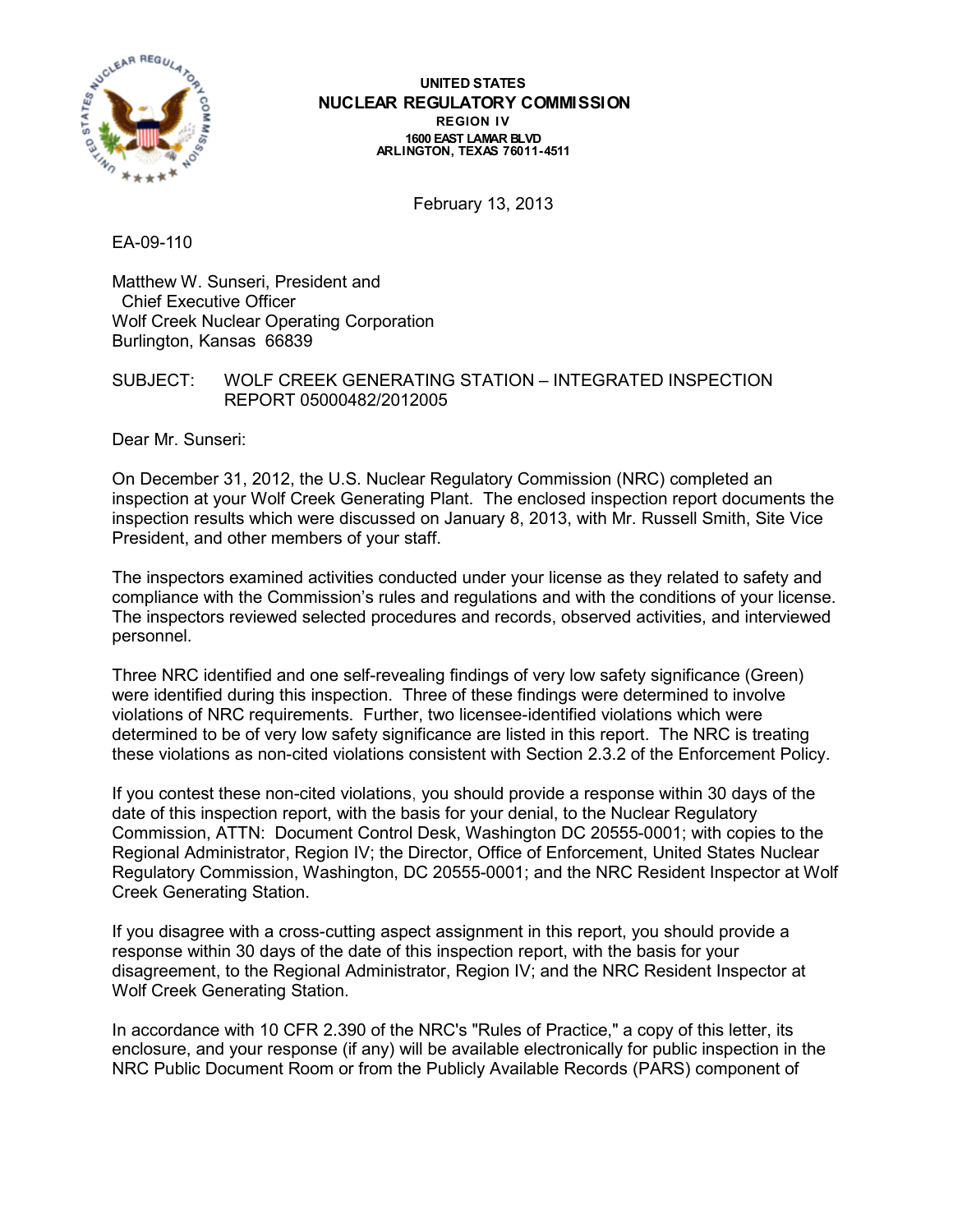M. Sunseri - 2 -

NRC's Agencywide Document Access and Management System (ADAMS). ADAMS is accessible from the NRC Web site at http://www.nrc.gov/reading-rm/adams.html (the Public Electronic Reading Room).

Sincerely,

#### */RA/*

Neil O'Keefe, Chief Project Branch B Division of Reactor Projects

Docket No.: 050000482 License No: NPF-42

Enclosure: Inspection Report 05000482/2012005 w/ Attachment: Supplemental Information

cc w/encl: Electronic Distribution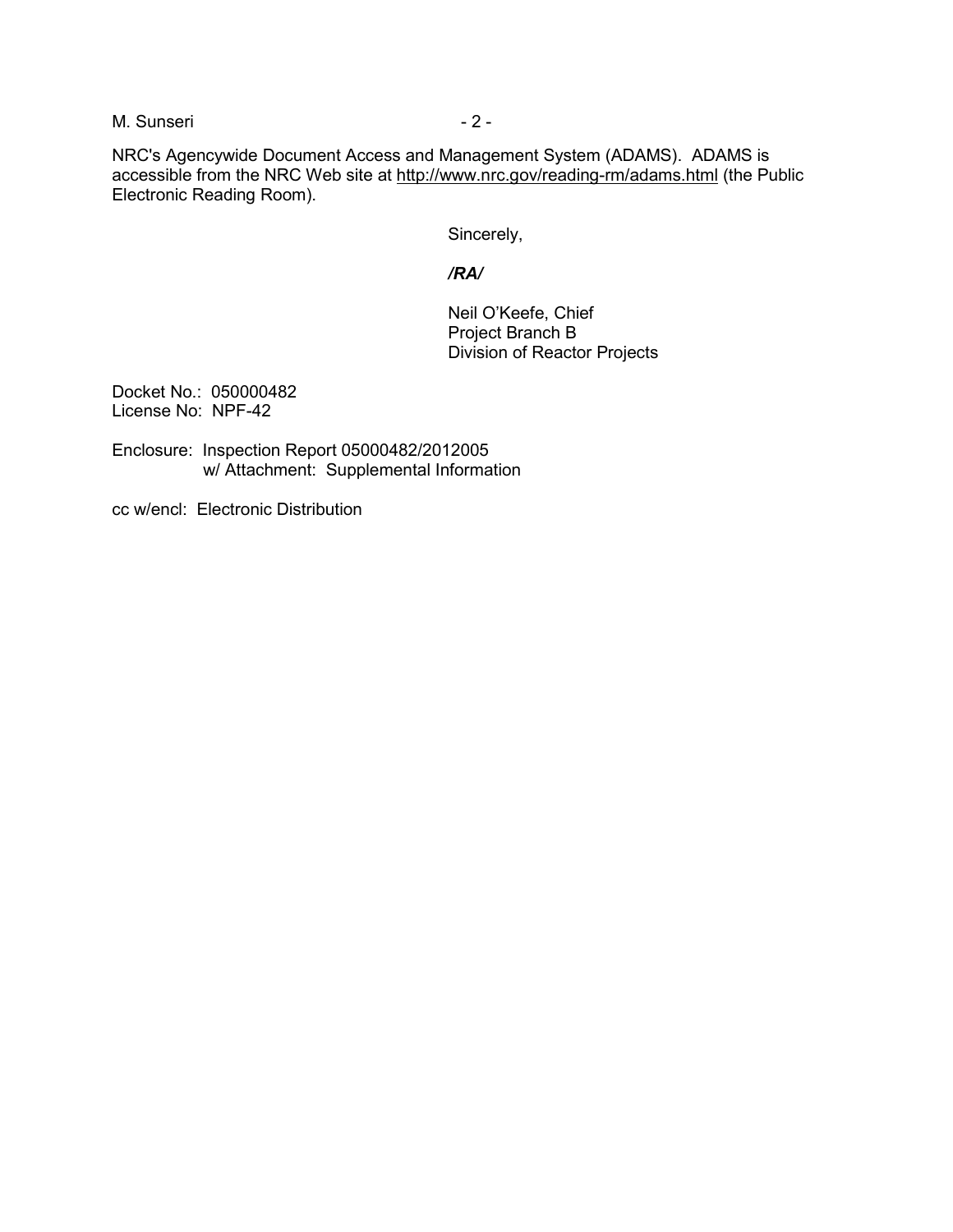M. Sunseri - 3 -

DISTRIBUTION:

Regional Administrator (Elmo.Collins@nrc.gov) Acting Deputy Regional Administrator (Steven.Reynolds@nrc.gov) DRP Director (Kriss.Kennedy@nrc.gov) Acting DRP Deputy Director (Michael.Scott@nrc.gov) Acting DRS Director (Tom.Blount@nrc.gov) Acting DRS Deputy Director (Jeff.Clark@nrc.gov) Senior Resident Inspector - Vacant Resident Inspector (Charles.Peabody@nrc.gov) WC Administrative Assistant - Vacant Branch Chief, DRP/B (Neil.OKeefe@nrc.gov) Senior Project Engineer, DRP/B (Leonard.Willoughby@nrc.gov) Project Engineer, DRP/B (David.You@nrc.gov) Public Affairs Officer (Victor.Dricks@nrc.gov) Public Affairs Officer (Lara.Uselding@nrc.gov) Project Manager (Fred.Lyon@nrc.gov) Branch Chief, DRS/TSB (Ray.Kellar@nrc.gov) RITS Coordinator (Marisa.Herrera@nrc.gov) Regional Counsel (Karla.Fuller@nrc.gov) Technical Support Assistant (Loretta.Williams@nrc.gov) Congressional Affairs Officer (Jenny.Weil@nrc.gov) OEMail Resource ROPreports RIV/ETA: OEDO (John.Cassidy@nrc.gov) DRS/TSB STA (Dale.Powers@nrc.gov)

### R:\Reactors\WC\2012\2012005-rp-cap.docx

| SUNSI Rev Compl.     |               | ⊠Yes □ No   |      | <b>ADAMS</b>    | ⊠Yes □ No         | <b>Reviewer Initials</b> |         | <b>NFO</b> |
|----------------------|---------------|-------------|------|-----------------|-------------------|--------------------------|---------|------------|
| Publicly Avail.      |               | ⊠Yes □ No   |      | Sensitive       | □Yes ☑ No         | Sens. Type Initials      |         | <b>NFO</b> |
| SRI:DRP/B            |               | RI:DRP/B    |      | C:DRS/TSB       | C:DRS/EB1         | C:DRS/EB2                |         | C:DRS/OB   |
| CLong                |               | CPeabody    |      | <b>RKeller</b>  | <b>TFarnholtz</b> | <b>GMiller</b>           | VGaddy  |            |
| <b>Not Available</b> |               | /RA via E/  | /RA/ |                 | /RA/              | /RA/                     | /RA/    |            |
|                      | 2/7/13        |             |      | 2/11/13         | 2/7/13            | 2/8/13                   | 2/11/13 |            |
| C:DRS/PSB1           |               | AC:DRS/PSB2 |      | <b>BC:DRP/B</b> | <b>C:ACES</b>     |                          |         |            |
| <b>MHaire</b>        | <b>JDrake</b> |             |      | NO'Keefe        | <b>HGepford</b>   |                          |         |            |
| /RA/                 | /RA/          |             | /RA/ |                 | /RSBrowder for/   |                          |         |            |
| 2/11/13              | 2/7/13        |             |      | 2/13/13         | 2/12/13           |                          |         |            |

OFFICIAL RECORD COPY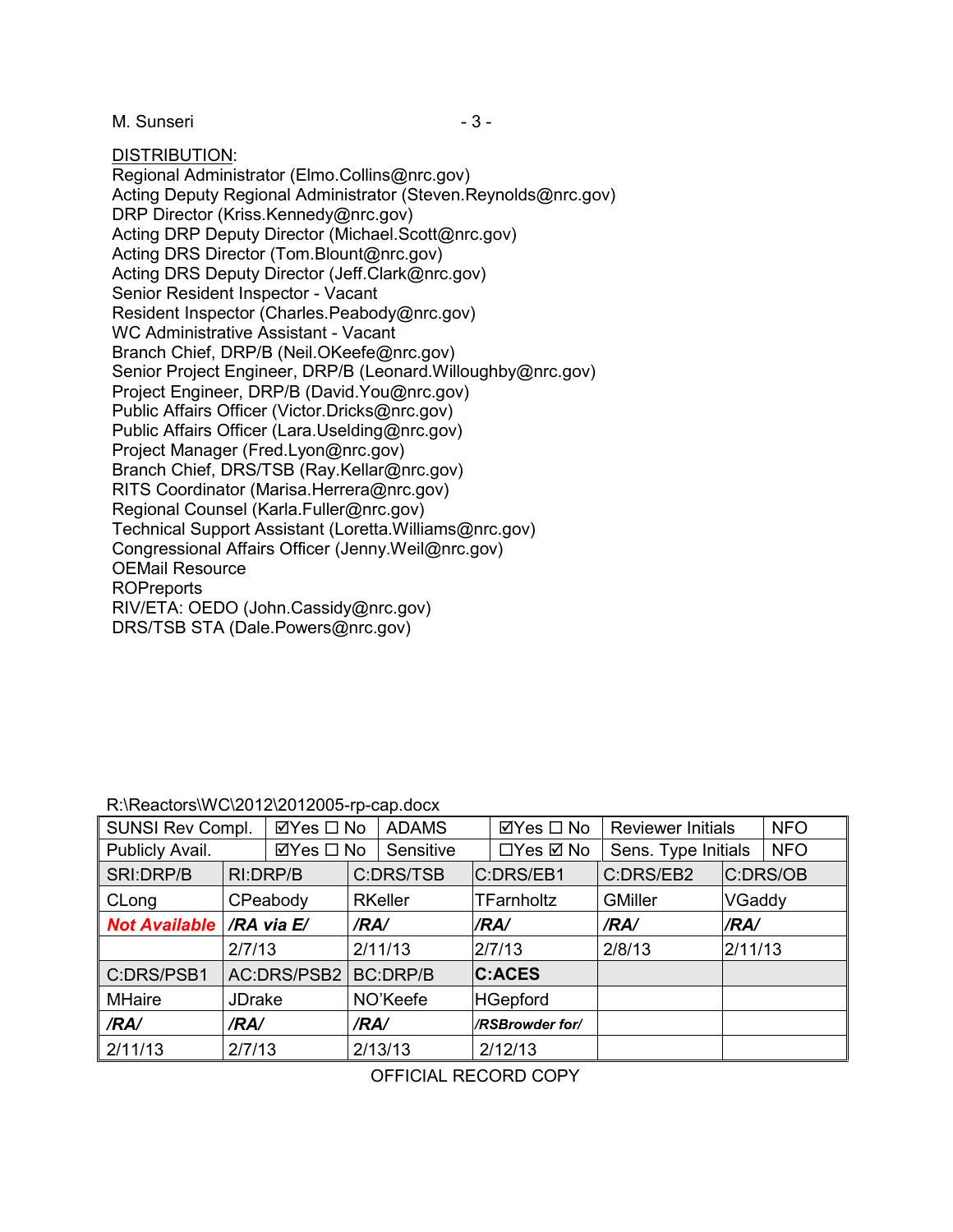# **U.S. NUCLEAR REGULATORY COMMISSION**

#### **REGION IV**

| Docket:      | 05000482                                                                                                                                                                                                                                       |
|--------------|------------------------------------------------------------------------------------------------------------------------------------------------------------------------------------------------------------------------------------------------|
| License:     | <b>NPF-042</b>                                                                                                                                                                                                                                 |
| Report:      | 05000482/2012005                                                                                                                                                                                                                               |
| Licensee:    | <b>Wolf Creek Nuclear Operating Corporation</b>                                                                                                                                                                                                |
| Facility:    | <b>Wolf Creek Generating Station</b>                                                                                                                                                                                                           |
| Location:    | 1550 Oxen Lane NE, Burlington, Kansas                                                                                                                                                                                                          |
| Dates:       | September 29 through December 31, 2012                                                                                                                                                                                                         |
| Inspectors:  | C. Long, Senior Resident Inspector<br>C. Peabody, Resident Inspector<br>T. Buchanan, Operations Engineer<br>S. Hedger, Operations Engineer<br>J. Laughlin, Emergency Preparedness Inspector, NSIR<br>C. Osterholtz, Senior Operations Engineer |
| Approved By: | Neil O'Keefe, Chief, Project Branch B<br>Division of Reactor Projects                                                                                                                                                                          |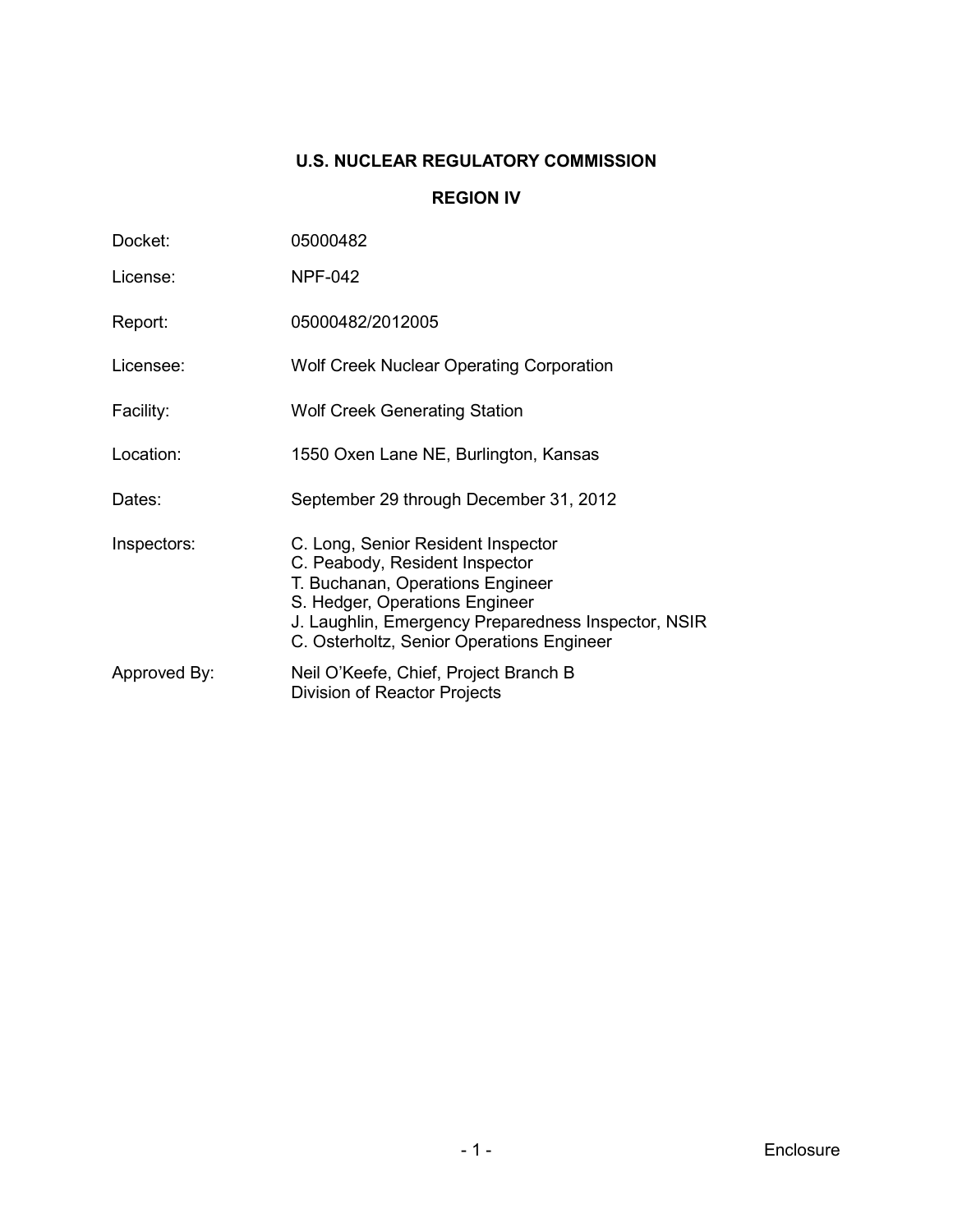### **SUMMARY OF FINDINGS**

IR 05000482/2012005; 09/29/2012 – 12/31/2012; Wolf Creek Generating Station, Integrated Resident and Regional Report; Licensed Operator Requalification and Surveillance Testing

The report covered a 3-month period of inspection by resident inspectors and announced baseline inspections by region-based inspectors. Four Green findings were identified, three of which were determined to be non-cited violations. The significance of most findings is indicated by their color (Green, White, Yellow, or Red) using Inspection Manual Chapter 0609, "Significance Determination Process." The cross-cutting aspect is determined using Inspection Manual Chapter 0310, "Components Within the Cross-Cutting Areas." Findings for which the significance determination process does not apply may be Green or be assigned a severity level after NRC management review. The NRC's program for overseeing the safe operation of commercial nuclear power reactors is described in NUREG-1649, "Reactor Oversight Process," Revision 4, dated December 2006.

### **A. NRC-Identified Findings and Self-Revealing Findings**

Cornerstone: Initiating Events

• Green. The inspectors identified a non-cited violation of Technical Specification 3.4.12, "Low Temperature Overpressure Protection System," for exceeding the maximum allowed number of centrifugal charging pumps capable of injecting to the reactor coolant system during low temperature operations. Inspectors found that Wolf Creek inappropriately made a technical specification bases change that allowed a second charging pump to be capable of injection, contrary to the wording of the associated technical specification. Wolf Creek submitted a request for a technical specification interpretation. In response, the NRC's Office of Nuclear Reactor Regulation stated that Technical Specification 3.4.12 allows one charging pump to be capable of injection during low temperature operations. This was entered into the Wolf Creek corrective action program as Condition Report 53012.

The failure to operate Wolf Creek in accordance with the technical specifications during low temperature conditions is a performance deficiency. The performance deficiency was more than minor because it impacted the Initiating Events Cornerstone objective of configuration control to limit the likelihood of those events that upset plant stability and challenge critical safety functions during shutdown as well as power operations. Using Inspection Manual Chapter 0609, "Significance Determination Process," Appendix G, Checklist 2, the inspectors determined this finding to be of very low safety significance, because it did not cause the loss of mitigating capability of core heat removal, inventory control, power availability, containment control, or reactivity control. Inspectors did not identify a cross-cutting aspect because the Technical Specification 3.4.12 Bases change occurred in 1999 and is not indicative of current licensee performance. (Section 1R22.b.2)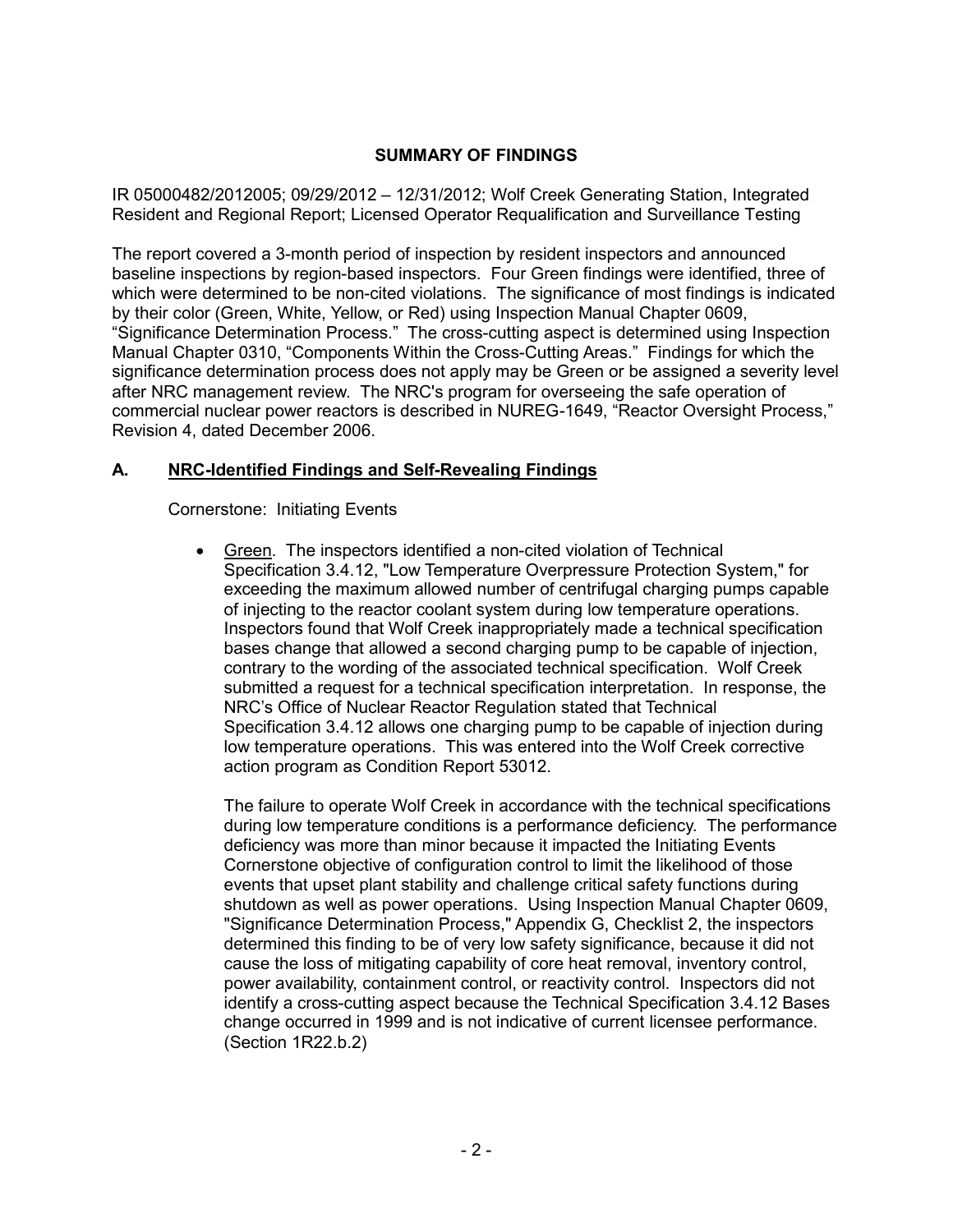#### Cornerstone: Mitigating Systems

• Green. The inspectors reviewed a self-revealing finding associated with licensed operator performance during the biennial requalification exam. Specifically, 19 of 52 operators failed at least one portion of the biennial requalification examinations. As an immediate corrective action, the licensed operators who failed any portion of the examinations were remediated (i.e., the licensed operators were retrained and successfully retested) prior to returning to shift. The licensee entered this issue into their corrective action program as Condition Report 59491.

The inspectors determined that the high rate of licensed operator failures constituted a performance deficiency because licensed operators are expected to operate the plant within acceptable standards of knowledge and abilities demonstrated through periodic testing. The inspectors determined that the finding was more than minor in accordance with Inspection Manual Chapter 0612, "Power Reactor Inspection Reports," Appendix B, "Issue Screening," because the performance deficiency was associated with the Mitigating Systems Cornerstone attribute of human performance, and affected the cornerstone objective of ensuring the availability, reliability, and capability of systems that respond to initiating events to prevent undesirable consequences. Specifically, 19 of 52 licensed operators failed to demonstrate a satisfactory understanding of the required knowledge and abilities required to safely operate the facility under normal, abnormal, and emergency conditions. The inspectors determined that the finding could be evaluated using Inspection Manual Chapter 0609, "Significance Determination Process," Appendix I, "Licensed Operator Requalification Significance Determination Process." The finding was of very low safety significance (Green) because the finding was related to the requalification exam results, did not result in a failure rate of greater than 40 percent, and the majority of the failed licensed operators were remediated (i.e., the licensed operators were retrained and successfully retested) prior to returning to shift. Two licensed operators had not completed the remediation process and remained off shift at the end of the inspection period. The finding has a cross-cutting aspect in the area of human performance associated with resources, because the licensee failed to ensure that personnel were adequately trained to assure nuclear safety. Specifically, the licensee failed to use sufficiently challenging weekly written evaluations during the weekly training cycles to assess licensed operator knowledge [H.2(b)]. (Section 1R11.3.b.1)

• Green. The inspectors identified a non-cited violation of 10 CFR 55.53, "Conditions of License," for the failure of the licensee to ensure that licensed operators met all the conditions of their licenses in order to be considered an active watch stander. Specifically, the licensee failed to ensure that six licensed operator reactivations met the complete plant tour requirement specified in 10 CFR 55.53(f) prior to license reactivation and subsequent performance of licensed operator duties. The licensee entered this finding into their corrective action program as Condition Report 58233.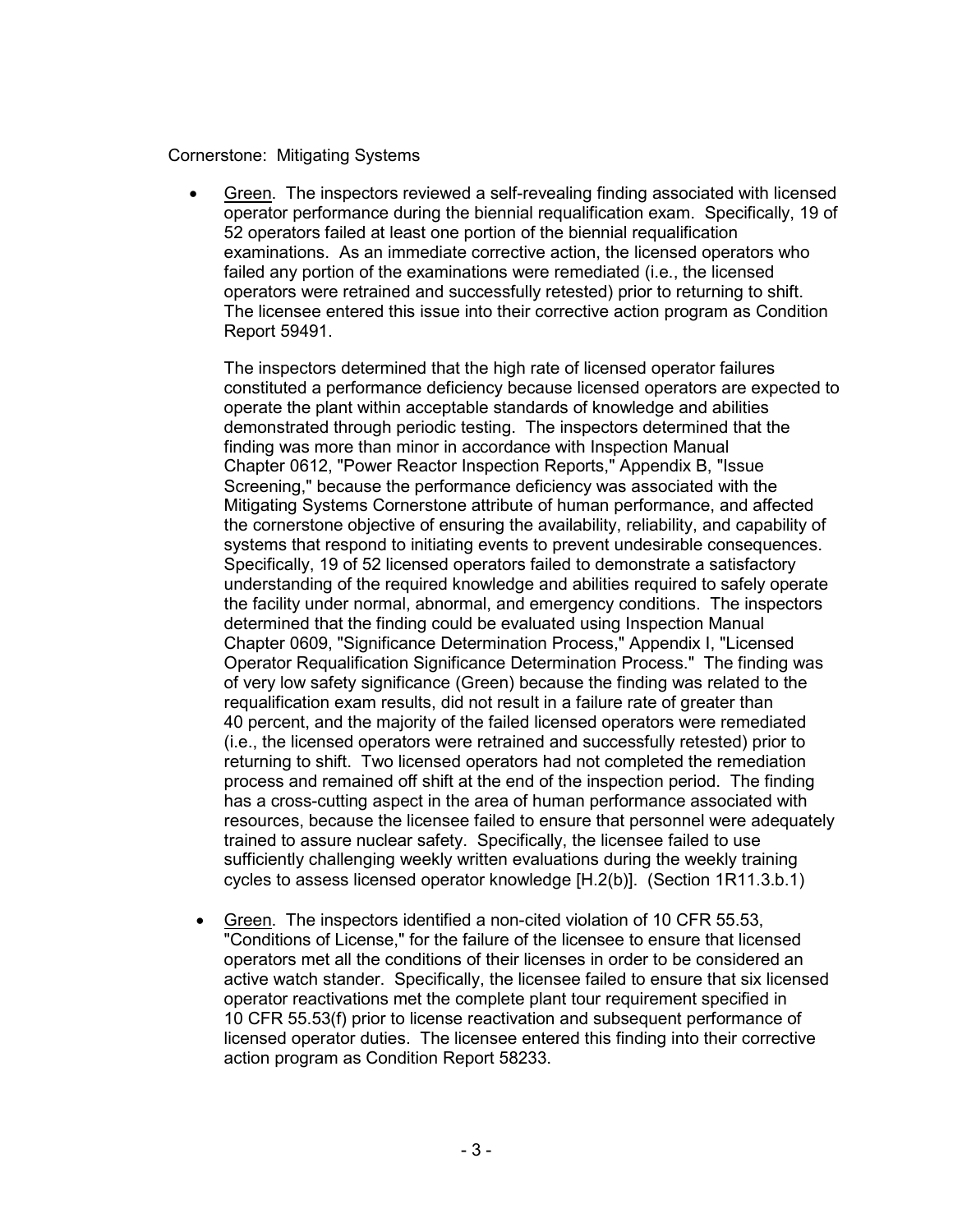Failure to ensure that all authorized individuals who operate the controls of the facility met the conditions of their licenses as defined in 10 CFR 55.53 was a performance deficiency. This finding was more than minor because it was associated with the human performance attribute of the Mitigating System Cornerstone and affected the cornerstone's objective of ensuring the availability, reliability, and capability of systems that respond to initiating events to prevent undesirable consequences. Specifically, licensed operators that do not properly complete the requirements of 10 CFR 55.53(f) prior to resuming control room watchstanding duties may commit operator errors that could cause mitigating systems to fail to respond properly. Using NRC Inspection Manual Chapter 0609, "Significance Determination Process," Phase 1 worksheets, the team was directed to use Appendix I, "Licensed Operator Requalification Significance Determination Process," to process the violation. However, the team determined that NRC Inspection Manual Chapter 0609, Appendix I, could not be used to process this finding due to a recent revision to the appendix. Based on direction from headquarters and regional management to use NRC Inspection Manual Chapter 0609, Appendix M, "Significance Determination Process Using Qualitative Criteria," the finding was determined to have very low safety significance because a prior similar violation's significance bounded this finding's significance. The prior similar violation occurred at Comanche Peak (NCV 05000445/2011004-02), and was determined to have very low safety significance per the last revision of NRC Manual Chapter 0609, Appendix I, because more than 20 percent of the license reactivation records reviewed contained these deficiencies. This finding was determined to have a crosscutting aspect in the area of human performance, associated with resources, because the licensee failed to ensure complete, accurate, and up-to-date procedures were available and adequate to assure nuclear safety. Specifically, the licensee failed to specify in a procedure what plant areas must be included to meet the requirements of a complete plant tour [H.2(c)]. (Section 1R11.3.b.2)

Cornerstone: Barrier Integrity

• Green. The inspectors identified a non-cited violation for failure to perform surveillance testing specified in Technical Specification 3.7.11, "Control Room Air Conditioning System." The activities the licensee was crediting to meet the requirement to verify heat removal capability were not adequate to meet the intent of the requirement. Specifically Wolf Creek was crediting their Generic Letter 89-13 heat exchanger reliability program actions to visually clean and inspect the condenser tubes to meet a heat exchanger performance test requirement which required measuring heat removal capability. Wolf Creek entered Surveillance Requirement 3.0.3 for the missed surveillance. Based on analyses by operations, engineering, and risk assessment personnel it was determined that reasonable expectation existed that air conditioning units SGK04A and SGK04B were still fully capable of meeting their specified safety function. Therefore, the air conditioning units were "Operable but Non-Conforming," and it was appropriate to consider the limiting condition for operation met for a delay time not to exceed the surveillance period of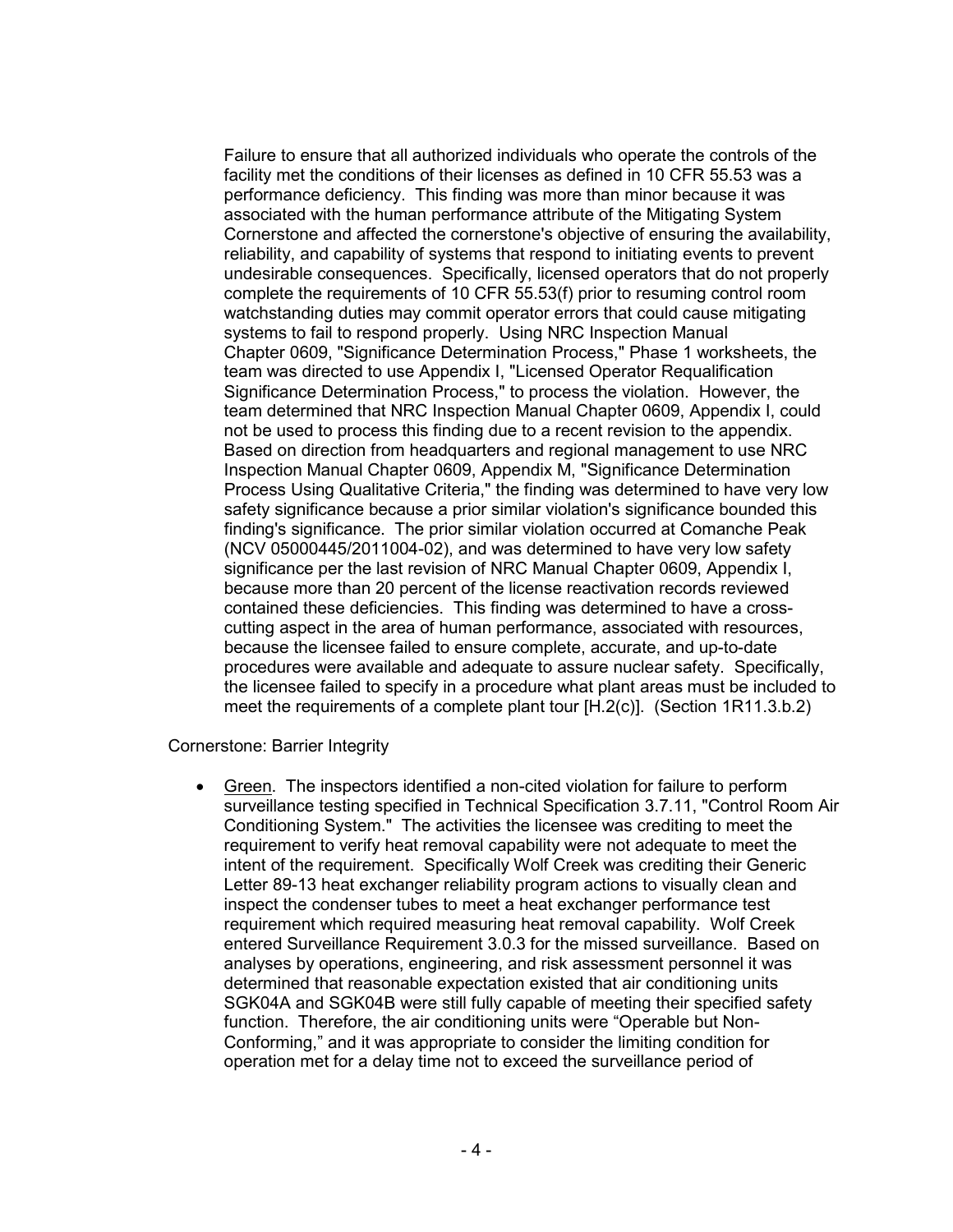18 months. The licensee entered this issue into their corrective action program as Condition Report 54906.

The inspectors determined that the failure to perform sufficient testing to satisfy a technical specifications surveillance requirement is a performance deficiency. The performance deficiency was more than minor because it impacted the structures, systems, and components and barrier performance attribute for the control room and auxiliary building and the Barrier Integrity Cornerstone objective to provide reasonable assurance that the radiological barrier remains functional. Using Inspection Manual Chapter 0609, Appendix A, Exhibit 3, "Barrier Integrity Screening Questions," the finding was determined to be of very low safety significance (Green) because it did not represent an actual degradation of the barrier function of the control room to protect the operators inside from smoke or a toxic atmosphere. The issue has no cross-cutting aspect associated with it because it is not indicative of current licensee performance. (Section 1R22.b.1)

#### **B. Licensee-Identified Violations**

Violations of very low safety significance or severity level IV that were identified by the licensee have been reviewed by the inspectors. Corrective actions taken or planned by the licensee have been entered into the licensee's corrective action program. These violations and associated corrective action tracking numbers are listed in Section 4OA7 of this report.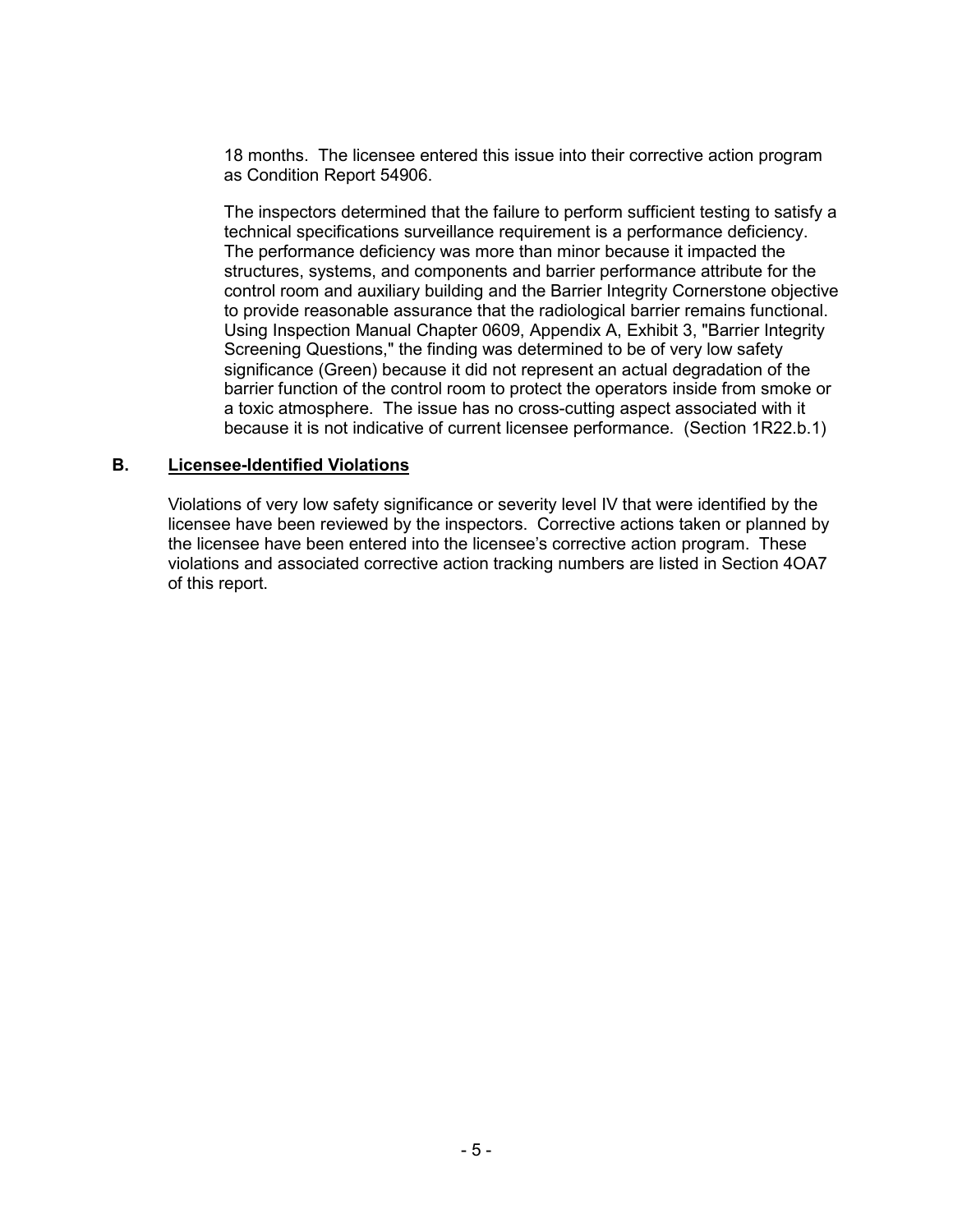### **REPORT DETAILS**

#### **Summary of Plant Status**

Wolf Creek Generating Station began the period at 100 percent reactor power. Wolf Creek reduced power to 71 percent on November 26, 2012, due to an automatic turbine load reduction when instrumentation and controls testing was commenced due to a turbine control circuit card failure. Wolf Creek returned to full power after circuit card replacement on November 28, 2012. On December 7, 2012, Wolf Creek reduced power to 94 percent for thermal efficiency testing of the secondary plant. Wolf Creek returned to full power on December 8, 2012, and remained there for the remainder of the inspection period.

#### **1. REACTOR SAFETY**

#### **Cornerstones: Initiating Events, Mitigating Systems, and Barrier Integrity**

#### **1R01 Adverse Weather Protection (71111.01)**

Readiness for Seasonal Extreme Weather Conditions

#### a. Inspection Scope

The inspectors performed a review of the adverse weather procedures for seasonal extremes (e.g., extreme low temperatures). The inspectors verified that weather-related equipment deficiencies identified during the previous year were corrected prior to the onset of seasonal extremes and evaluated the implementation of the adverse weather preparation procedures and compensatory measures for the affected conditions before the onset of, and during, the adverse weather conditions.

During the inspection, the inspectors focused on plant-specific design features and the procedures used by plant personnel to mitigate or respond to adverse weather conditions. Additionally, the inspectors reviewed the Updated Safety Analysis Report and performance requirements for systems selected for inspection, and verified that operator actions were appropriate as specified by plant-specific procedures. Specific documents reviewed during this inspection are listed in the attachment. The inspectors also reviewed corrective action program items to verify that plant personnel were identifying adverse weather issues at an appropriate threshold and entering them into their corrective action program in accordance with station corrective action procedures. The inspectors' reviews focused specifically on the following plant systems:

• October 26, 2012, winterization of refueling water storage tank and reactor makeup water tank

These activities constitute completion of one readiness for seasonal adverse weather sample as defined in Inspection Procedure 71111.01-05.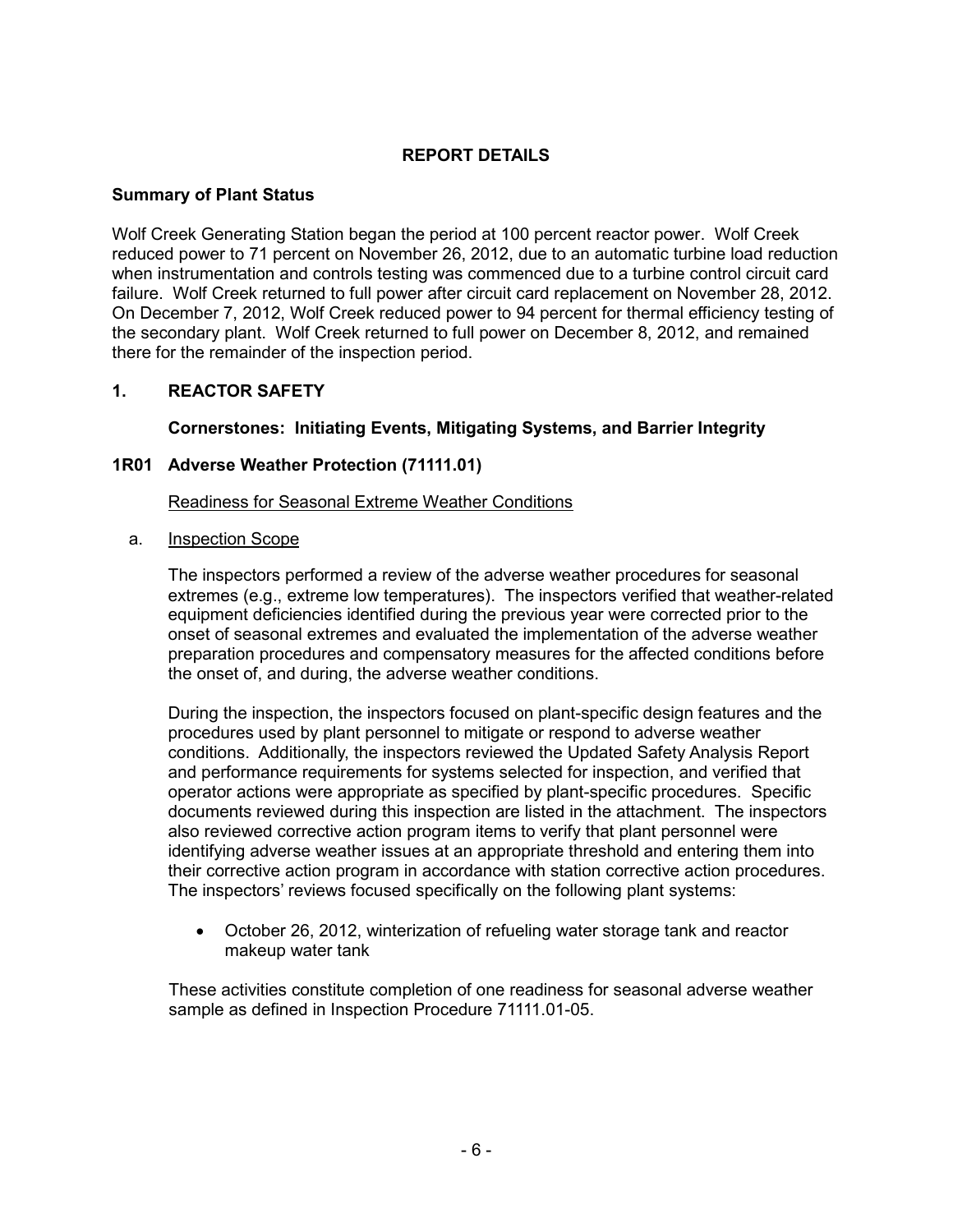#### b. Findings

No findings were identified.

#### **1R04 Equipment Alignment (71111.04)**

#### Partial Walkdown

a. Inspection Scope

The inspectors performed partial system walkdowns of the following risk-significant systems:

- October 23, 2012, penetration room cooler train B during planned maintenance on train A
- October 30, 2012, control room ventilation train B during planned maintenance on train A

The inspectors selected these systems based on their risk significance relative to the Reactor Safety Cornerstone at the time they were inspected. The inspectors attempted to identify any discrepancies that could affect the function of the system, and, therefore, potentially increase risk. The inspectors reviewed applicable operating procedures, system diagrams, Updated Safety Analysis Report, technical specification requirements, administrative technical specifications, outstanding work orders, condition reports, and the impact of ongoing work activities on redundant trains of equipment in order to identify conditions that could have rendered the systems incapable of performing their intended functions. The inspectors also inspected accessible portions of the systems to verify system components and support equipment were aligned correctly and operable. The inspectors examined the material condition of the components and observed operating parameters of equipment to verify that there were no obvious deficiencies. The inspectors also verified that the licensee had properly identified and resolved equipment alignment problems that could cause initiating events or impact the capability of mitigating systems or barriers and entered them into the corrective action program with the appropriate significance characterization. Specific documents reviewed during this inspection are listed in the attachment.

These activities constitute completion of two partial system walkdown samples as defined in Inspection Procedure 71111.04-05.

b. Findings

No findings were identified.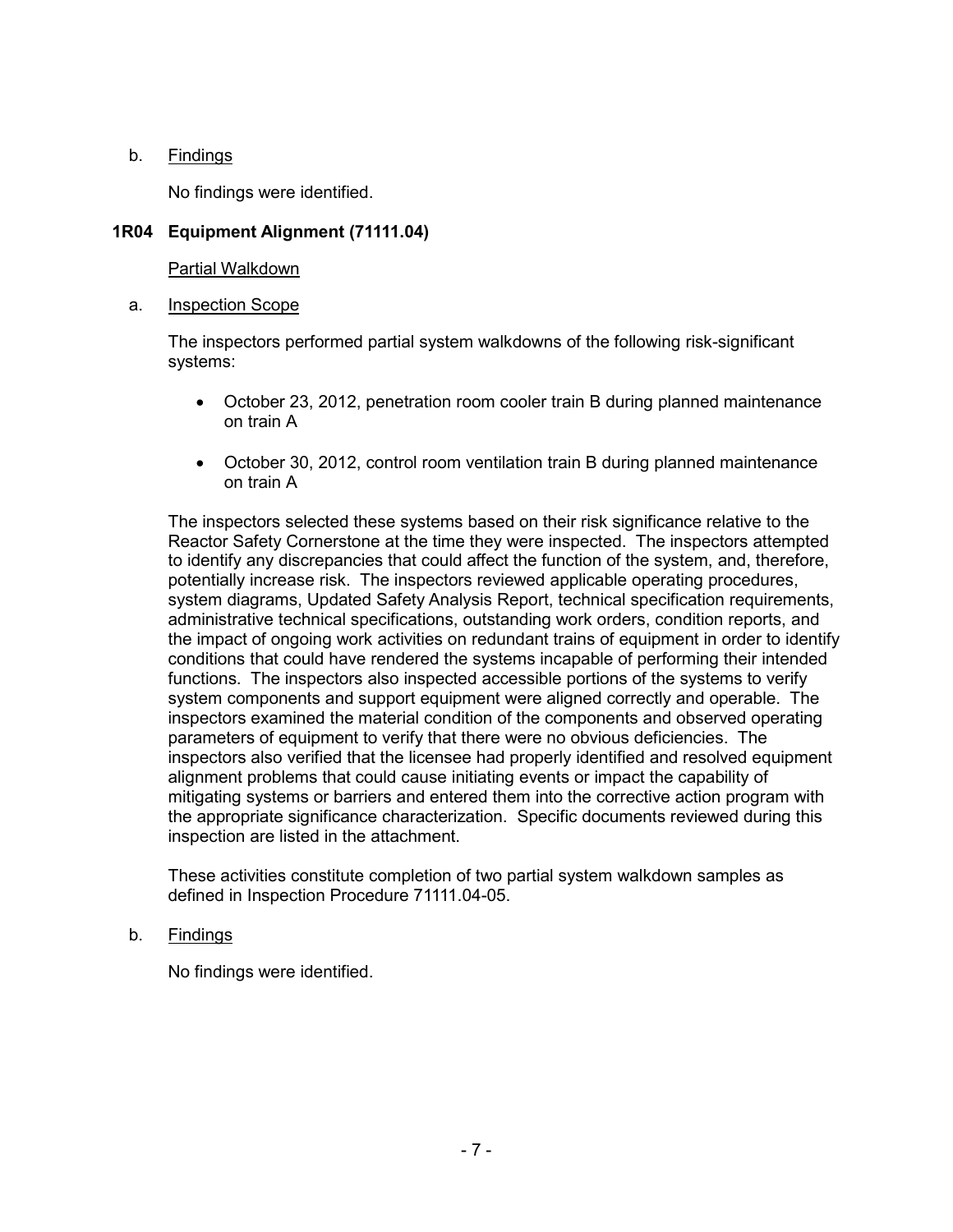#### **1R05 Fire Protection (71111.05)**

#### Quarterly Fire Inspection Tours

#### a. Inspection Scope

The inspectors conducted fire protection walkdowns that were focused on availability, accessibility, and the condition of firefighting equipment in the following risk-significant plant areas:

- October 1, 2012, essential service water pump house, Train A, fire area ESW-1
- October 1, 2012,essential service water pump house, Train B, fire area ESW-2
- November 12, 2012, vital DC switchgear and batteries, 2016' elevation control building, fire area C-35
- December 20, 2012, 1974' elevation auxiliary building, fire area A-1
- December 21, 2012, active fire impairment 2012-291, rod drive motor generator set room, 2026' elevation control building, fire area A-27

The inspectors reviewed areas to assess if licensee personnel had implemented a fire protection program that adequately controlled combustibles and ignition sources within the plant; effectively maintained fire detection and suppression capability; maintained passive fire protection features in good material condition; and had implemented adequate compensatory measures for out of service, degraded or inoperable fire protection equipment, systems, or features, in accordance with the licensee's fire plan. The inspectors selected fire areas based on their overall contribution to internal fire risk as documented in the plant's Individual Plant Examination of External Events with later additional insights, their potential to affect equipment that could initiate or mitigate a plant transient, or their impact on the plant's ability to respond to a security event. Using the documents listed in the attachment, the inspectors verified that fire hoses and extinguishers were in their designated locations and available for immediate use; that fire detectors and sprinklers were unobstructed; that transient material loading was within the analyzed limits; and fire doors, dampers, and penetration seals appeared to be in satisfactory condition. The inspectors also verified that minor issues identified during the inspection were entered into the licensee's corrective action program. Specific documents reviewed during this inspection are listed in the attachment.

These activities constitute completion of five quarterly fire-protection inspection samples as defined in Inspection Procedure 71111.05-05.

#### b. Findings

No findings were identified.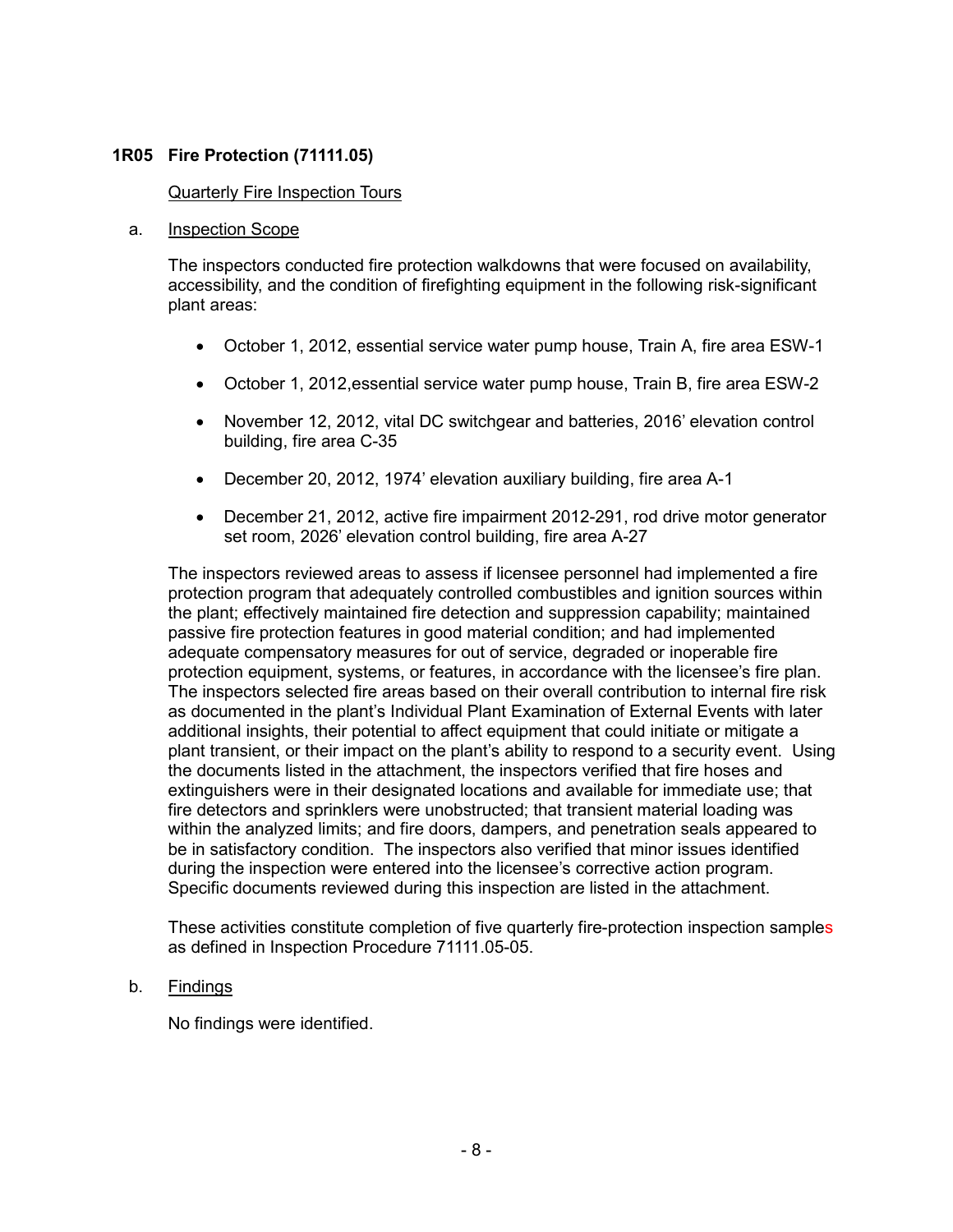### **1R06 Flood Protection Measures (71111.06)**

#### a. Inspection Scope

The inspectors reviewed the Updated Safety Analysis Report, the flooding analysis, and plant procedures to assess susceptibilities involving internal flooding; reviewed the corrective action program to determine if licensee personnel identified and corrected flooding problems and verified that operator actions for coping with flooding can reasonably achieve the desired outcomes. The inspectors also inspected the areas listed below to verify the adequacy of equipment seals located below the flood line, floor and wall penetration seals, watertight door seals, common drain lines and sumps, sump pumps, level alarms, and control circuits, and temporary or removable flood barriers. Specific documents reviewed during this inspection are listed in the attachment.

• October 1, 2012, 1974' elevation auxiliary building

These activities constitute completion of one flood protection measures inspection sample as defined in Inspection Procedure 71111.06-05.

b. Findings

No findings were identified.

#### **1R11 Licensed Operator Requalification (71111.11B)**

The licensed operator requalification program involves two training cycles that are conducted over a 2-year period. In the first cycle, the annual cycle, the operators are administered an operating test consisting of job performance measures and simulator scenarios. In the second part of the training cycle, the biennial cycle, operators are administered an operating test and a comprehensive written examination.

#### .1 Quarterly Review of Licensed Operator Requalification Program

a. Inspection Scope

On October 9, 2012, the inspectors observed a crew of licensed operators in the plant's simulator during requalification testing. The inspectors assessed the following areas:

- Licensed operator performance
- The ability of the licensee to administer the evaluations
- The modeling and performance of the control room simulator
- The quality of post-scenario critiques
- Follow-up actions taken by the licensee for identified discrepancies

Specific documents reviewed during this inspection are listed in the attachment.

These activities constitute completion of one quarterly licensed operator requalification program sample as defined in Inspection Procedure 71111.11.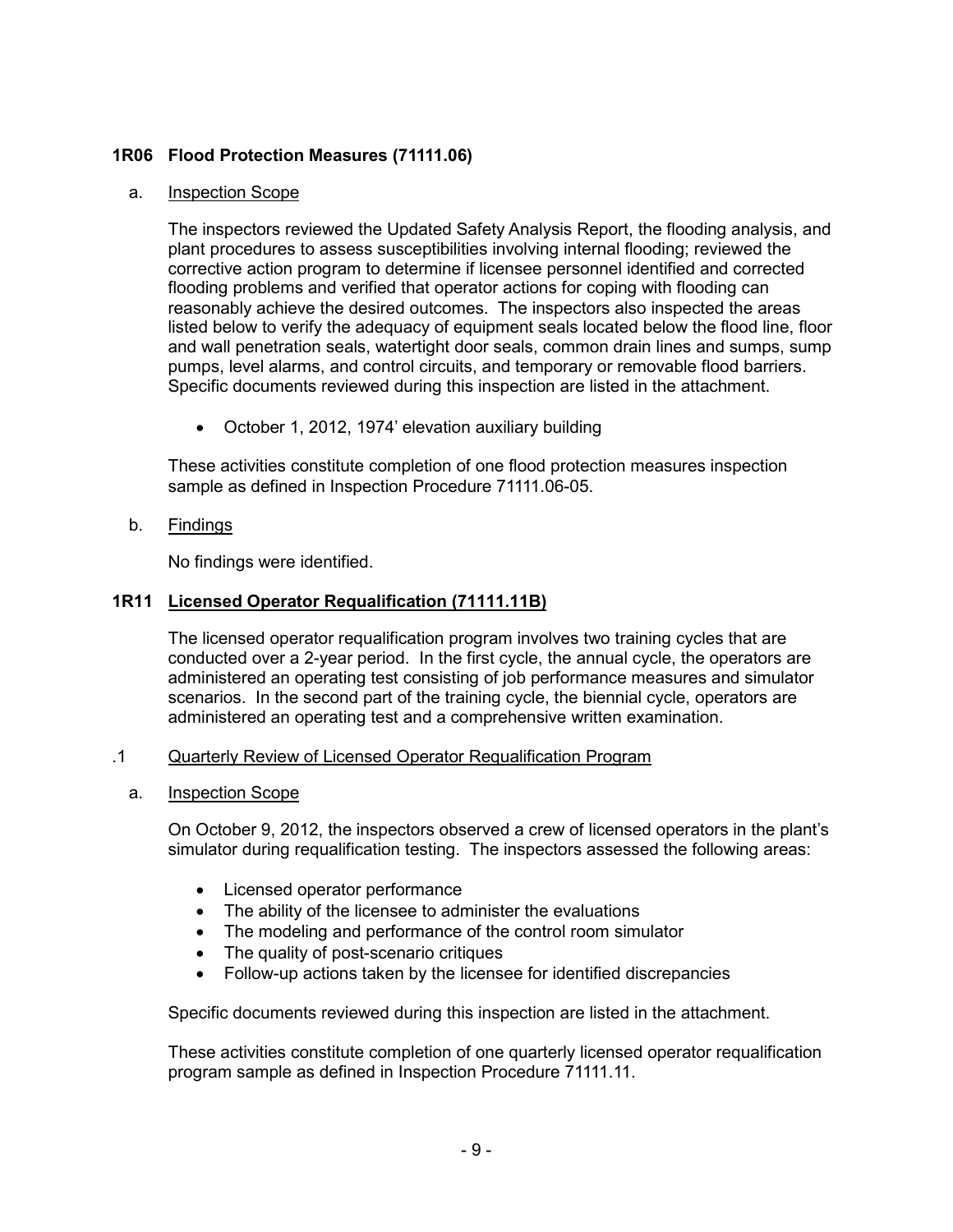### b. Findings

No findings were identified.

#### .2 Quarterly Observation of Licensed Operator Performance

#### a. Inspection Scope

On November 26, 2012, the inspectors observed the performance of on-shift licensed operators in the plant's main control room. At the time of the observations, the plant was in a period of heightened activity due to an unplanned turbine runback. The inspectors observed the operators' performance of the following activities:

- Power stabilization: borating the reactor coolant system to clear rod insertion limits and manually withdrawing the control rods
- Adjusting the turbine load limit controller with the reduced power level
- Discussions between operations, engineering, and instrumentation and controls technicians whose work was suspected to have caused the runback

In addition, the inspectors assessed the operators' adherence to plant procedures, including AP 21-001, "Conduct of Operations," and other operations department policies which are listed in the attachment.

These activities constitute completion of one quarterly licensed-operator performance sample as defined in Inspection Procedure 71111.11.

b. Findings

No findings were identified.

#### .3 Biennial Inspection

a. Inspection Scope

To assess the performance effectiveness of the licensed operator requalification program, the inspectors conducted personnel interviews, reviewed both the operating tests and written examinations, and observed ongoing operating test activities.

The inspectors interviewed six licensee personnel, all licensed operators, to determine their understanding of the policies and practices for administering requalification examinations. The inspectors also reviewed operator performance on the written exams and operating tests. These reviews included observations of portions of the operating tests by the inspectors. The operating tests observed included two in-plant job performance measures administered with two different evaluators and three scenarios that were used in the current biennial requalification cycle. These observations allowed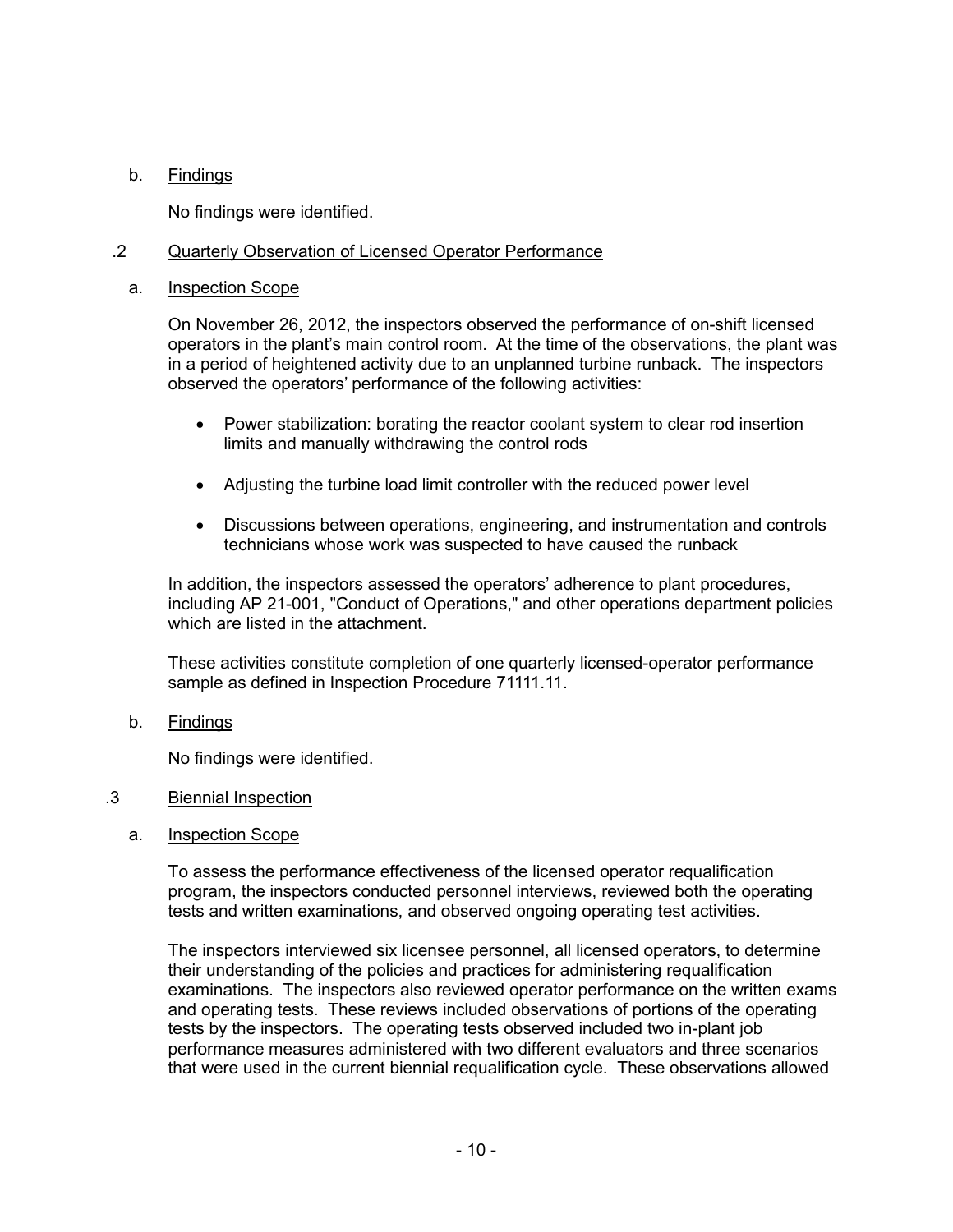the inspectors to assess the licensee's effectiveness in conducting the operating test to ensure operator mastery of the training program content. The inspectors also reviewed medical records of six licensed operators for conformance to license conditions and the licensee's system for tracking qualifications and records of license reactivation for six operator reactivations.

The results of these examinations were reviewed to determine the effectiveness of the licensee's appraisal of operator performance and to determine if feedback of performance analyses into the requalification training program was being accomplished. The inspectors reviewed minutes of Training Review Group meetings to assess the responsiveness of the licensed operator requalification program to incorporate the lessons learned from both plant and industry events. Examination results were also assessed to determine if they were consistent with the guidance contained in NUREG 1021, "Operator Licensing Examination Standards for Power Reactors," Revision 9, Supplement 1, and NRC Manual Chapter 0609, Appendix I, "Operator Requalification Human Performance Significance Determination Process."

In addition to the above, the inspectors reviewed examination security measures, simulator fidelity, and existing logs of simulator deficiencies.

On December 10, 2012, the licensee informed the lead inspector of the results of the written examinations, and operating tests for the licensed operator requalification program. The inspectors compared these results to the Appendix I, "Licensed Operator Requalification Significance Determination Process," values and determined that there was a finding based on these results. All of the individuals that failed the applicable portions of their exams and/or operating tests were remediated, retested, and passed their retake exams prior to returning to shift.

Specific documents reviewed during this inspection are listed in the attachment.

The inspectors completed one inspection sample of the biennial licensed operator requalification program.

#### b. Findings

#### 1. Failure Rates Exceed Twenty Percent for Biennial Requalification Exam

Introduction. The inspectors reviewed a self-revealing finding associated with licensed operator performance on the biennial requalification exam. Specifically, 19 of 52 operators failed at least one portion of the biennial requalification examinations. Based on the licensee's successful remediation and subsequent retesting of individuals who failed a portion of the biennial requalification examination prior to returning to shift, no violation of regulatory requirements occurred.

Description. During the facility-administered biennial requalification examination of licensed operators, the licensee training staff evaluated crew performance during dynamic simulator scenarios and individual operator performance during job performance measures and on the biennial written examination. Facility results of the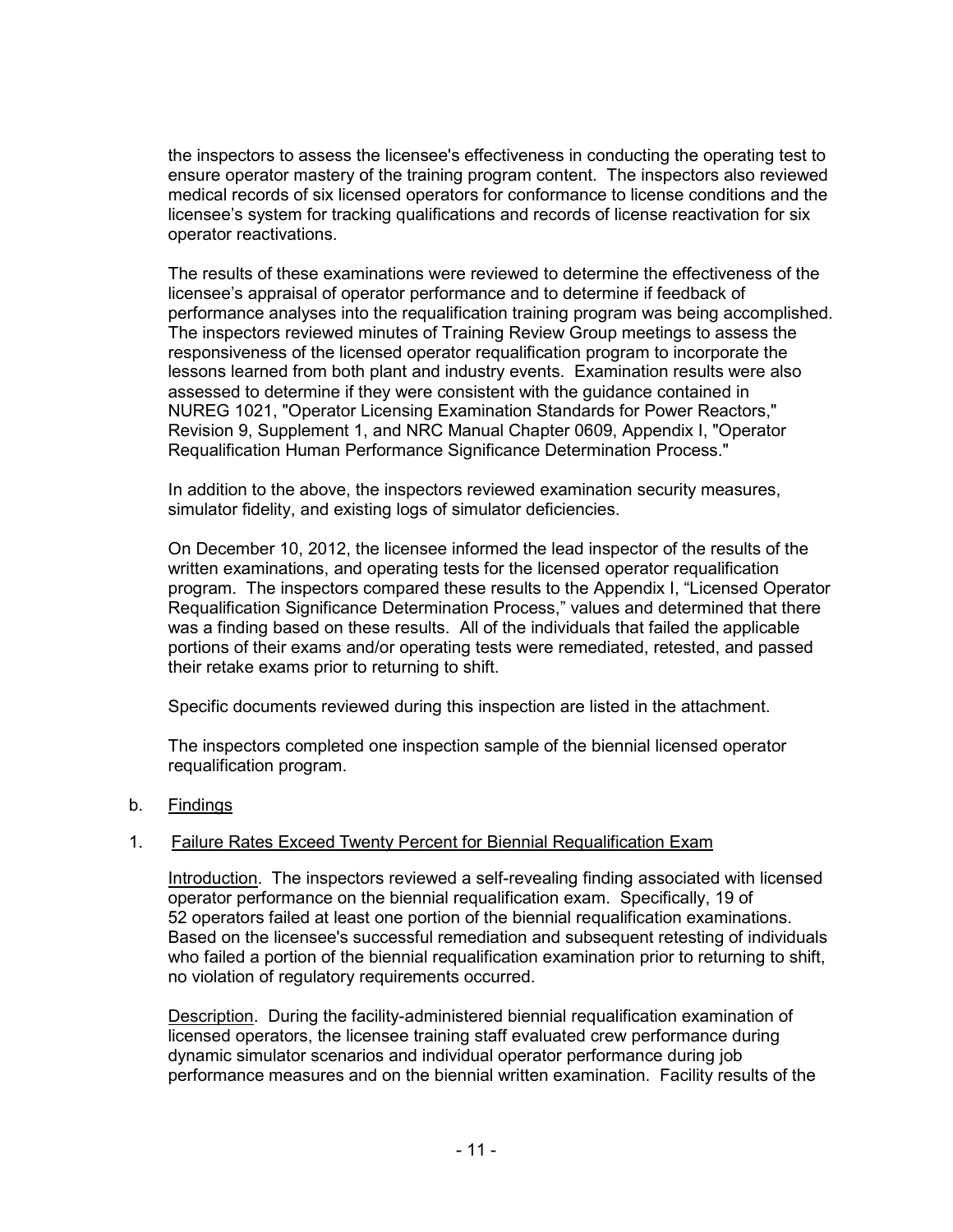biennial requalification examination showed that 19 of 52 licensed operators (36.5 percent) failed at least one portion of the biennial requalification examination, exceeding the threshold failure rate of 20 percent. Seventeen of 52 licensed operators failed the biennial written examination. During the licensee's root cause investigation, the licensee determined that the high failure rate on the written examination was because the written examination quality had been improved for this cycle, specifically by the reduction of the number of psychometrically flawed questions and the reduction of question overlap to zero. However, the weekly quizzes that were administered to the licensed operators as part of their biennial requalification training still contained questions that were determined to be psychometrically flawed, and therefore, did not fully assess the licensed operators' knowledge of the trained material. These lower quality quizzes also apparently contributed to some complacency on the part of the licensed operators, which in turn, increased the written examination failure rate. The licensee entered this into their corrective action program as Condition Report 59491.

Analysis. The inspectors determined that the high rate of licensed operator examination failures constituted a performance deficiency because licensed operators are expected to operate the plant within acceptable standards of knowledge and abilities demonstrated through periodic testing as required by 10 CFR 55.59(a)(2). The inspectors determined that the finding was more than minor in accordance with Inspection Manual Chapter 0612, "Power Reactor Inspection Reports," Appendix B, "Issue Screening," because the performance deficiency was associated with the Mitigating Systems Cornerstone attribute of human performance, and affected the cornerstone objective of ensuring the availability, reliability, and capability of systems that respond to initiating events to prevent undesirable consequences. Specifically, 19 of 52 licensed operators failed to demonstrate a satisfactory understanding of the required knowledge and abilities required to safely operate the facility under normal, abnormal, and emergency conditions.

The inspectors determined that this finding could be evaluated using Inspection Manual Chapter 0609, "Significance Determination Process," Appendix I, "Licensed Operator Requalification Significance Determination Process." This finding was of very low safety significance (Green) because the finding was related to the requalification exam results, did not result in a failure rate of greater than 40 percent, and the majority of failed licensed operators were remediated (i.e., the licensed operators were retrained and successfully retested) prior to returning to shift. Two licensed operators had not completed the remediation process and remained off shift at the end of the inspection period.

This finding has a cross-cutting aspect in the area of human performance associated with resources, because the licensee failed to ensure that personnel were adequately trained to assure nuclear safety. Specifically, the licensee failed to use sufficiently challenging weekly written evaluations during the weekly training cycles to assess licensed operator knowledge [H.2(b)].

Enforcement. This finding does not involve enforcement action because no violation of regulatory requirements was identified. Because this finding does not involve a violation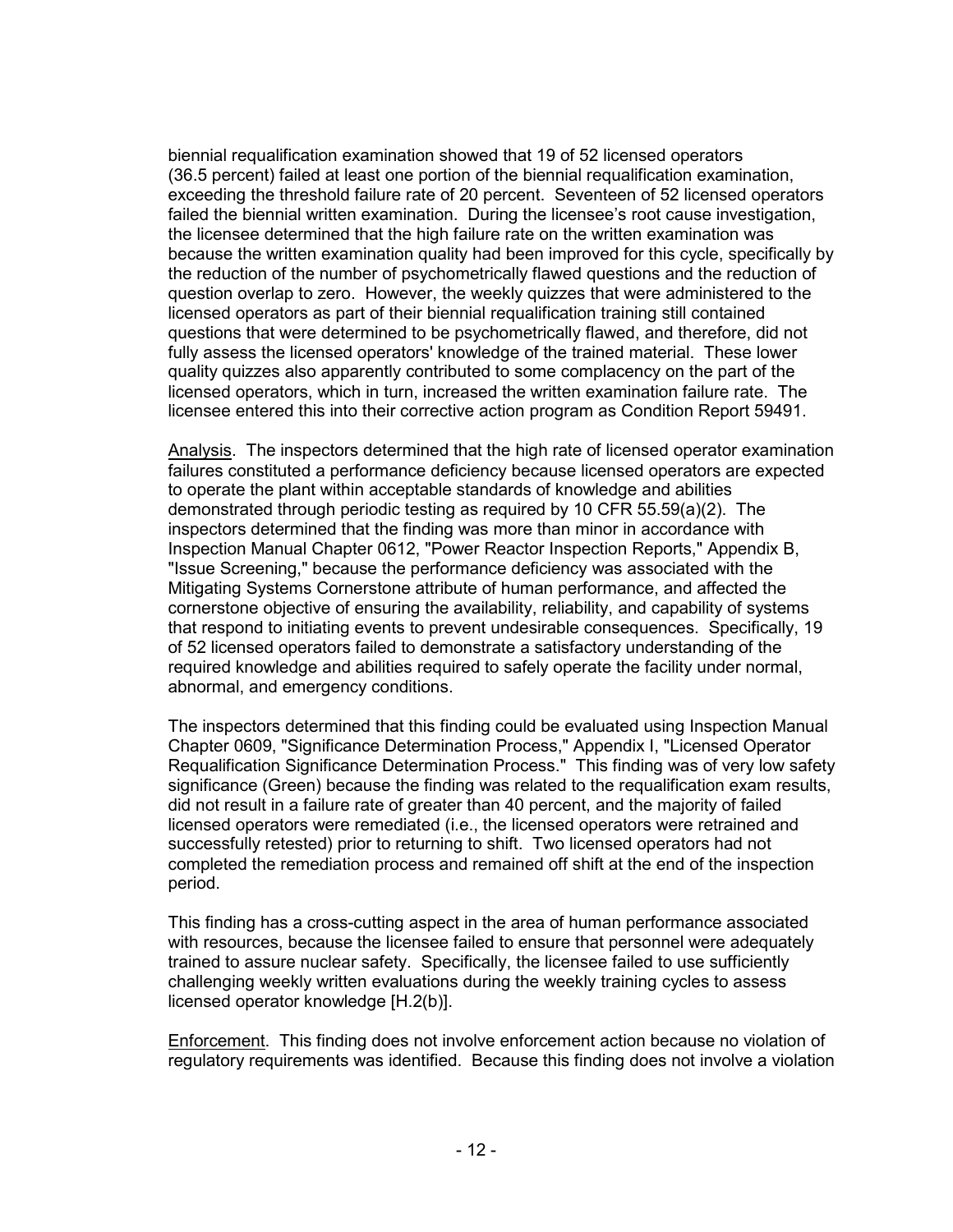and has very low safety significance (Green), it is identified as a finding: FIN 05000482/2012005-01, "Failure Rates Exceed Twenty Percent for Biennial Requalification Exam." The licensee initiated Condition Report 59491 to address the high rate of failures on the biennial requalification examinations, conducted crew and individual operator remediations, and begun conducting a root cause evaluation to develop long-term corrective actions.

### 2. Failure to Ensure that All License Conditions are Met for Licensed Operators

Introduction. The inspectors identified a Green noncited violation of 10 CFR 55.53, "Conditions of License," for the failure to ensure that licensed operators met all the conditions of their licenses in order to be considered an active watch stander. Specifically, the licensee failed to ensure that five licensed operators met the complete plant tour requirement specified in 10 CFR 55.53(f) prior to license reactivation and subsequent performance of licensed operator duties.

Description. During the period of October 2010 through October 2012, five licensed operators entered the process to reactivate their licenses. One licensed senior reactor operator reactivated his license twice during that time period for a total of six license reactivations. All of these individuals, based on review of key card access logs and radiological controlled area access logs on the site, performed incomplete plant tours. Licensed operators are required to perform a complete plant tour per 10 CFR 55.53(f) prior to reactivation of the license. Procedure AP 30B-001, "Licensed Operator Requalification Training Program," Step 6.7.4, requires that licensed operators complete a plant tour as part of the process to reactivate an inactive license. However, the inspectors determined that this procedure did not specify what plant areas were required to be included as part of the complete plant tour. Following identification of this issue, the inspectors asked the facility licensee to determine what plant areas they considered necessary to meet the complete plant tour requirement. The facility operations management stated that the expectation for the plant tour would include: auxiliary feedwater corridor, safety related switchgear rooms, diesel generator rooms, all areas of the control building, emergency exhaust fan rooms in the fuel building, general area of the turbine building, and safety-related equipment rooms in the auxiliary building. For the six reactivations, the plant tours did not meet the complete plant tour expectations as follows:

- One reactivation plant tour did not include the auxiliary building or the fuel building
- One reactivation plant tour did not include the fuel building
- Two reactivation plant tours did not include the auxiliary feedwater corridor, the safety-related switchgear rooms, or the fuel building
- Two reactivation plant tours did not include the auxiliary feedwater corridor and the safety-related switchgear rooms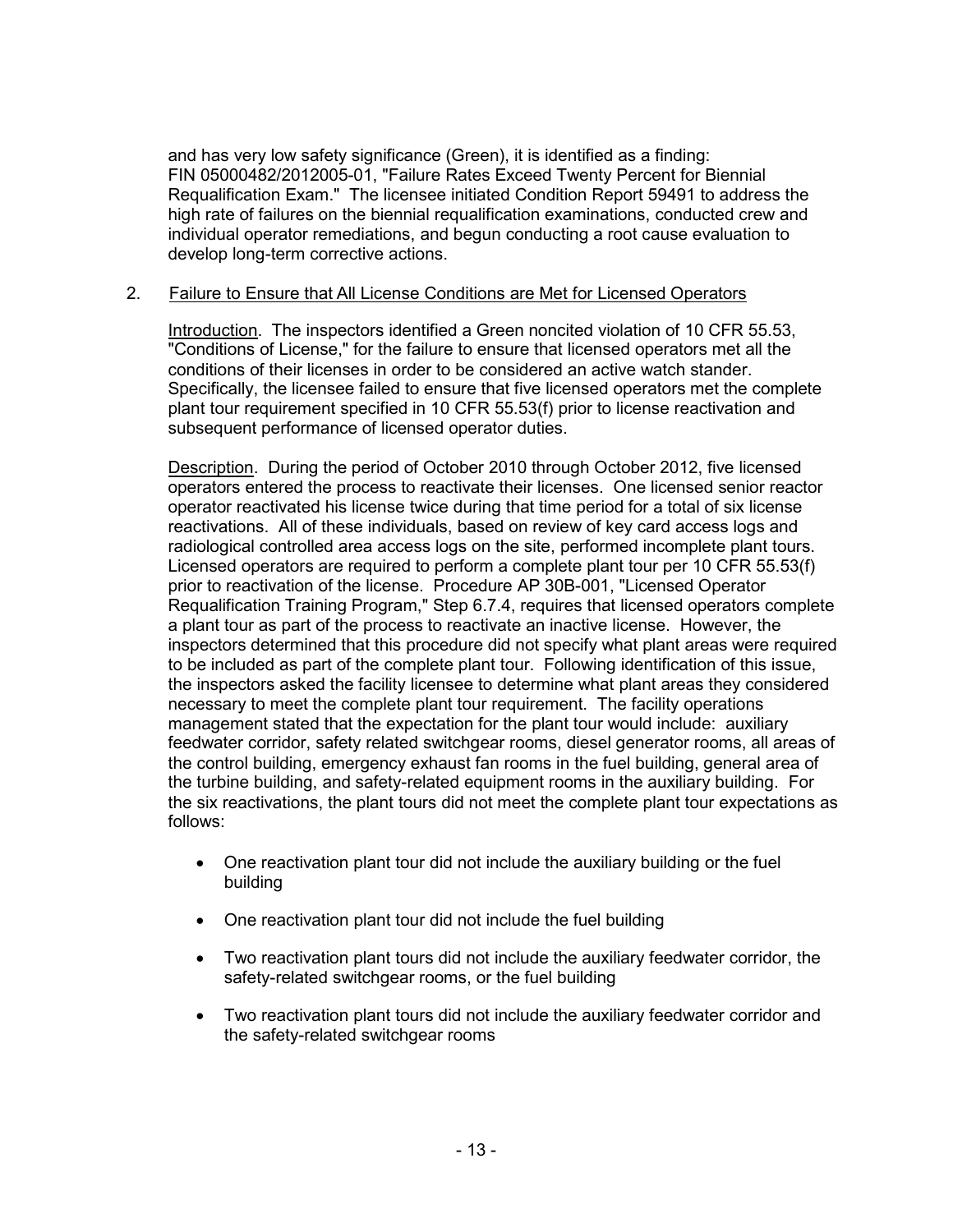The licensee initiated Condition Report 58233 in response to this issue to clarify expectations for the plant tour in Procedure AP 30B-001, and to specify areas to be included as part of the required complete tour. In addition, the licensee issued essential reading 2012-0095 to ensure that the expectations for what constitutes a complete plant tour were provided to the licensed operators while Procedure AP 30B-001 was being reviewed and modified.

Analysis. Failure of the licensee to ensure that all individuals authorized to operate the controls of the facility met the conditions of their licenses as defined in 10 CFR 55.53 was a performance deficiency. This finding was more than minor because it was associated with the human performance attribute of the Mitigating System Cornerstone and affected the cornerstone's objective of ensuring the availability, reliability, and capability of systems that respond to initiating events to prevent undesirable consequences. Specifically, licensed operators that do not properly complete the requirements of 10 CFR 55.53(f) prior to resuming control room watchstanding duties may commit operator errors that could cause mitigating systems to fail to respond properly. Using NRC Inspection Manual Chapter 0609, "Significance Determination Process," Phase 1 worksheets, the team was directed to use Appendix I, "Licensed Operator Requalification Significance Determination Process," to process the violation. However, the team determined that NRC Inspection Manual Chapter 0609, Appendix I, could not be used to process this finding due to a recent revision to the appendix. Based on direction from headquarters and regional management to use NRC Inspection Manual Chapter 0609, Appendix M, "Significance Determination Process Using Qualitative Criteria," the finding was determined to have very low safety significance because a prior similar violation's significance bounded this finding's significance. The prior similar violation occurred at Comanche Peak (NCV 05000445/2011004-02), and was determined to have very low safety significance per the last revision of NRC Manual Chapter 0609, Appendix I, because more than 20 percent of the license reactivation records reviewed contained these deficiencies.

This finding was determined to have a cross-cutting aspect in the area of human performance, associated with resources, because the licensee failed to ensure complete, accurate, and up-to-date procedures were available and adequate to assure nuclear safety. Specifically, the licensee failed to specify in a procedure what plant areas must be included to meet the requirements of a complete plant tour [H.2(c)].

Enforcement. Title 10 of the CFR, Part 55.53, "Conditions of License," states, in part, that if a licensed operator has not been actively performing the functions of an operator or senior operator, the licensed operator may not resume activities authorized by a license issued under this part except as permitted by 10 CFR, Part 55.53(f). Title 10 of the CFR 55.53(f) states, in part, that the required 40 hours of under instruction watches with an active license holder must have included a complete tour of the plant. Contrary to the above, from October 2010 to October 2012, six inactive license reactivations failed to perform the complete plant tour specified in 10 CFR 55.53(f) prior to reactivation of their licenses. Specifically, the licensee failed to ensure that the inactive licensed operators performed a complete plant tour in accordance with regulations and industry standards. Because this was of very low safety significance and was entered into the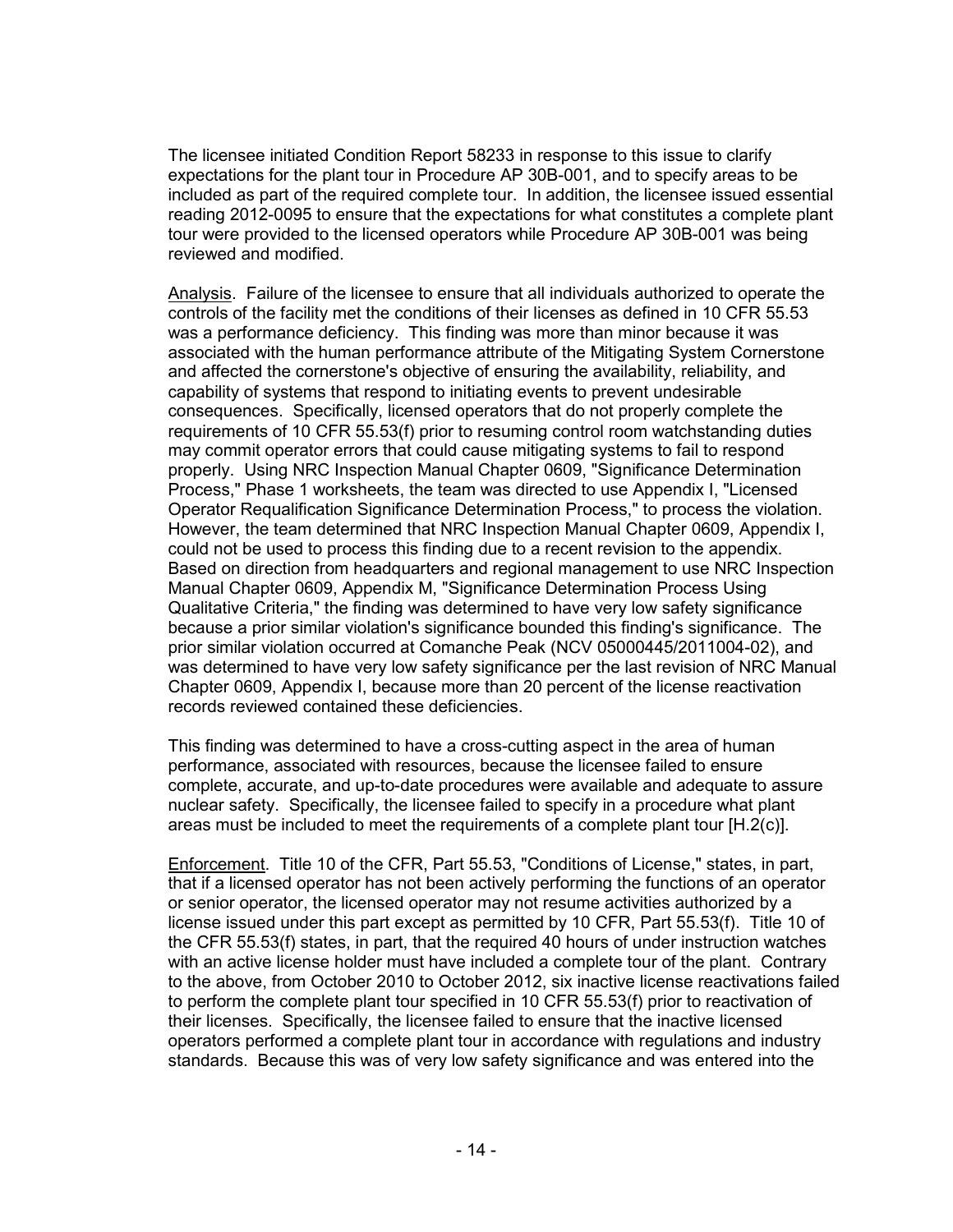licensee's corrective action program as Condition Report 58233, this violation is being treated as a noncited violation, consistent with Section 2.3.2 of the NRC Enforcement Policy: NCV 05000482/2012005-02, "Failure to Ensure that All License Conditions are Met for Licensed Operators."

#### 3. Remediation and Reexamination Unresolved Item

Introduction. The inspectors reviewed remediation training and reevaluation for licensed operator examination failures from October 2010 through October 2012.

Description. The inspectors noted that two individuals had not completed remediation training and evaluation by the end of the inspection period. One individual was still receiving intense remediation training specific to the identified performance deficiencies that would continue until at least January 2013. The other individual was experiencing adverse medical issues and would not be available to return to duty and thus be unavailable for remediation and reexamination until at least March 2013. Pending resolution and NRC review of the remediation and reexamination of these individual performance deficiencies, this item remains unresolved: URI 05000482/2012005-03, "Remediation Training and Reevaluation of Two Individual Performance Deficiencies."

#### **1R12 Maintenance Effectiveness (71111.12)**

#### a. Inspection Scope

The inspectors evaluated degraded performance issues involving the following risk significant systems:

- October 3, 2012, OF-01, offsite power (super system)
- November 16, 2012, component cooling water system

The inspectors reviewed events such as where ineffective equipment maintenance has resulted in valid or invalid automatic actuations of engineered safeguards systems and independently verified the licensee's actions to address system performance or condition problems in terms of the following:

- Implementing appropriate work practices
- Identifying and addressing common cause failures
- Scoping of systems in accordance with 10 CFR 50.65(b)
- Characterizing system reliability issues for performance
- Charging unavailability for performance
- Trending key parameters for condition monitoring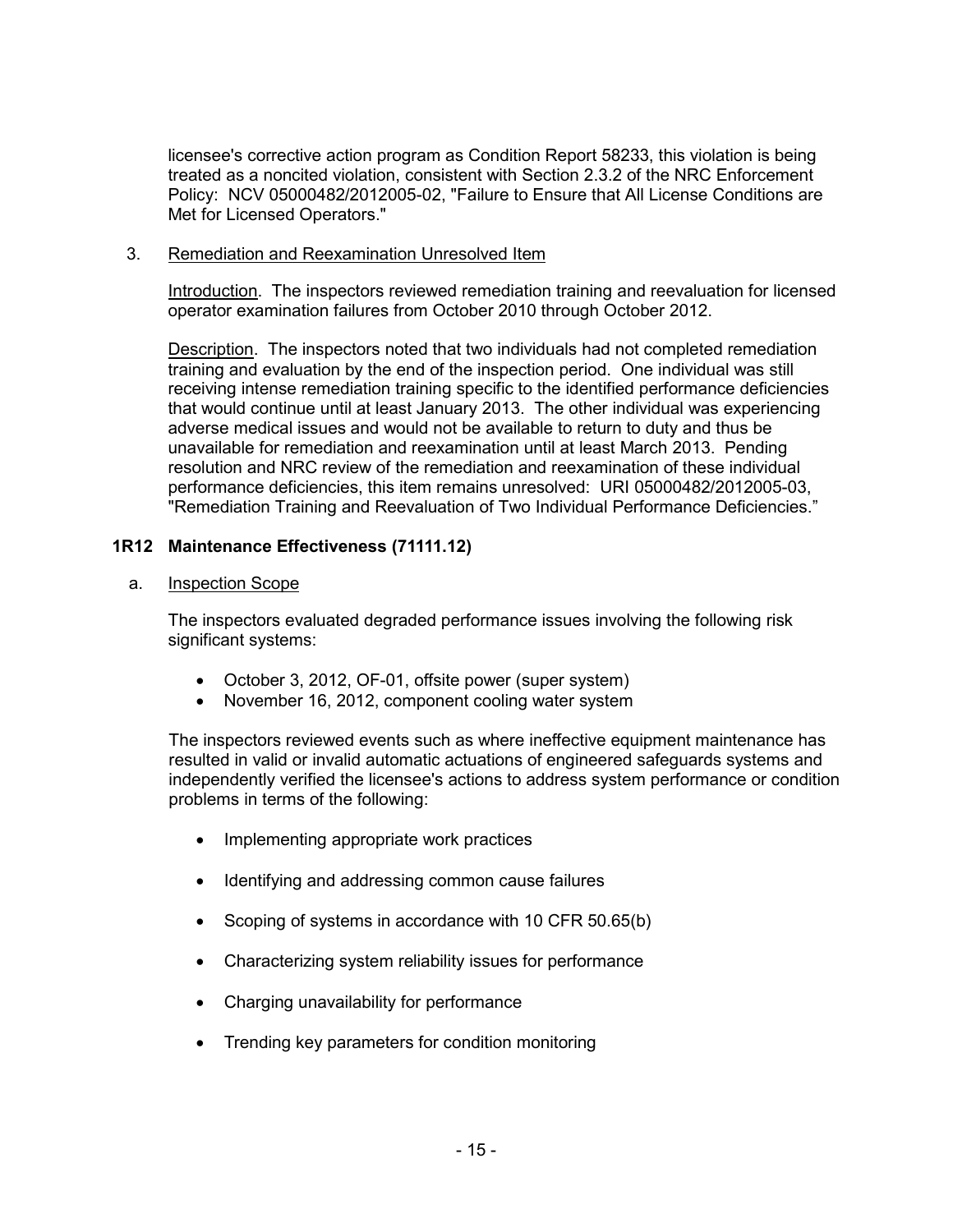- Ensuring proper classification in accordance with 10 CFR 50.65(a)(1) or (a)(2)
- Verifying appropriate performance criteria for structures, systems, and components classified as having an adequate demonstration of performance through preventive maintenance, as described in 10 CFR 50.65(a)(2), or as requiring the establishment of appropriate and adequate goals and corrective actions for systems classified as not having adequate performance, as described in 10 CFR 50.65(a)(1)

The inspectors assessed performance issues with respect to the reliability, availability, and condition monitoring of the system. In addition, the inspectors verified maintenance effectiveness issues were entered into the corrective action program with the appropriate significance characterization. Specific documents reviewed during this inspection are listed in the attachment.

These activities constitute completion of two quarterly maintenance effectiveness samples as defined in Inspection Procedure 71111.12-05.

b. Findings

No findings were identified.

# **1R13 Maintenance Risk Assessments and Emergent Work Control (71111.13)**

a. Inspection Scope

The inspectors reviewed licensee personnel's evaluation and management of plant risk for the maintenance and emergent work activities affecting risk-significant and safetyrelated equipment listed below to verify that the appropriate risk assessments were performed prior to removing equipment for work:

- August 3, 2012, risk assessment for SGK05B missed surveillance of fan flow rate
- September 19, 2012, containment level instrument sump troubleshoot and calibration
- November 1, 2012, OF-01, risk aassessment for missed Technical Specification Surveillances STS MT-072/073
- November 18-23, 2012, work week 409, containment isolation valve and component cooling water temperature control valve risk management actions
- November 26, 2012, turbine runback during reactor coolant system loop 4 delta temperature instrumentation troubleshooting

The inspectors selected these activities based on potential risk significance relative to the reactor safety cornerstones. As applicable for each activity, the inspectors verified that licensee personnel performed risk assessments as required by 10 CFR 50.65(a)(4)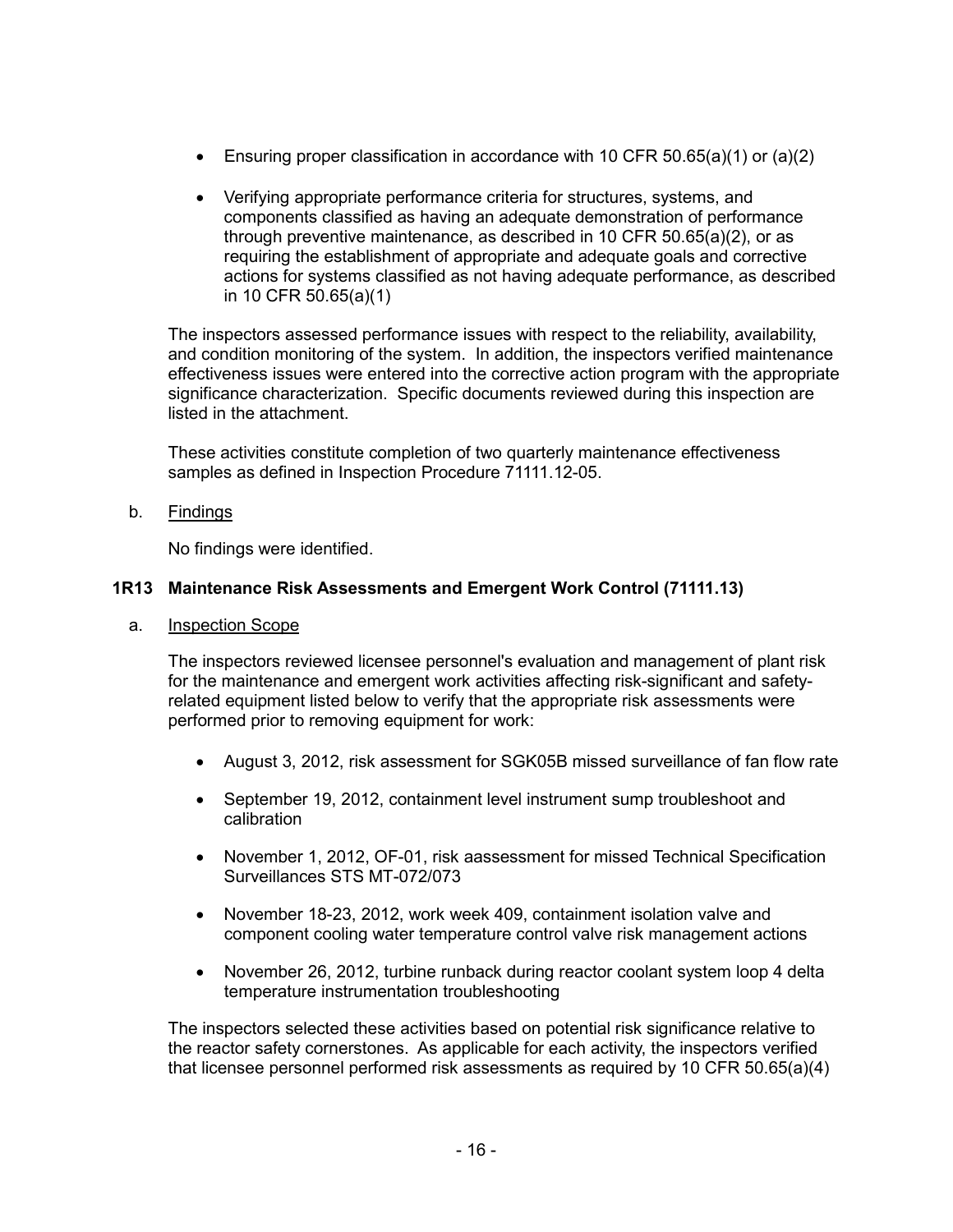and that the assessments were accurate and complete. When licensee personnel performed emergent work, the inspectors verified that the licensee personnel promptly assessed and managed plant risk. The inspectors reviewed the scope of maintenance work, discussed the results of the assessment with the licensee's probabilistic risk analyst or shift technical advisor, and verified plant conditions were consistent with the risk assessment. The inspectors also reviewed the technical specification requirements and inspected portions of redundant safety systems, when applicable, to verify risk analysis assumptions were valid and applicable requirements were met. Specific documents reviewed during this inspection are listed in the attachment.

These activities constitute completion of five maintenance risk assessments and emergent work control inspection samples as defined in Inspection Procedure 71111.13-05.

b. Findings

No findings were identified.

#### **1R15 Operability Evaluations and Functionality Assessments (71111.15)**

a. Inspection Scope

The inspectors reviewed the following assessments:

- February 22, 2011, emergency diesel generator A declared inoperable due to inadequate installation of a fuel-rack control pin
- March 12, 2012, emergency diesel generator A jacket water tubing leak
- September 19, 2012, emergency diesel generator B foundation stud thread engagement

The inspectors selected these operability and functionality assessments based on the risk significance of the associated components and systems. The inspectors evaluated the technical adequacy of the evaluations to ensure technical specification operability was properly justified and to verify the subject component or system remained available such that no unrecognized increase in risk occurred. The inspectors compared the operability and design criteria in the appropriate sections of the technical specifications and Updated Safety Analysis Report to the licensee's evaluations to determine whether the components or systems were operable. Where compensatory measures were required to maintain operability, the inspectors determined whether the measures in place would function as intended and were properly controlled. Additionally, the inspectors reviewed a sampling of corrective action documents to verify that the licensee was identifying and correcting any deficiencies associated with operability evaluations. Specific documents reviewed during this inspection are listed in the attachment.

These activities constitute completion of three operability evaluations inspection samples as defined in Inspection Procedure 71111.15-05.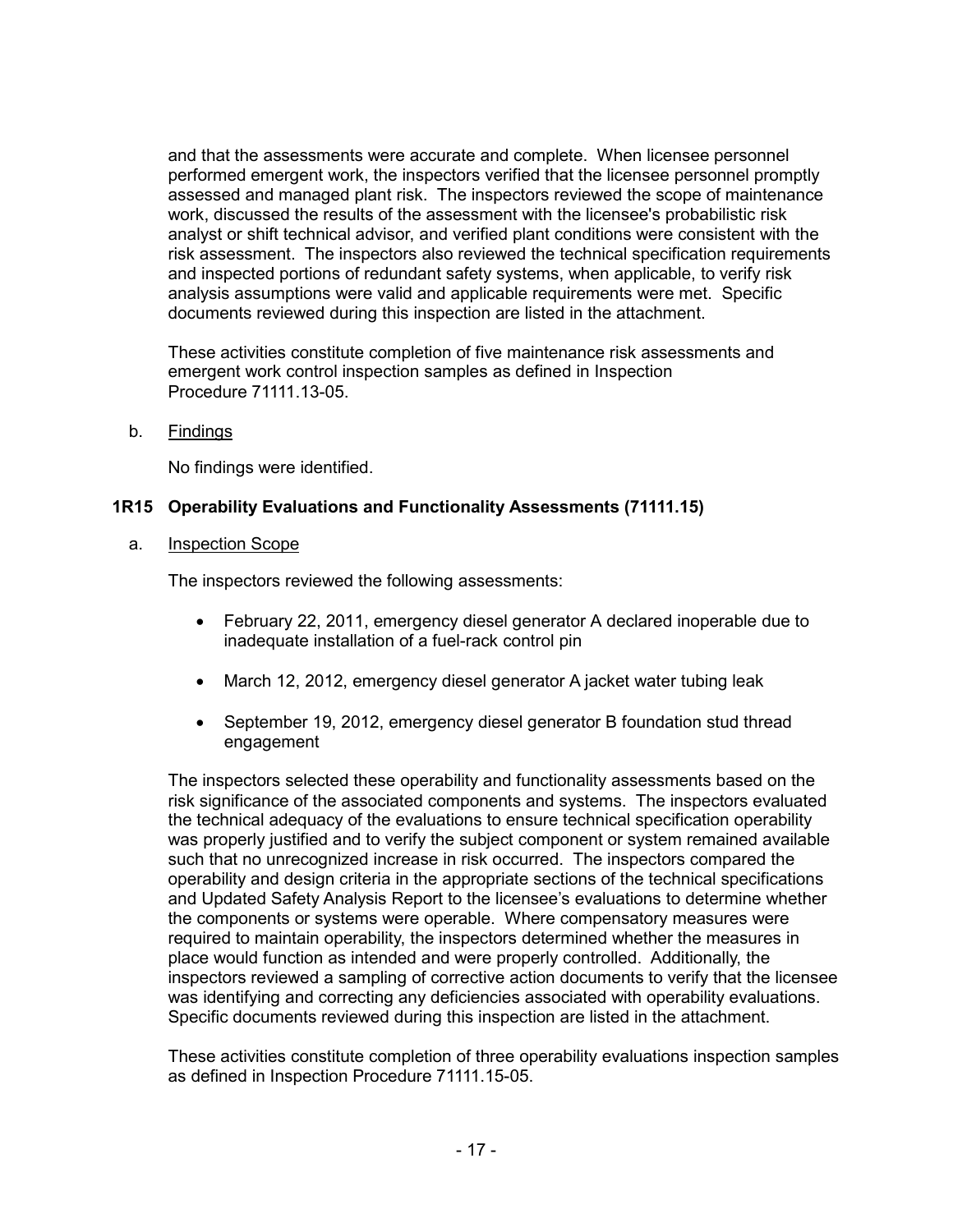#### b. Findings

No findings were identified.

### **1R18 Plant Modifications (71111.18)**

#### Permanent Modifications

#### a. Inspection Scope

The inspectors reviewed key affected parameters associated with the permanent modifications listed below.

• August 30, 2012, security upgrade – essential service water pump house protected area fence

The inspectors verified that modification preparation, staging, and implementation did not impair emergency/abnormal operating procedure actions, key safety functions, or operator response to loss of key safety functions; post-modification testing will maintain the plant in a safe configuration during testing by verifying that unintended system interactions will not occur; systems, structures and components' performance characteristics still meet the design basis; the modification design assumptions were appropriate; the modification test acceptance criteria will be met; and licensee personnel identified and implemented appropriate corrective actions associated with permanent plant modifications. Specific documents reviewed during this inspection are listed in the attachment.

These activities constitute completion of one sample for permanent plant modifications as defined in Inspection Procedure 71111.18-05.

b. Findings

No findings were identified.

#### **1R19 Post-Maintenance Testing (71111.19)**

a. Inspection Scope

The inspectors reviewed the following post-maintenance activities to verify that procedures and test activities were adequate to ensure system operability and functional capability:

- August 3, 2012, permanent fire diesel pump replacement testing
- October 16, 2012, essential service water pump B control room handswitch replacement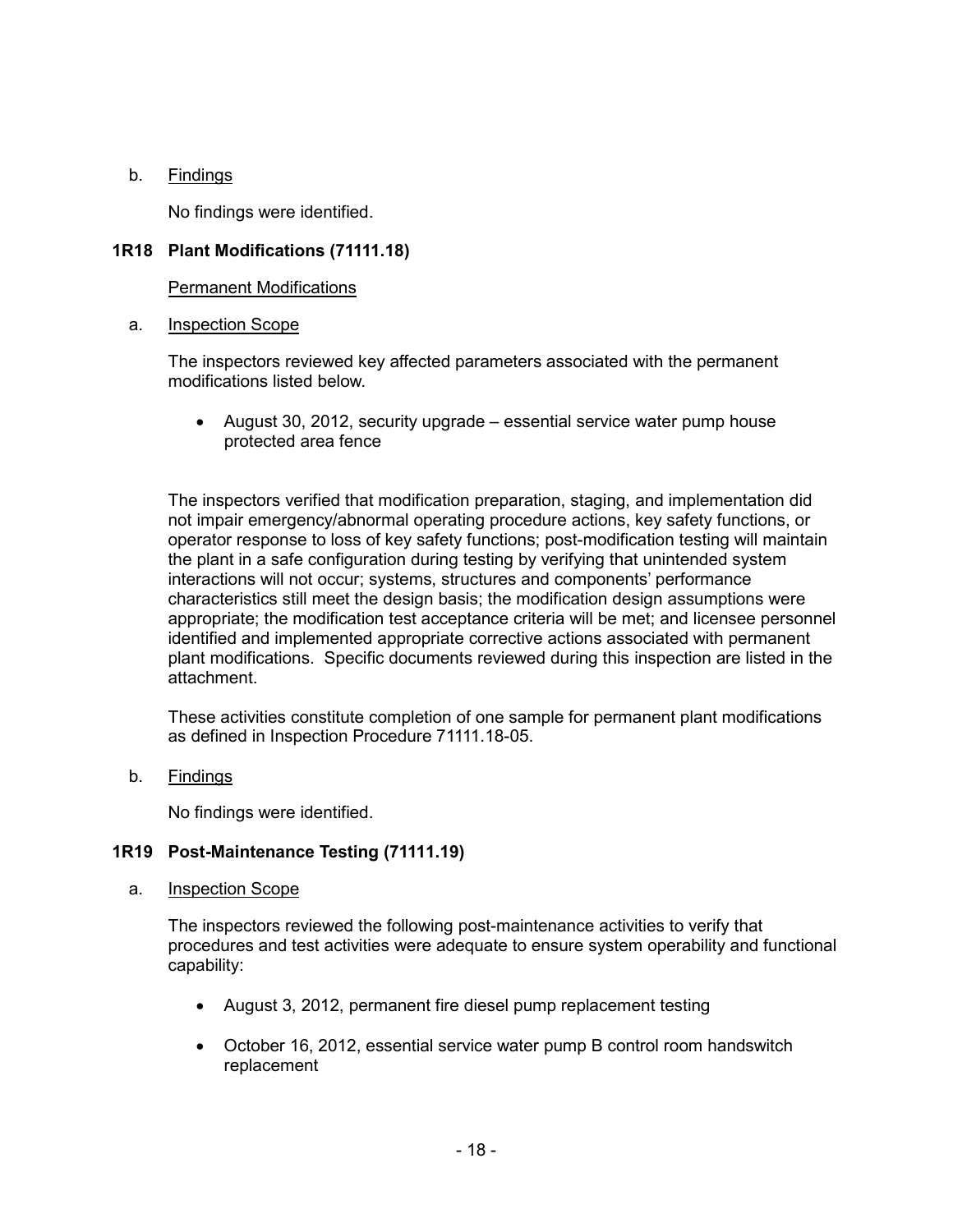- November 13, 2012, electrical penetration room cooler return to service testing following cleaning, inspection, and maintenance
- December 4, 2012, containment spray A door seal replacement grease test

The inspectors selected these activities based upon the structure, system, or component's ability to affect risk. The inspectors evaluated these activities for the following:

- The effect of testing on the plant had been adequately addressed; testing was adequate for the maintenance performed
- Acceptance criteria were clear and demonstrated operational readiness; test instrumentation was appropriate

The inspectors evaluated the activities against the technical specifications, the Updated Safety Analysis Report, 10 CFR Part 50 requirements, licensee procedures, and various NRC generic communications to ensure that the test results adequately ensured that the equipment met the licensing basis and design requirements. In addition, the inspectors reviewed corrective action documents associated with post-maintenance tests to determine whether the licensee was identifying problems and entering them in the corrective action program and that the problems were being corrected commensurate with their importance to safety. Specific documents reviewed during this inspection are listed in the attachment.

These activities constitute completion of four post-maintenance testing inspection samples as defined in Inspection Procedure 71111.19-05.

b. Findings

.

No findings were identified.

#### **1R22 Surveillance Testing (71111.22)**

a. Inspection Scope

The inspectors reviewed the Updated Safety Analysis Report, procedure requirements, and technical specifications to ensure that the surveillance activities listed below demonstrated that the systems, structures, and/or components tested were capable of performing their intended safety functions. The inspectors either witnessed or reviewed test data to verify that the significant surveillance test attributes were adequate to address the following:

- Preconditioning
- Evaluation of testing impact on the plant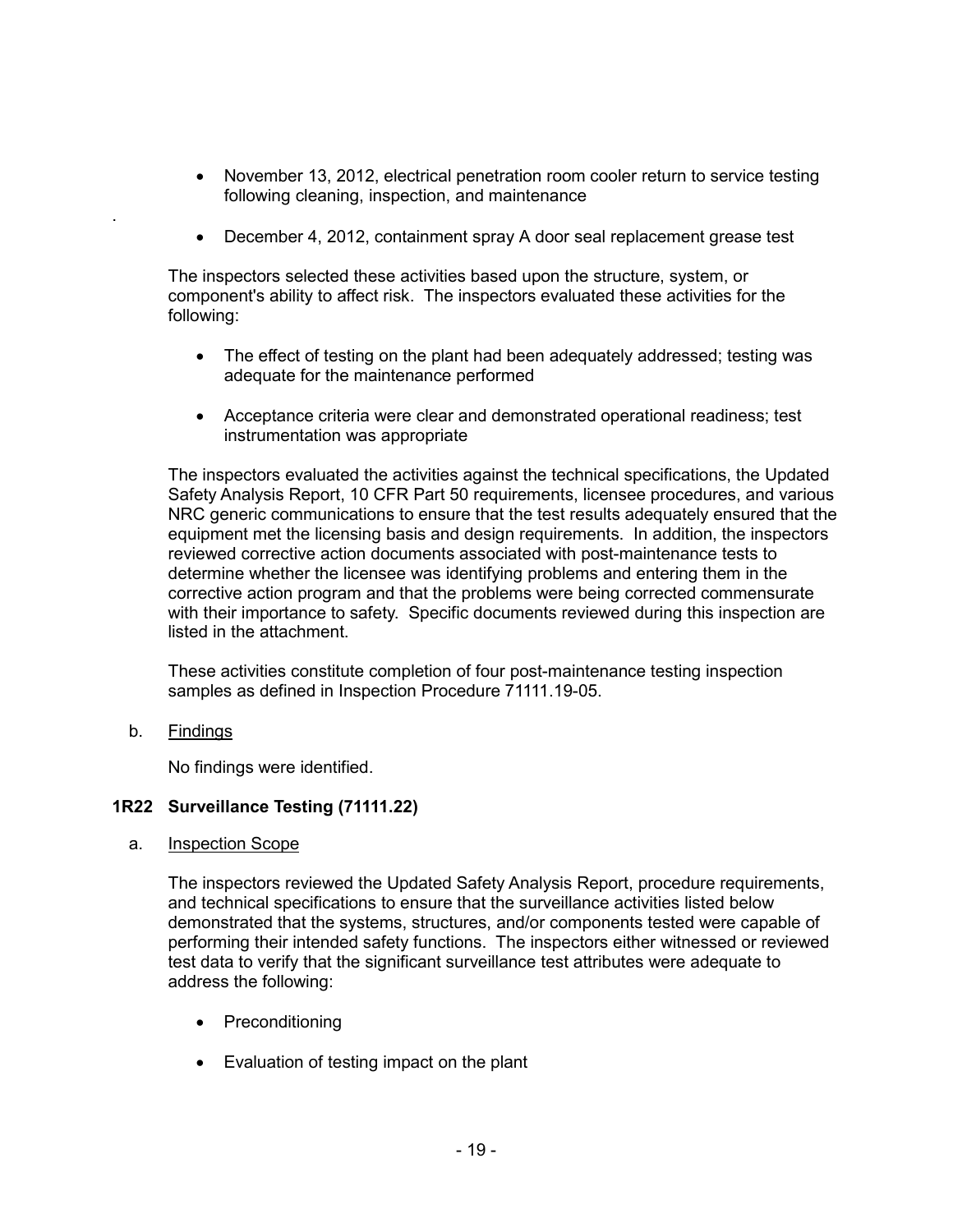- Acceptance criteria
- Test equipment
- **Procedures**
- Jumper/lifted lead controls
- Test data
- Testing frequency and method demonstrated technical specification operability
- Test equipment removal
- Restoration of plant systems
- Fulfillment of ASME Code requirements
- Updating of performance indicator data
- Engineering evaluations, root causes, and bases for returning tested systems, structures, and components not meeting the test acceptance criteria were correct
- Reference setting data
- Annunciators and alarms setpoints

The inspectors also verified that licensee personnel identified and implemented any needed corrective actions associated with the surveillance testing.

- March 23, 2012, boron injection flow path verification
- April 11, 2012, control room air conditioning condenser heat exchanger B tube inspection
- April 30, 2012, control room air conditioning condenser heat exchanger A tube inspection
- October 29, 2012, containment cooler C breaker test

Specific documents reviewed during this inspection are listed in the attachment.

These activities constitute completion of four surveillance testing inspection samples as defined in Inspection Procedure 71111.22-05.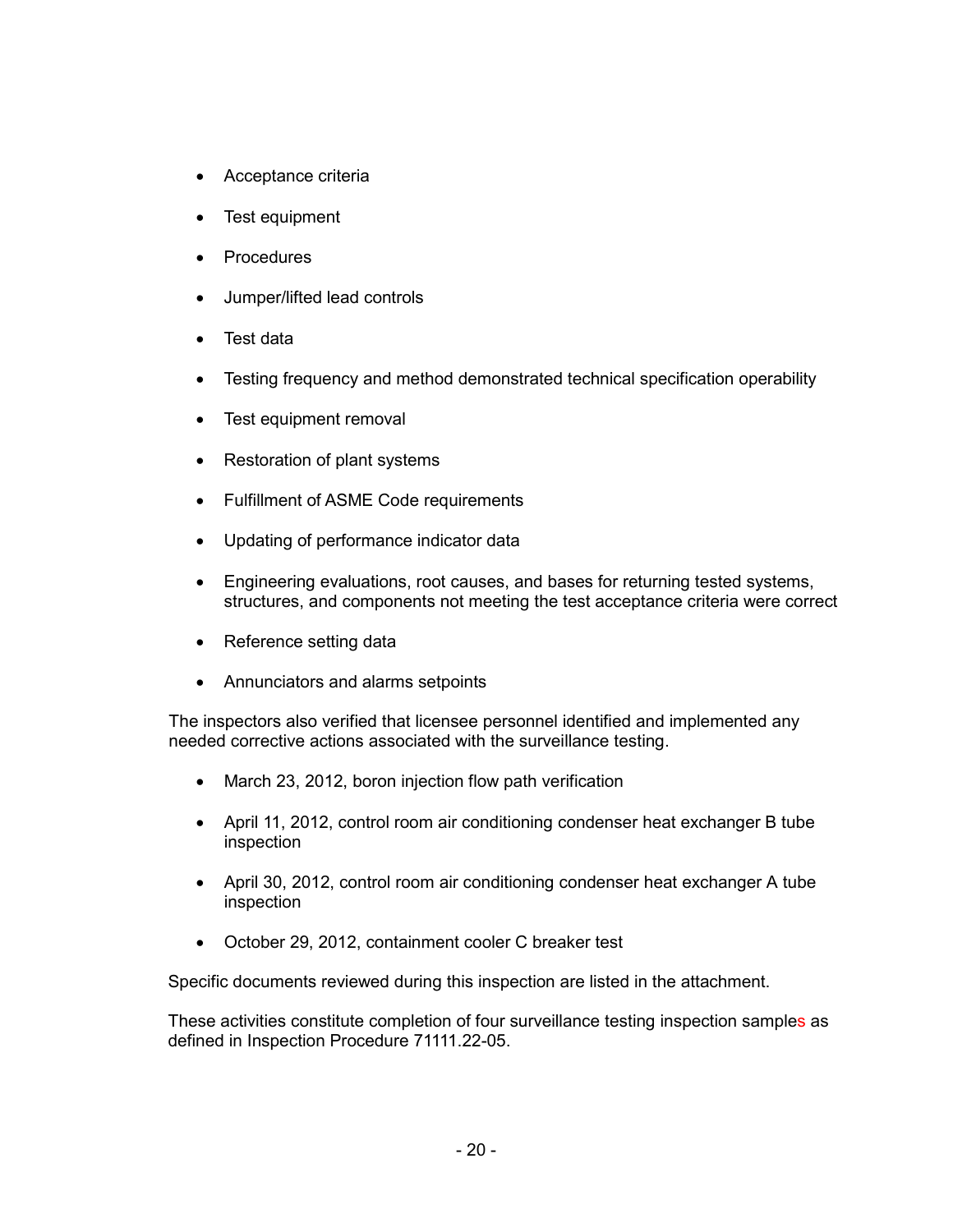### **Control Room Air Conditioning Testing**

#### b. Findings

1. Introduction. The inspectors identified a Green non-cited violation for failure to perform surveillance testing specified in Technical Specification 3.7.11, "Control Room Air Conditioning System." The activities the licensee was crediting to meet the requirement to verify heat removal capability were not adequate.

Description. While reviewing operating experience, the inspectors were following up on an issue in which Generic Letter 89-13 heat exchanger testing was being substituted for technical specification surveillance requirements. The inspectors reviewed Wolf Creek's technical specifications. Surveillance Requirement 3.7.11.1 requires, "Verify each control room air conditioning system train has the capability to remove the assumed heat load," once every 18 months.

The inspectors noted that the licensee's technical specification surveillance testing database included three test procedures that were credited to meet Surveillance Requirement 3.7.11.1. Procedure, STS GK-001A/B, is an operability test which runs each train of the air conditioning and ventilation system for 4 consecutive hours. Procedure STS PE-016A/B, measures the air flow across the evaporator. Procedure, STS MT-072/073, requires cleaning and inspection of the air conditioning condenser tubes. This third procedure also was also credited to satisfy the Generic Letter 89-13 heat exchanger reliability program requirements for the control room air conditioning units, and was specifically credited as heat removal verification by the licensee's surveillance testing database. Upon review of these procedures, the inspectors identified that none of the procedures measured the capability to remove the assumed heat load as specified in the wording of Surveillance Requirement 3.7.11.1.

The inspectors brought this concern to the attention of the surveillance coordinator. The surveillance coordinator immediately notified operations management and instructed the shift manager to enter Surveillance Requirement 3.0.3. The licensee determined that there was a reasonable expectation that air conditioning units SGK04A and SGK04B were still fully capable of meeting their specified safety function. Therefore, the air conditioning units were declared operable but non-conforming. The inspectors reviewed the prompt operability determination and risk assessment and determined that such a judgment was appropriate to the circumstances.

The inspectors reviewed the design and licensing basis history for the control room air conditioning units SGK04A and SGK04B. Wolf Creek's original custom technical specifications in use from 1985-1999, did not include any limiting conditions for operation or surveillance requirements for the control room air conditioning units. The control room air conditioners were added to the technical specifications upon Wolf Creek's conversion to improved standard technical specifications in 1999. The standard Westinghouse improved technical specification wording was adopted. In the technical specification bases, the licensee did acknowledge that they may not subject the control room air conditioning units to heat exchanger performance testing, but were instead performing regular cleaning and inspection in accordance with their Generic Letter 89-13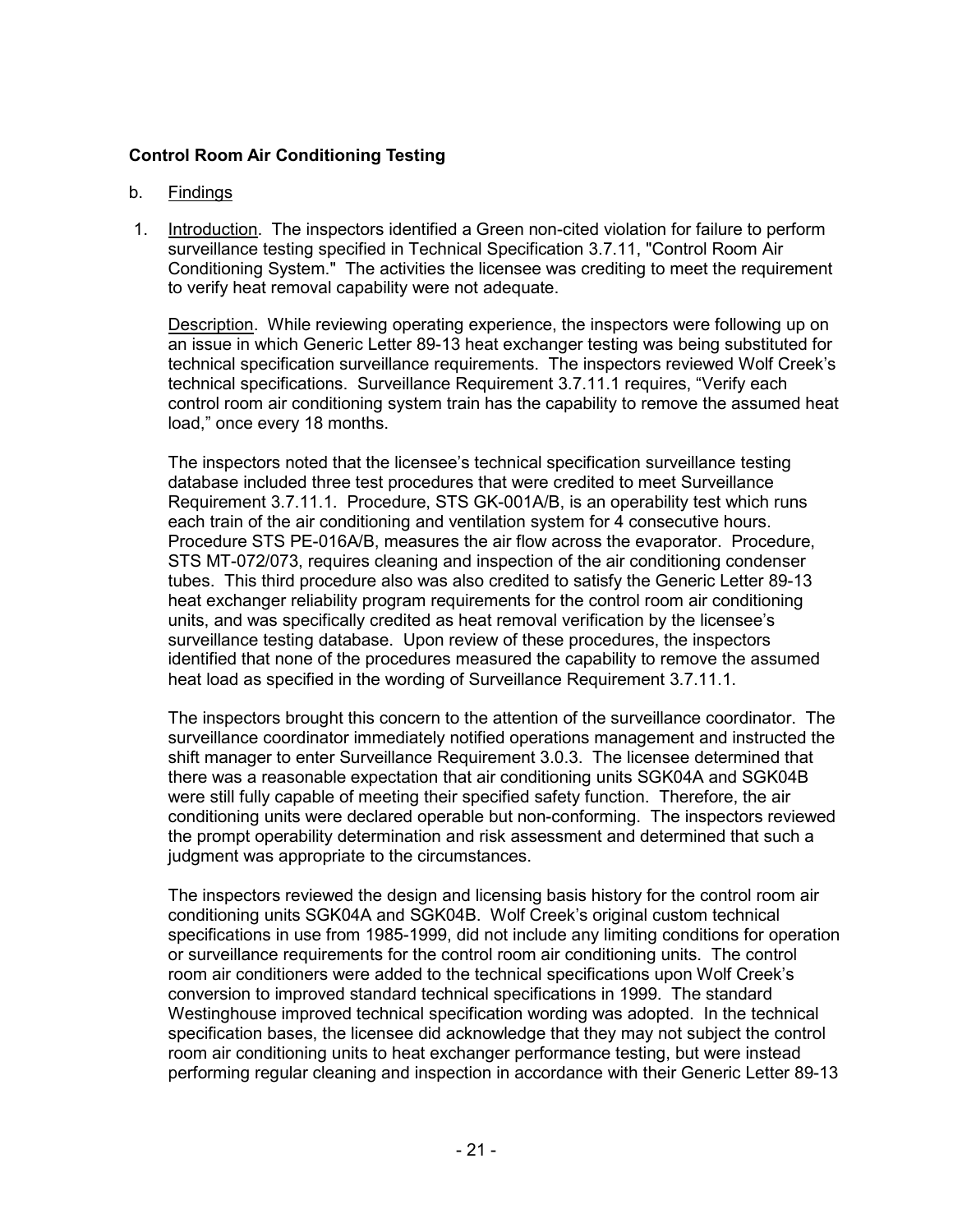heat exchanger reliability program. The inspectors acknowledge that verifying the absence of heat exchanger fouling does provide added assurance that it is functioning properly, and the justification in the prompt operability determination reflects that. However, since this is only one of several variables affecting heat removal capabilities, the inspectors concluded that although it was specified in the basis, this action alone would not satisfy the surveillance requirement because it did not measure heat removal capability.

Analysis. The failure to perform sufficient testing to satisfy a surveillance requirement required by technical specifications is a performance deficiency. Specifically, the licensee did not measure heat removal capability of the control room air conditioning units within the required periodicity since the surveillance requirement was added to technical specifications in 2000. The performance deficiency was more than minor because it impacted the structures, systems, and components and barrier performance attribute of the control room and auxiliary building, and the Barrier Integrity Cornerstone objective to provide reasonable assurance the radiological barrier remains functional. Specifically, surveillance instructions did not meet licensing basis requirement to verify heat removal capability. Using Inspection Manual Chapter 0609 Appendix A, Exhibit 3, "Barrier Integrity Screening Questions," the inspectors determined that the finding screened as Green because it did not represent an actual degradation of the barrier function of the control room to protect the operators inside from smoke or a toxic atmosphere. The inspectors did not assign a cross-cutting aspect because the performance deficiency occurred in 1999 and is not indicative of current licensee performance.

Enforcement. Wolf Creek Technical Specification Surveillance Requirement 3.7.11.1 requires the licensee verify each control room air conditioning system train has the capability to remove the assumed heat load once every 18 months. Contrary to the above, from December 18, 1999, to the present, a period exceeding 18 months, Wolf Creek did not conduct testing sufficient to verify each control room air conditioning system train has the capability to remove the assumed heat load. Because this finding was of very low safety significance, and the licensee entered this issue into the corrective action program as Condition Report 59406, this finding is being treated as a non-cited violation per Section 2.3.2 of the NRC Enforcement Policy: NCV 05000482/2012005-04, "Failure to Perform Sufficient Control Room Air Conditioning Testing to SatisfyTechnical Specification Surveillance Requirements."

# **Low Temperature Overpressure Protection**

2. Introduction. On March 28, 2012, inspectors identified a Green non-cited violation of Technical Specification 3.4.12, "Low Temperature Overpressure Protection System," for exceeding the maximum allowed number of centrifugal charging pumps capable of injecting to the reactor coolant system during low temperature operations.

Description. On March 23, 2012, inspectors performed an emergency boration flow path surveillance inspection. During a control room walkdown, inspectors identified that a safety related and a non-safety related centrifugal charging pump were both capable of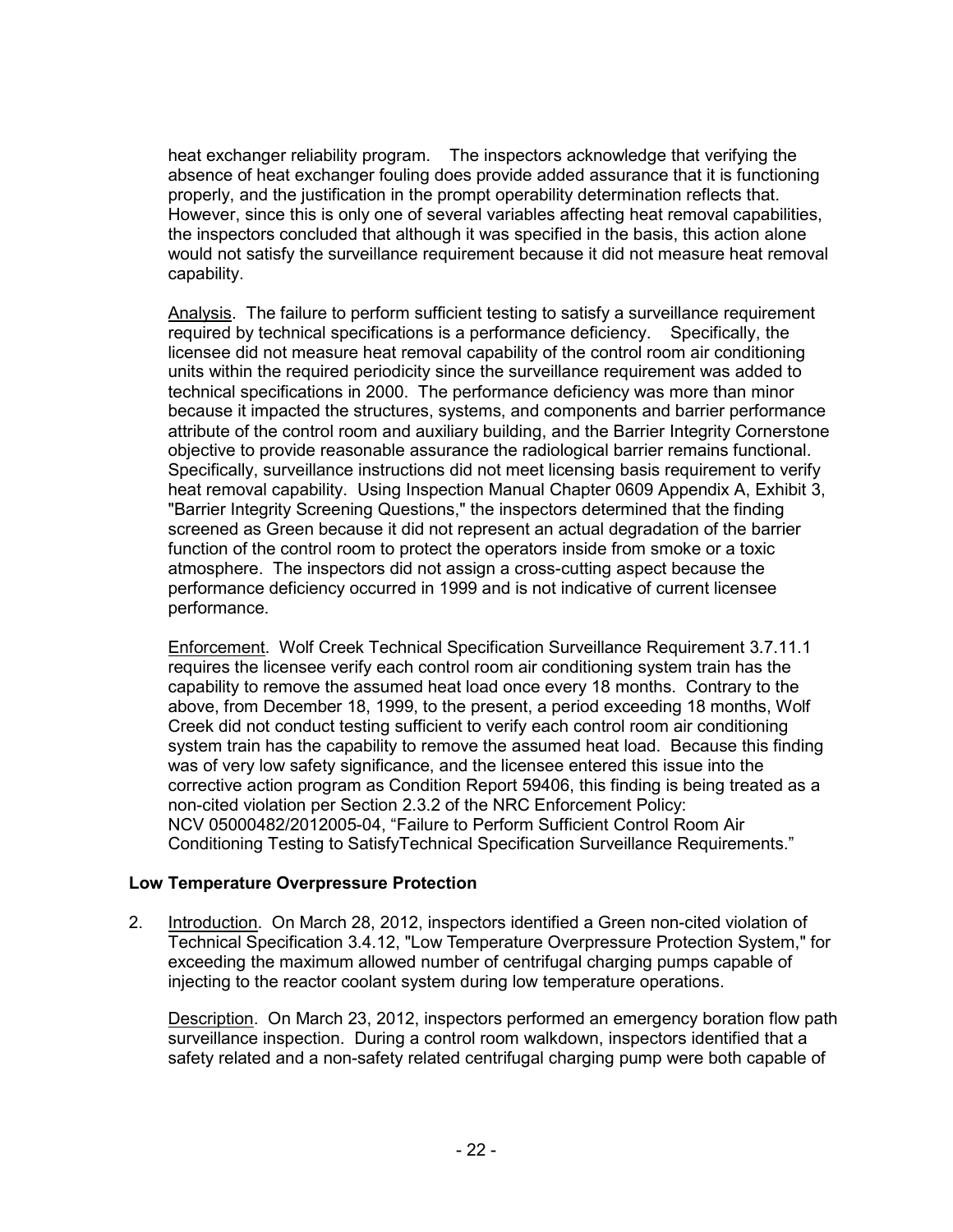injecting into the reactor coolant system. The remaining safety related centrifugal charging pump was in pull-to-lock on the control board and was caution tagged. Inspectors noted that Technical Specification Limiting Condition for Operation 3.4.12 states, "A Low Temperature Overpressure Protection System shall be OPERABLE with a maximum of zero safety injection pumps and one centrifugal charging pump capable of injecting into the Reactor Coolant System." Inspectors reviewed technical specification bases and found that they allowed two centrifugal charging pumps to be capable of injection. Inspectors discussed the charging pump low temperature overpressure protection requirements with the control room and operators pointed out the allowance in the technical specification bases document.

The inspectors continued to review the issue by reading the license amendment history. On December 29, 1998, Wolf Creek submitted a license amendment Request Number 130, requesting changes to its reactor coolant system pressure and temperature limit curves, relocation of the pressure and temperature limits report to a separate document, and the use of ASME Code Case N-514. The custom technical specification bases and improved standard technical specification bases changes were included in the amendment request and described two centrifugal charging pumps capable of injection during the low temperature modes. Inspectors found that no change to Improved Standard Technical Specification Limiting Condition for Operation 3.4.12 was proposed or requested. Wolf Creek subsequently adopted improved standard technical specifications in License Amendment 123 on December 18, 1999. The NRC does not review or approve technical specification bases. Inspectors reviewed the supporting safety analyses for avoiding an overpressure condition during low temperature operations dating back to 1993 and and noted that all analyses used two charging pumps for the mass addition to calculate the low temperature overpressure protection setpoints.

Inspectors then reviewed the NRC approval of License Amendment 130 in a safety evaluation report dated December 7, 1999. The NRC described the pressure and temperature limit curves, the metallurgy associated with those changes, and previous approval of use of Code Case N-514. The NRC's Safety Evaluation Report, section 3.1.3, described the NRC's approval of the Technical Specification Figure 3.4-4 but did not discuss Technical Specification 3.4.12. Section 3.2 of the NRC Safety Evaluation Report, "Improved Technical Specification Changes," did not describe a change to Technical Specification 3.4.12's limitations on charging pumps.

Subsequently, on December 15, 1999, Wolf Creek approved Revision 1 to the Improved Technical Specification Bases 3.4.12, stating that the NRC approved the change in License Amendment 130. Technical Specification 3.4.12 Bases, Revision 1, stated in several places that there are no limitations on the use of the normal charging pump and a safety related charging pump during low temperature operations. Inspectors determined that this effectively redefined Technical Specification 3.4.12's use of the term charging pump to only apply to the safety related charging pumps and not the normal, non-safety related charging pump. Inspectors concluded that this conflicted with Limiting Condition for Operation 3.4.12. Inspectors found that Wolf Creek's safety analysis provided a technical basis that supported the change, but that a license amendment was not sought or received for the change.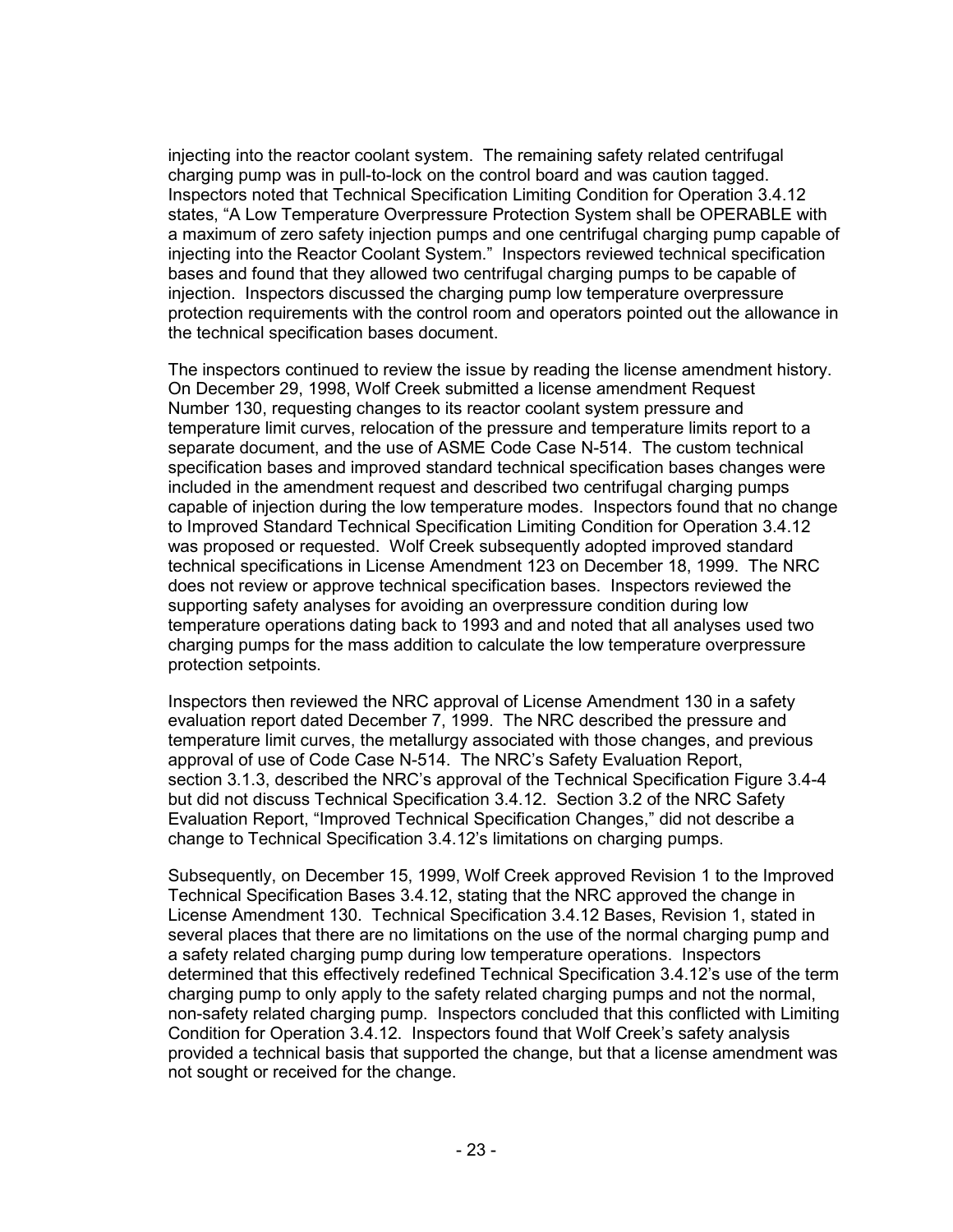In response to the inspectors assertions, on May 31, 2012, Wolf Creek submitted a request for interpretation of Technical Specification 3.4.12. On January 3, 2013, the Office of Nuclear Reactor Regulation completed its review (ADAMS Accession No. ML 12341A083). In that letter, the Office of Nuclear Reactor Regulation acknowledged that the use of two charging pumps was discussed in the changes to the pressure and temperature limits report of License Amendment 130. However, the Office of Nuclear Reactor Regulation found that no changes to Technical Specification 3.4.12 were requested in License Amendment 130 and determined that only one charging pump is allowed to be capable of injection under the current technical specifications.

As corrective action, on November 7, 2012, Wolf Creek changed the technical specification bases to allow only one centrifugal charging pump to be capable of injecting into the reactor coolant system. On November 21, 2012, Wolf Creek submitted a request for a technical specification amendment to allow the use of two centrifugal charging pumps. Wolf Creek also made procedure changes to allow only one centrifugal charging pump to be capable of injection. Wolf Creek also initiated Condition Report 53012.

Analysis. Failure to limit the number of charging pumps capable of injecting during low temperature conditions as required by technical specifications is a performance deficiency. The performance deficiency was more than minor because it impacted the Initiating Events Cornerstone objective of configuration control to limit the likelihood of those events that upset plant stability and challenge critical safety functions during shutdown as well as power operations. Specifically, operation of the second non-safety charging pump could potentially upset plant stability requiring additional operator actions. The significance of the finding was determined using Inspection Manual Chapter 0609, "Significance Determination Process," Appendix G, Checklist 2, and determined to be of very low safety significance, because it did not cause the loss of mitigating capability of core heat removal, inventory control, power availability, containment control, or reactivity control. Inspectors did not identify a cross-cutting aspect because the Technical Specification 3.4.12 bases change occurred in 1999 and is not indicative of current licensee performance.

Enforcement. Technical Specification Limiting Condition for Operation 3.4.12, "Low Temperature Overpressure Protection System," requires, in part, that a maximum of one centrifugal charging pump be capable of injecting into the reactor coolant system while any cold leg is below 368 degrees Fahrenheit with the reactor vessel head installed. Action B.1 requires that if two centrifugal charging pumps are capable of injection, that immediate action be taken to verify a maximum of one centrifugal charging pump is capable of injecting into the reactor coolant system. Contrary to the above, from March 23 to 25, 2012, two centrifugal charging pumps were capable of injection and immediate action was not taken to make one centrifugal charging pump incapable of injection. Because the finding is of very low safety significance and has been entered into the licensee's corrective action program as Condition Report 53012, this violation is being treated as a noncited violation consistent with Section 2.3.2 of the NRC Enforcement Policy: NCV 05000482/2012005-05, "Inadequate Bases Change Causes Violation of Low Temperature Overpressure Protection Technical Specification."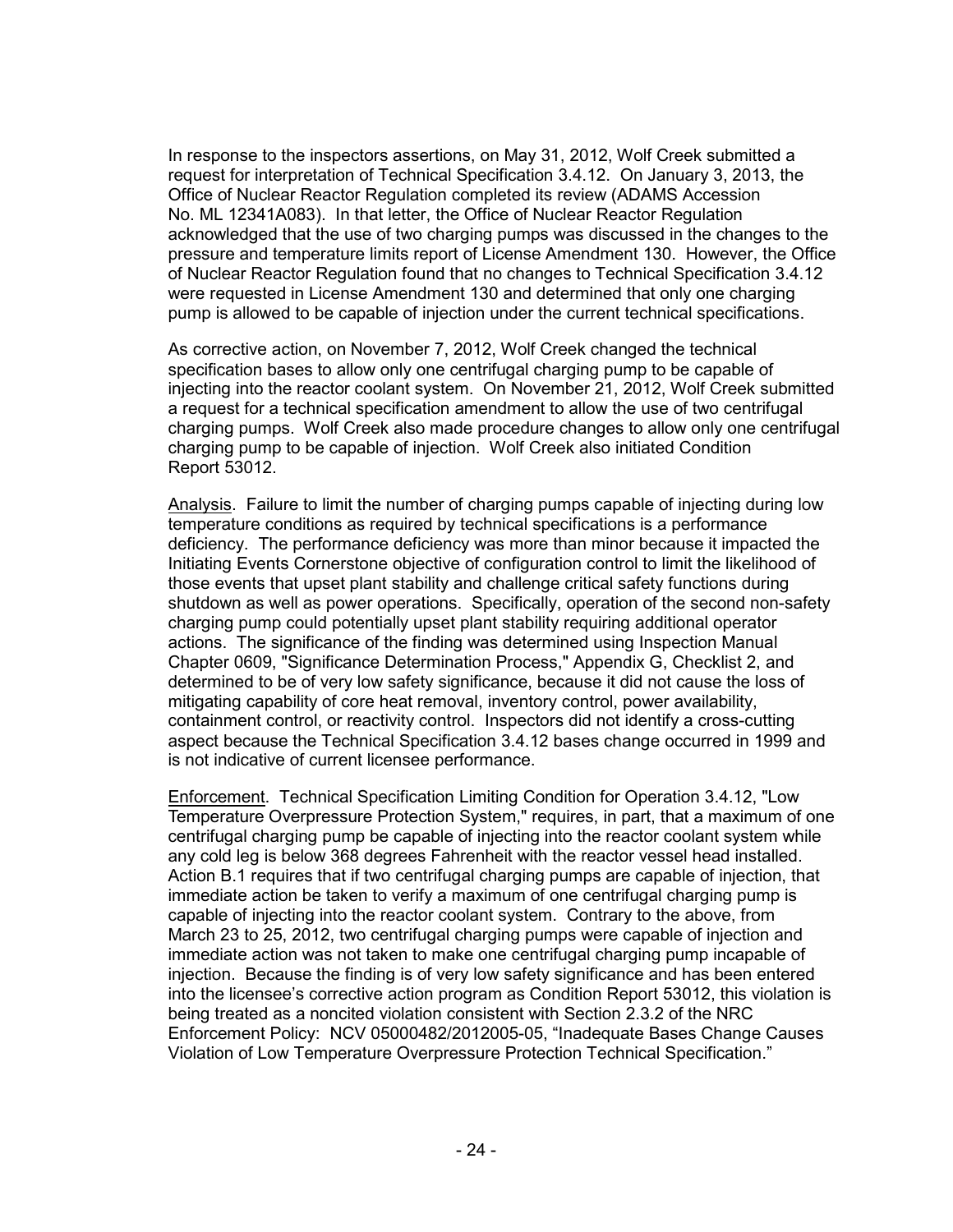#### **Cornerstone: Emergency Preparedness**

### **1EP4 Emergency Action Level and Emergency Plan Changes (71114.04)**

#### a. Inspection Scope

The Office of Nuclear Security an Incident Response headquarters staff performed an inoffice review of the latest revisions of various Emergency Plan Implementing Procedures (EPIPs) and the Emergency Plan located under ADAMS accession number ML 12278A101 as listed in the attachment.

The licensee determined that in accordance with 10 CFR 50.54(q), the changes made in the revisions resulted in no reduction in the effectiveness of the plan, and that the revised plan continued to meet the requirements of 10 CFR 50.47(b) and Appendix E to 10 CFR Part 50. The NRC review was not documented in a safety evaluation report and did not constitute approval of licensee-generated changes; therefore, this revision is subject to future inspection. The specific documents reviewed during this inspection are listed in the attachment.

These activities constitute completion of four samples as defined in Inspection Procedure 71114.04-05.

b. Findings

No findings were identified.

#### **1EP6 Drill Evaluation (71114.06)**

Emergency Preparedness Drill Observation

a. Inspection Scope

The inspectors evaluated the conduct of a routine licensee emergency drill on November 13, 2012, to identify any weaknesses and deficiencies in classification, notification, and protective action recommendation development activities. The inspectors observed emergency response operations in the simulator and technical support center to determine whether the event classification, notifications, and protective action recommendations were performed in accordance with procedures. The inspectors also attended the licensee drill critique to compare any inspector-observed weakness with those identified by the licensee staff in order to evaluate the critique and to verify whether the licensee staff was properly identifying weaknesses and entering them into the corrective action program. As part of the inspection, the inspectors reviewed the drill package and other documents listed in the attachment.

These activities constitute completion of one sample as defined in Inspection Procedure 71114.06-05.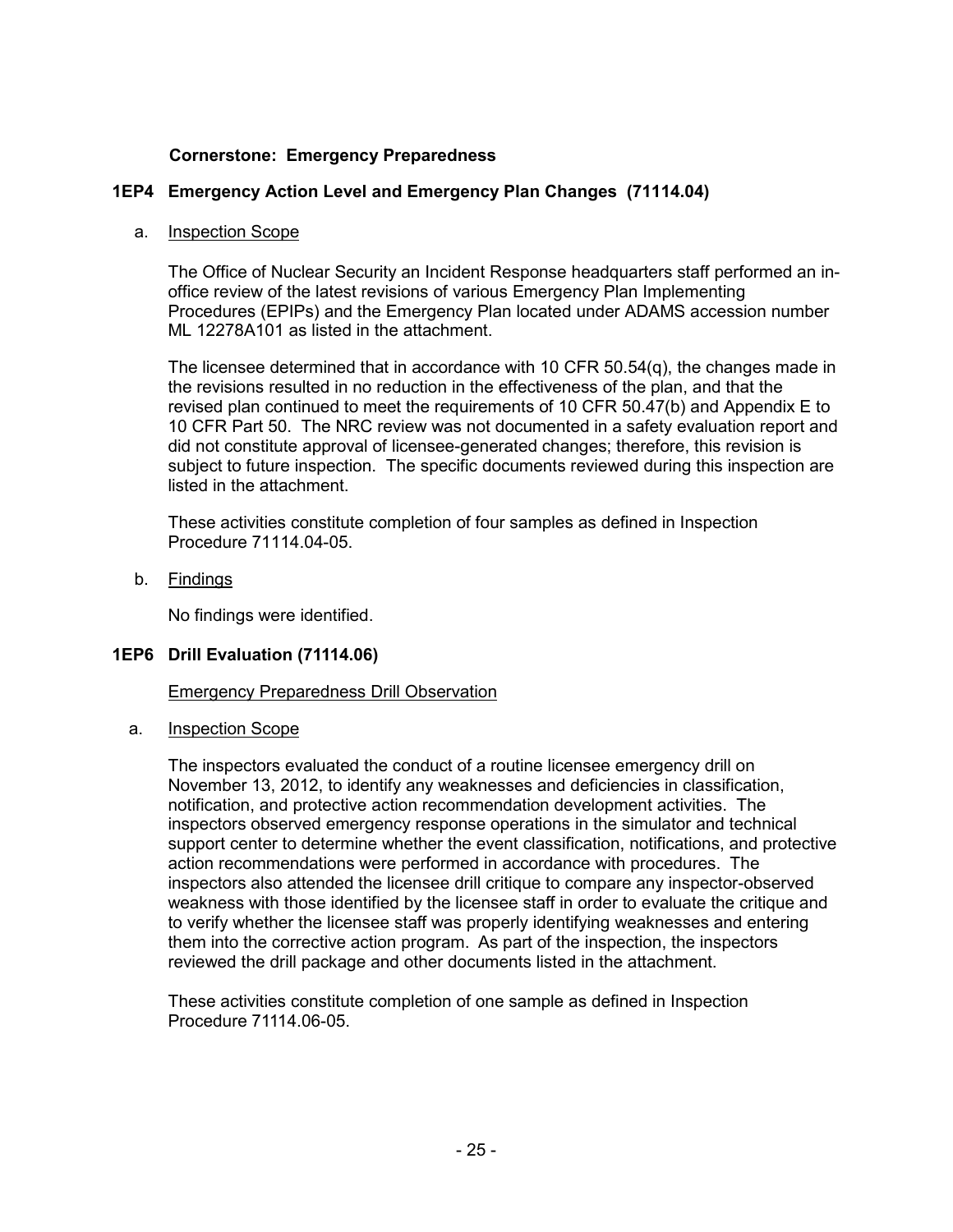#### b. Findings

No findings were identified.

#### **4. OTHER ACTIVITIES**

**Cornerstones: Initiating Events, Mitigating Systems, Barrier Integrity, Emergency Preparedness, Public Radiation Safety, Occupational Radiation Safety, and Security**

#### **4OA1 Performance Indicator Verification (71151)**

#### .1 Data Submission Issue

a. Inspection Scope

The inspectors performed a review of the performance indicator data submitted by the licensee for the third quarter 2012 performance indicators for any obvious inconsistencies prior to its public release in accordance with Inspection Manual Chapter 0608, "Performance Indicator Program."

This review was performed as part of the inspectors' normal plant status activities and, as such, did not constitute a separate inspection sample.

b. Findings

No findings were identified.

#### .2 Safety System Functional Failures (MS05)

a. Inspection Scope

The inspectors sampled licensee submittals for the safety system functional failures performance indicator for the period from the fourth quarter 2011 through the third quarter 2012. To determine the accuracy of the performance indicator data reported during those periods, the inspectors used definitions and guidance contained in NEI Document 99-02, "Regulatory Assessment Performance Indicator Guideline," Revision 6, and NUREG-1022, "Event Reporting Guidelines 10 CFR 50.72 and 50.73." The inspectors reviewed the licensee's operator narrative logs, operability assessments, maintenance rule records, maintenance work orders, issue reports, event reports, and NRC integrated inspection reports for the period of October 2011 through September 2012 to validate the accuracy of the submittals. The inspectors also reviewed the licensee's issue report database to determine if any problems had been identified with the performance indicator data collected or transmitted for this indicator and none were identified. Specific documents reviewed are described in the attachment to this report.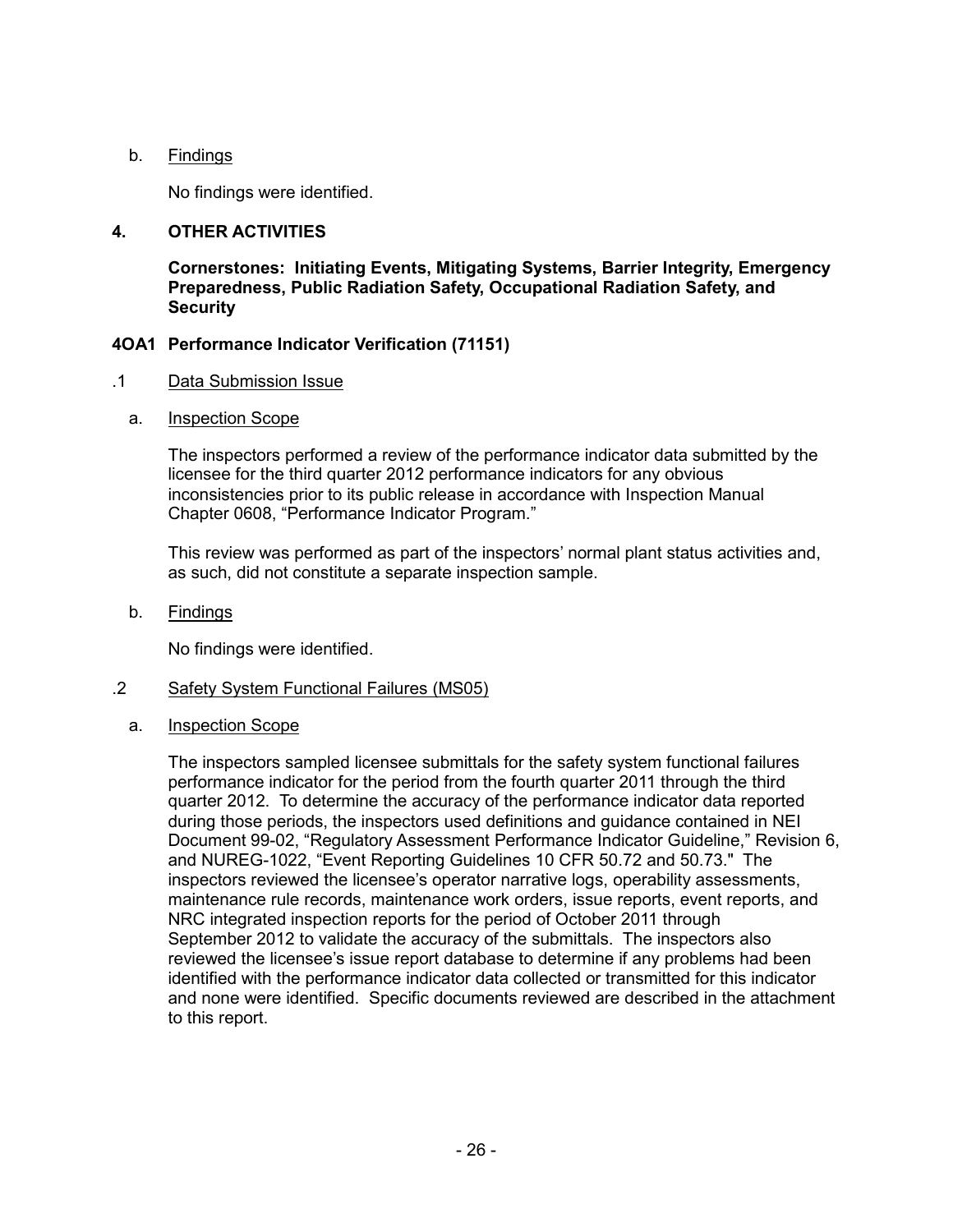These activities constitute completion of one safety system functional failures sample as defined in Inspection Procedure 71151-05.

b. Findings

No findings were identified.

#### .3 Mitigating Systems Performance Index - Heat Removal System (MS08)

#### a. Inspection Scope

The inspectors sampled licensee submittals for the mitigating systems performance index - heat removal system performance indicator for the period from the fourth quarter 2011 through the third quarter 2012. To determine the accuracy of the performance indicator data reported during those periods, the inspectors used definitions and guidance contained in NEI Document 99-02, "Regulatory Assessment Performance Indicator Guideline," Revision 6. The inspectors reviewed the licensee's operator narrative logs, issue reports, event reports, mitigating systems performance index derivation reports, and NRC integrated inspection reports for the period of October 2011 through September 2012 to validate the accuracy of the submittals. The inspectors reviewed the mitigating systems performance index component risk coefficient to determine if it had changed by more than 25 percent in value since the previous inspection, and if so, that the change was in accordance with applicable NEI guidance. The inspectors also reviewed the licensee's issue report database to determine if any problems had been identified with the performance indicator data collected or transmitted for this indicator and none were identified. Specific documents reviewed are described in the attachment to this report.

These activities constitute completion of one mitigating systems performance index heat removal system sample as defined in Inspection Procedure 71151-05.

b. Findings

No findings were identified.

#### .4 Mitigating Systems Performance Index - Residual Heat Removal System (MS09)

a. Inspection Scope

The inspectors sampled licensee submittals for the mitigating systems performance index - residual heat removal system performance indicator for the period from the fourth quarter 2011 through the third quarter 2012. To determine the accuracy of the performance indicator data reported during those periods, the inspectors used definitions and guidance contained in NEI Document 99-02, "Regulatory Assessment Performance Indicator Guideline," Revision 6. The inspectors reviewed the licensee's operator narrative logs, issue reports, mitigating systems performance index derivation reports, event reports, and NRC integrated inspection reports for the period of October 2011 thrugh September 2012 to validate the accuracy of the submittals. The inspectors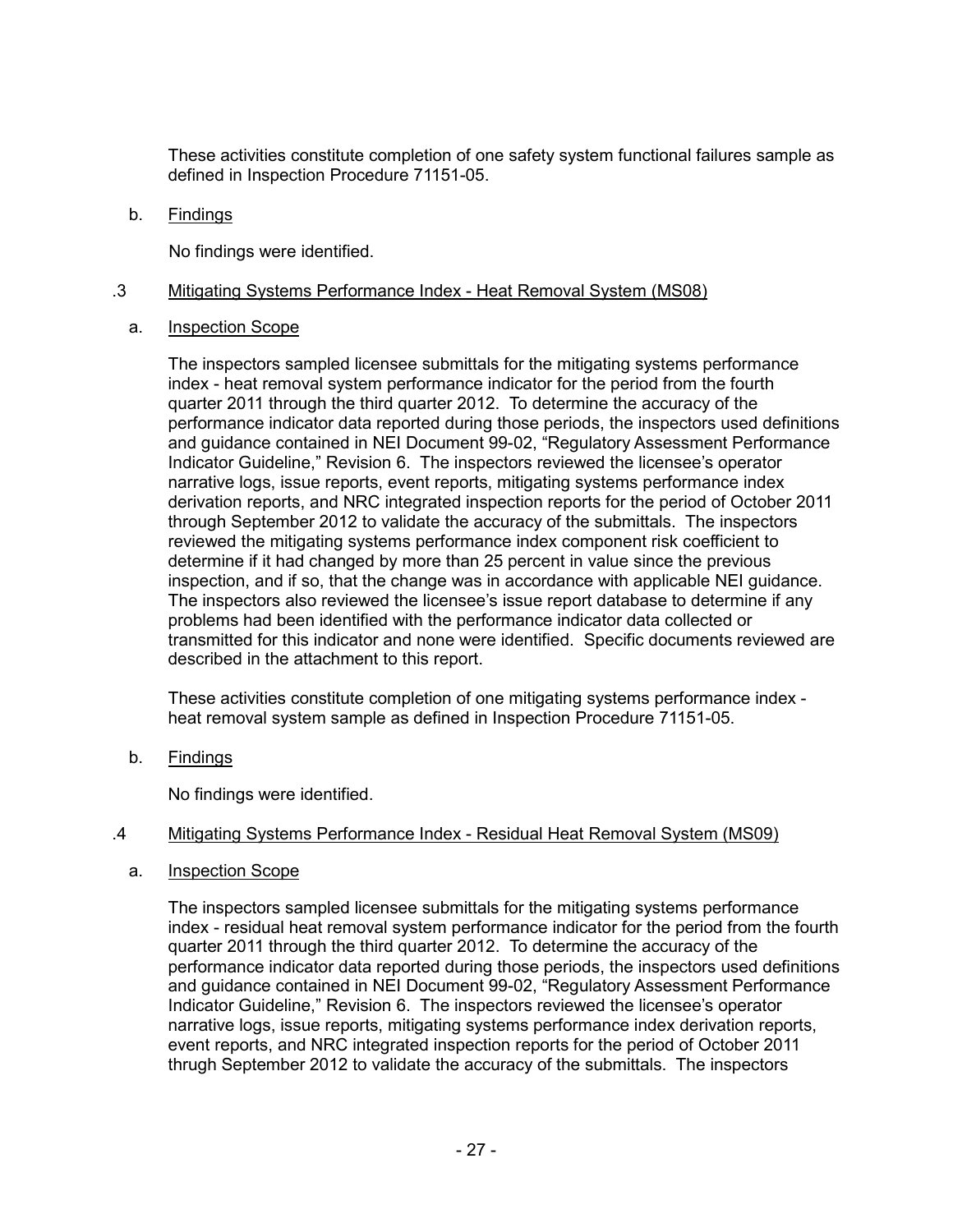reviewed the mitigating systems performance index component risk coefficient to determine if it had changed by more than 25 percent in value since the previous inspection, and if so, that the change was in accordance with applicable NEI guidance. The inspectors also reviewed the licensee's issue report database to determine if any problems had been identified with the performance indicator data collected or transmitted for this indicator and none were identified. Specific documents reviewed are described in the attachment to this report.

These activities constitute completion of one mitigating systems performance index residual heat removal system sample as defined in Inspection Procedure 71151-05.

b. Findings

No findings were identified.

#### **4OA2 Problem Identification and Resolution (71152)**

- .1 Routine Review of Identification and Resolution of Problems
	- a. Inspection Scope

As part of the various baseline inspection procedures discussed in previous sections of this report, the inspectors routinely reviewed issues during baseline inspection activities and plant status reviews to verify that they were being entered into the licensee's corrective action program at an appropriate threshold, that adequate attention was being given to timely corrective actions, and that adverse trends were identified and addressed. The inspectors reviewed attributes that included the complete and accurate identification of the problem; the timely correction, commensurate with the safety significance; the evaluation and disposition of performance issues, generic implications, common causes, contributing factors, root causes, extent of condition reviews, and previous occurrences reviews; and the classification, prioritization, focus, and timeliness of corrective actions. Minor issues entered into the licensee's corrective action program because of the inspectors' observations are included in the attached list of documents reviewed.

These routine reviews for the identification and resolution of problems did not constitute any additional inspection samples. Instead, by procedure, they were considered an integral part of the inspections performed during the quarter and documented in Section 1 of this report.

b. Findings

No findings were identified.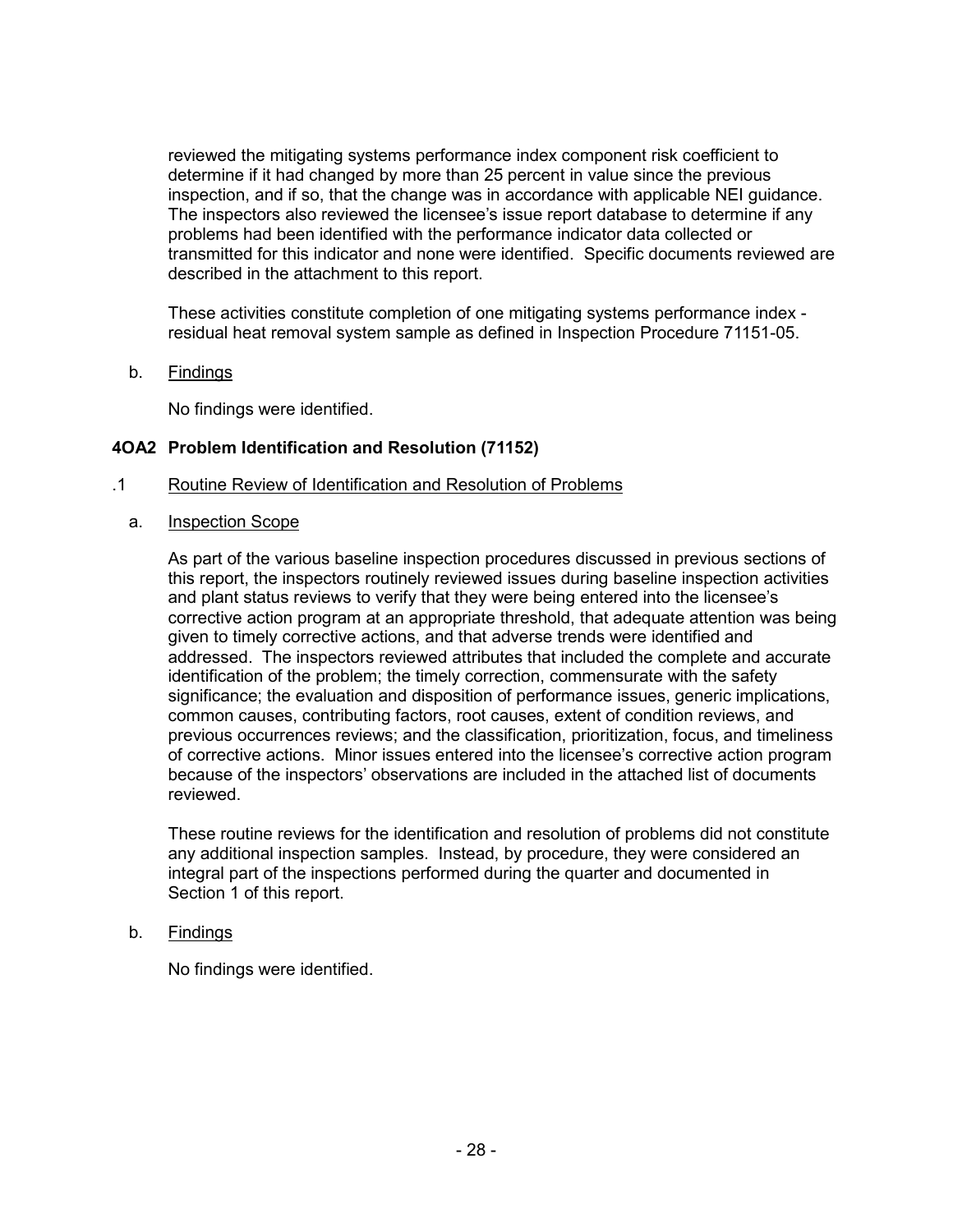#### .2 Daily Corrective Action Program Reviews

#### a. Inspection Scope

In order to assist with the identification of repetitive equipment failures and specific human performance issues for follow-up, the inspectors performed a daily screening of items entered into the licensee's corrective action program. The inspectors accomplished this through review of the station's daily corrective action documents.

The inspectors performed these daily reviews as part of their daily plant status monitoring activities and, as such, did not constitute any separate inspection samples.

#### b. Findings

No findings were identified.

#### .3 Semi-Annual Trend Review

#### a. Inspection Scope

The inspectors performed a review of the licensee's corrective action program and associated documents to identify trends that could indicate the existence of a more significant safety issue. The inspectors focused their review on repetitive equipment issues, but also considered the results of daily corrective action item screening discussed in Section 4OA2.2, above, licensee trending efforts, and licensee human performance results. The inspectors nominally considered the 6-month period of July 2012 through December 2012 although some examples expanded beyond those dates where the scope of the trend warranted.

The inspectors also included issues documented outside the normal corrective action program in major equipment problem lists, repetitive and/or rework maintenance lists, departmental problem/challenges lists, system health reports, quality assurance audit/surveillance reports, self-assessment reports, and maintenance rule assessments. The inspectors compared and contrasted their results with the results contained in the licensee's corrective action program trending reports. Corrective actions associated with a sample of the issues identified in the licensee's trending reports were reviewed for adequacy.

These activities constitute completion of one semi-annual trend inspection sample as defined in Inspection Procedure 71152-05.

#### b. Findings

No findings were identified.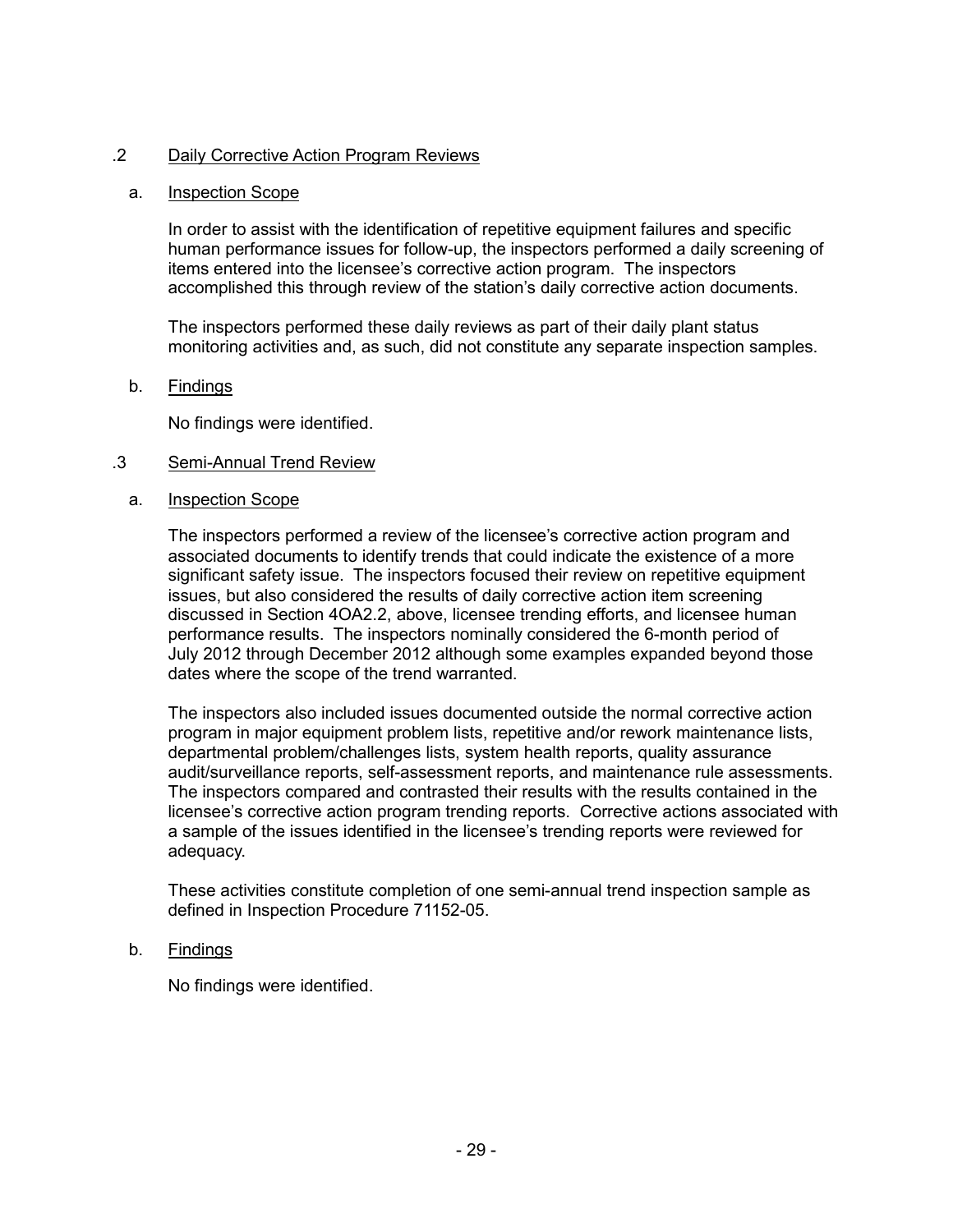### .4 In-depth Review of Operator Workarounds

#### a. Inspection Scope

At the time of this inspection, Wolf Creek did not have any open operator work arounds affecting emergency operation of safety-related equipment. The inspectors audited the operator burdens which detail workaround delays in normal day to day plant operations to verify that no current plant equipment issues were impacting emergency operation of safety related equipment and to verify that licensee's quantification of aggregate operator burden was accurate and to verify that the total operator burden was not impacting safe operations of the facility. Furthermore, the inspectors chose the most risk significant and time intensive operator burden and inspected it in more detail. Wolf Creek was experiencing reactor coolant system leakage past the check valves into the low pressure emergency core cooling system. If no action were taken, this pressure will build up beyond the residual heat removal relief valve setpoint. Consequently every 3 to 4 hours, control room operators must manually align seven valves to vent the residual heat removal discharge header through the safety injection test line to the radio holdup tank, and then return the valves to their normal position. The venting occurs relatively quickly and the entire process takes less than 5 minutes. The local pressure indication is displayed at all times via a camera monitor in the back of the control room. If the camera becomes non-functional,pressure would be reported via local plant operator radio (auxiliary building watchstander) to the control room supervisor once per hour. The inspectors observed the completion of the burden actions.

b. Findings

No findings were identified.

# **4OA3 Followup of Events and Notices of Enforcement Discretion (71153)**

.1 (Closed) Licensee Event Report 2011-002-00: Diesel Generator Declared Inoperable Due to Inadequate Installation of a Fuel Rack Control Pin

On February 22, 2011, a station operator performing regular tours of the emergency diesel generator A noticed that a fuel rack control pin was loose and not properly secured with a washer and cotter pin. The cotter pin and washer were replaced and the engine was returned to service on February 23, 2011. The subsequent licensee evaluation determined that the cotter pin and washer had been missing since the engine was returned to service from a planned maintenance outage on December 10, 2010. The event was reported for past inoperablity for a period greater than allowed by technical specifications, and a safety system functional failure for four instances during the affected time period when diesel generator B was taken out of service for maintenance or fuel chemistry concerns. The inspectors inspected this issue for past operability in Section 1R15 of this report. A licensee-identified violation of technical specifications is documented in Section 4OA7 of this report. This licensee event report is closed.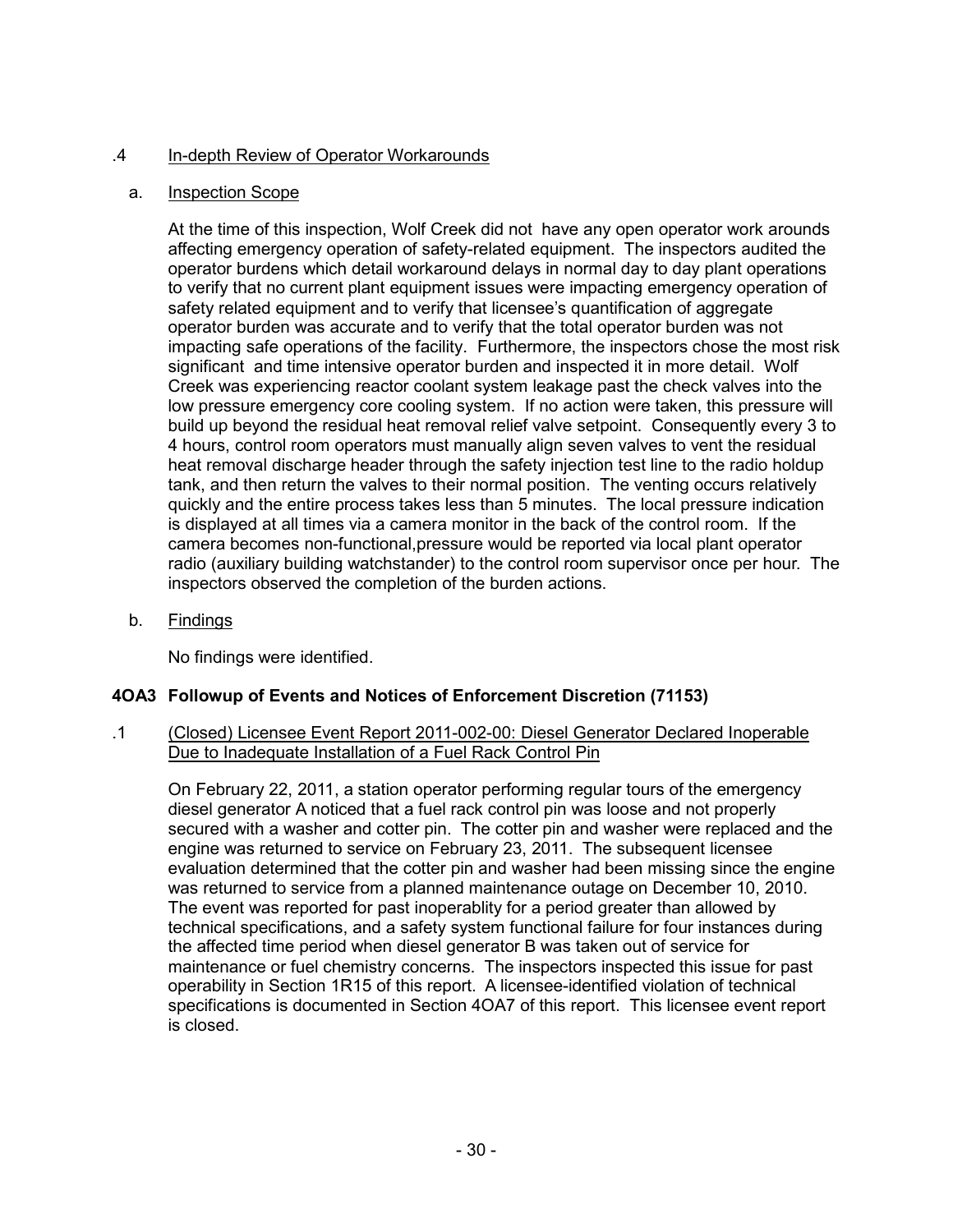These activities constitute completion of one event follow-up sample as defined in Inspection Procedure 71153.05.

.2 (Closed) Licensee Event Report 2012-004-00, Two Charging Pumps Capable of Injecting into the RCS Due to Inadequate Definition of Centrifugal Charging Pump in LCO 3.4.12

On March 23, 2012, inspectors identified that the normal centrifugal charging pump and a safety related charging pump were both capable of injecting into the reactor coolant system during low temperature conditions. Inspectors asked Wolf Creek why there was an apparent difference between Technical Specification 3.4.12 and the as-found condition on March 23, 2012. Subsequently, Wolf Creek submitted a technical specification interpretation request to the NRC's Office of Nuclear Reactor Regulation (ADAMS Accession No. ML 12341A083). On January 3, 2013, the Office of Nuclear Reactor Regulation determined that Technical Specification 3.4.12 allows only one centrifugal charing pump to be capable of injection to the reactor coolant system during low temperature operations. See Section 1R22.b.2 of this report for further details and enforcement action. This licensee event report is closed.

These activities constitute completion of two event follow-up samples as defined in Inspection Procedure 71153.05.

#### **4OA5 Other Activities**

.1 (Closed) Violation (VIO) 05000482/2009002-07, Failure to Correct Component Cooling Water Valve Closures, (EA-09-110)

NRC Integrated Inspection Report 05000482/2009002, documented the NRC identified cited violation of 10 CFR Part 50, Appendix B, Criterion XVI, "Conditions Adverse to Quality," involving Wolf Creek's failure to correct the cause of the reactor coolant pump thermal barrier component cooling water heat exchanger outlet valves stroking closed during high flow conditions. Specifically, between 2001 and 2009, Wolf Creek experienced repeated cases of the reactor coolant pump thermal barrier component cooling water heat exchanger outlet valves stroking closed during component cooling water pump swaps and during isolations of the radioactive waste evaporators. Wolf Creek reinitiated evaluation of the issue after the inspector's questions but did not review the impact on the operators' ability to open the valves given the valves' circuit breakers opening. Repeated throttle valve adjustments had not been successful in stopping the valve closures.

The inspectors reviewed corrective actions from Violation 2009002-07 in August 2009. A component cooling water modification was made to the reactor coolant pump thermal barrier heat exchanger flow rates and valve closure setpoints. A flow rate above the previous design value was justified by an internal memo of a vendor opinion from a telephone conversation in 1992. The inspectors found this to be contrary to Procedure AP 05-005, for obtaining data from vendors. This resulted in Non-cited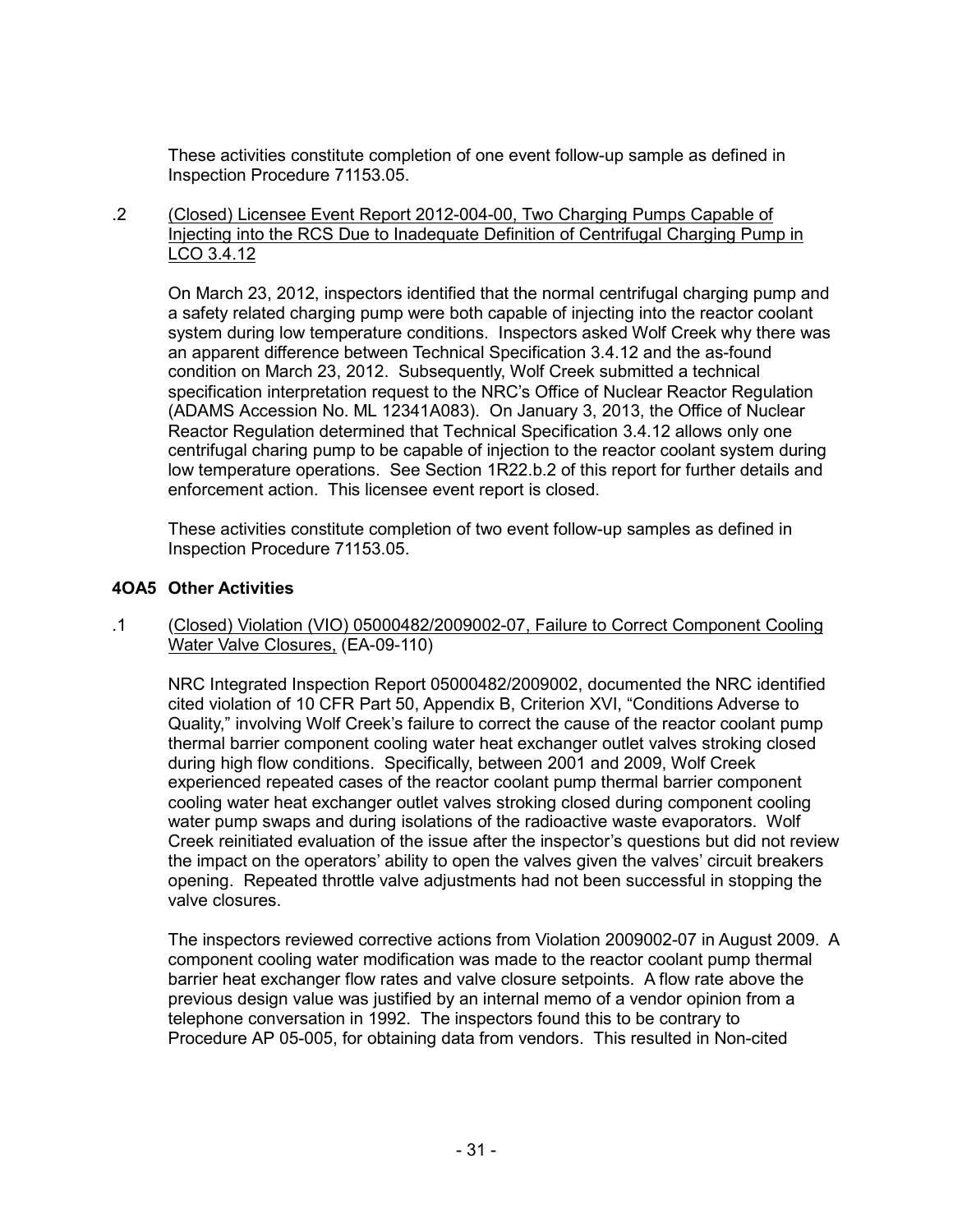Violation 05000482/2009005-10, "Failure to Obtain Vendor Data Necessary for Plant Modification." The notice of violation remained open.

In response to Non-cited Violation 05000482/2009005-10, Wolf Creek obtained data from Westinghouse to support raising the flow rate through the thermal barrier heat exchangers and raise the associated valve closure setpoints. Wolf Creek revised its prevous modification with the Westinghouse information. The increased flow rate was not permitted to be sustained, but short increases in flow were allowed for less than 2 minutes to avoid erosion of the heat exchanger. Short increases in flow were previously experienced during isolation of the radioactive waste cooling loop on both component cooling water pumps running in one train.

The inspectors reviewed corrective actions for both violations. The inspectors reviewed 2 years of plant computer data on thermal barrier valve position and found that the additional unintended closures were captured by Wolf Creek. These closures were recognized as unintended and were found to be caused by inadequate venting of a flow transmitter for the common containment outlet valve for all four thermal barrier heat exchangers. The closures were counted as Maintenance Rule functional failures, and venting practices were improved. Wolf Creek also planned to change the slope of instrument lines to reduce the likelihood of entrapped air causing problems with the flow transmitter.

This violation is closed.

#### .2 (Closed) Temporary Instruction 2515/187, Inspection of Near-Term Task Force Recommendation 2.3 Flooding Walkdowns

The inspectors verified that the following walkdown packages contained the elements as specified in NEI 12-07, walkdown guidance document:

- Work Order 12-356795-005, Auxiliary Building 1967' and 1974' Containment Spray Train A and Emergency Core Cooling
	- Work Order 12-356795-009, 1974' Auxiliary Building Sump Areas
- Work Orders 12-356795-021 and 12-356795-022 for 2000' Essential Service Water Building

The inspectors accompanied the licensee on their walkdown of Work Order 12-356795-005, Auxiliary Building 1967' and 1974' Containment Spray Train A and Emergency Core Cooling, and Work Order 12-356795-009, 1974' Auxiliary Building Sump Areas, and verified that the licensee confirmed the following flood protection features:

- Critical system structure or component dimensions were measured
- Building external and internal surfaces were examined for cracks, water staining, and spalling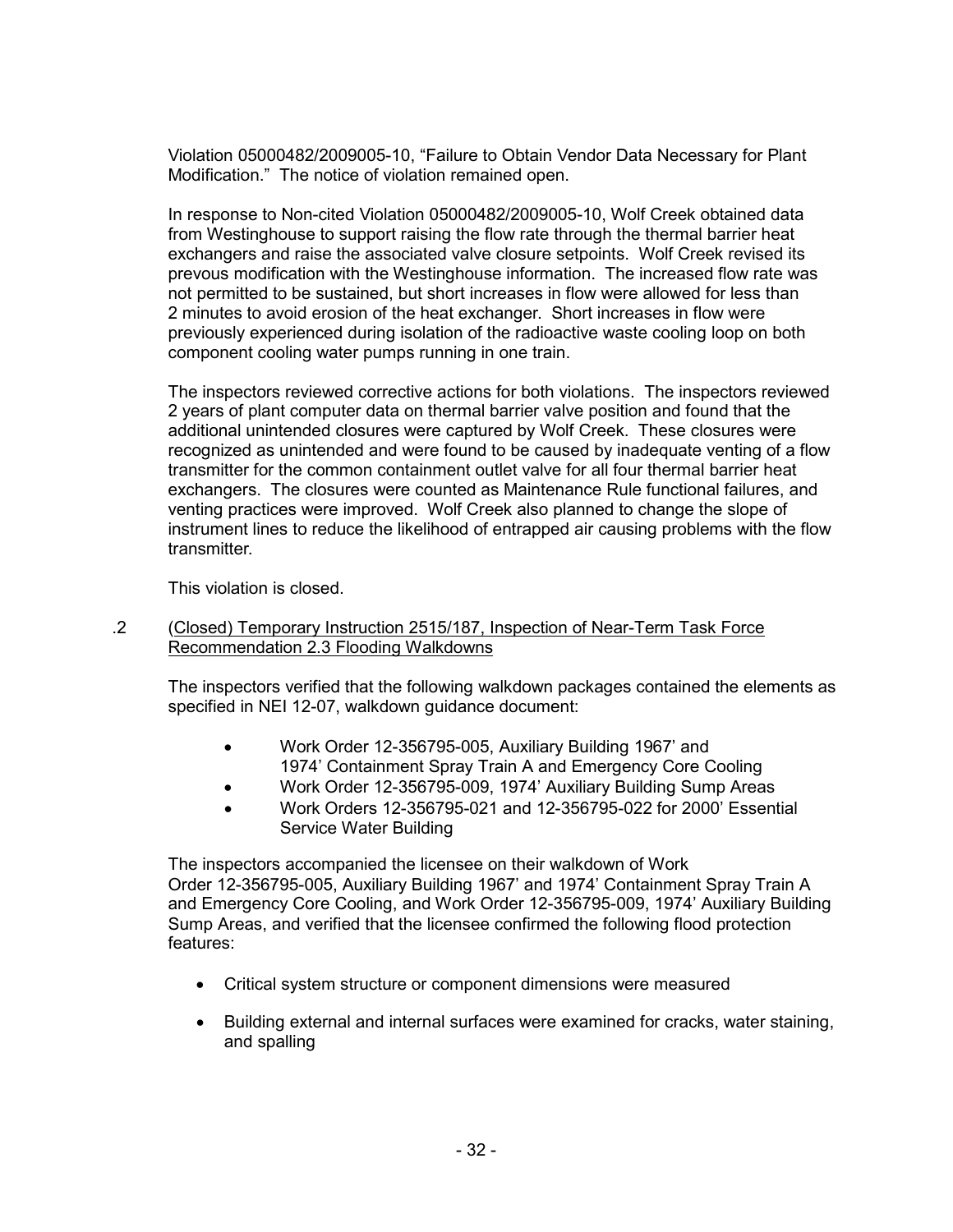- Available physical margin, where applicable, was determined
- Sump pump and motor name plate data was compared to design documents
- Labeled wall penetrations were compared with architectural drawings by the licensee walkdown teams
- Passive ground water stops for pipes, conduit, cables, and building seismic gaps, were inspected for leakage

The inspectors independently performed their walkdown and verified that the following flood protection features were in place for Work Order 12-356795-009, 1974' Auxiliary Building Sump areas.

- Passive ground water stops for pipes, conduit, cables, and building seismic gaps, were inspected for leakage
- Sump pump and motor name plate data was compared to design documents

In addition, issues identified in response to Item 2.g that could challenge risk significant equipment and the licensee's ability to mitigate the consequences will be subject to additional NRC evaluation.

### **4OA6 Meetings, Including Exit**

#### Exit Meeting Summary

The inspectors debriefed Mr. M. Sunseri, President and Chief Executive Officer, and other members of the licensee's staff of the results of the licensed operator requalification program inspection on October 4, 2012, and telephonically exited with Mr. D. Russell, Operations Training Superintendent, and other staff members on December 10, 2012. The licensee representatives acknowledged the findings presented. The inspectors asked the licensee whether any materials examined during the inspection should be considered proprietary. No proprietary information was identified.

On January 8, 2013, the resident inspectors presented the inspection results to Mr. R. Smith, Site Vice President, and other members of the licensee staff. The licensee acknowledged the issues presented. The inspector asked the licensee whether any materials examined during the inspection should be considered proprietary. No proprietary information was identified.

On February 6, 2013, the resident inspectors presented the revised inspection results from Regional management review to Rich Clemens, Vice President-Strategic Projects, and other members of the licensee staff. The licensee acknowledged the issues presented.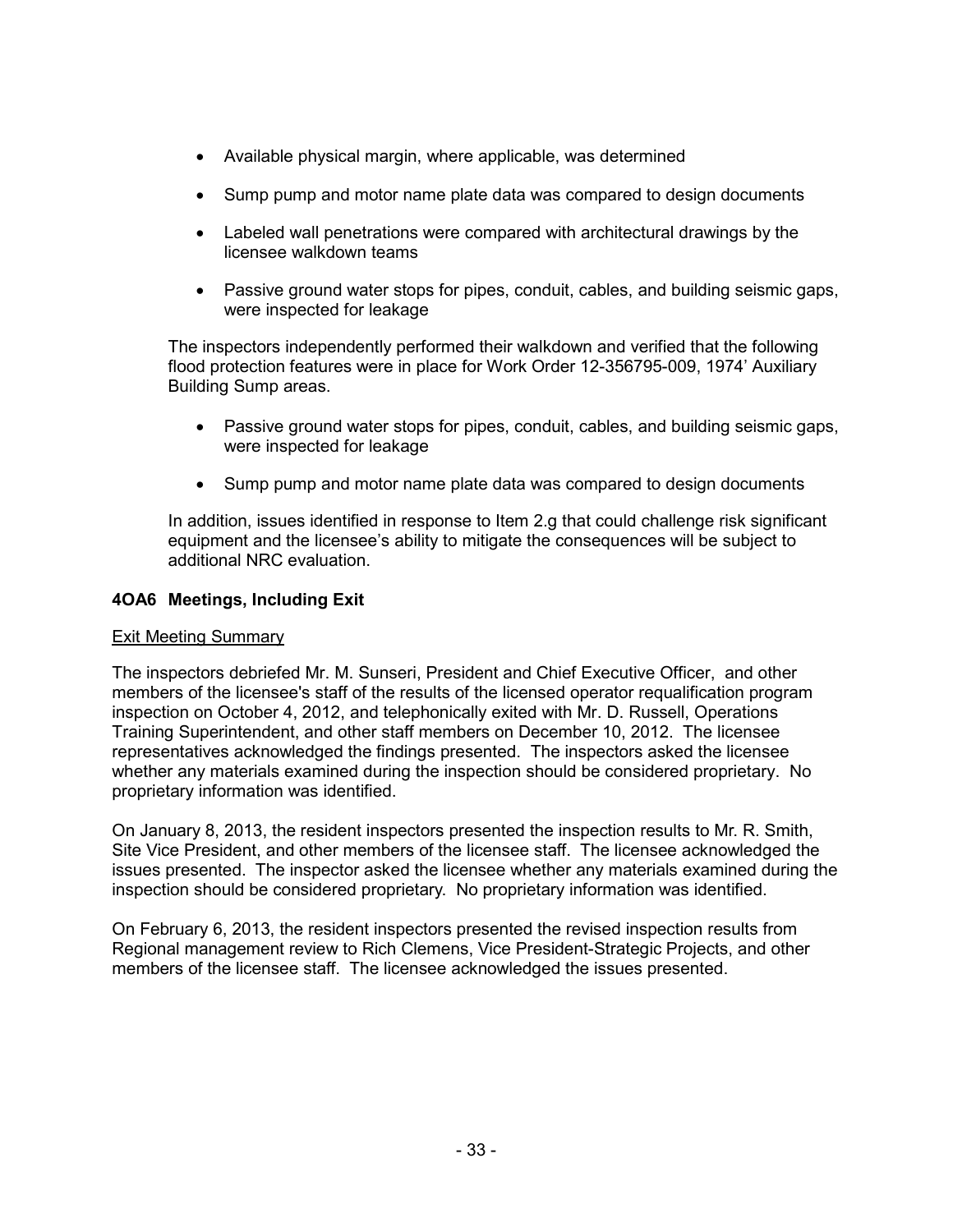## **4OA7 Licensee-Identified Violations**

The following violations of very low safety significance (Green) were identified by the licensee and are violations of NRC requirements which meet the criteria of the NRC Enforcement Policy for being dispositioned as non-cited violations.

- .1 Wolf Creek identified a violation of 10 CFR Part 50, Appendix B, Criterion V, "Instructions, Procedures, and Drawings," for an improperly installed Swagelok fitting that resulted in emergency diesel generator A being unable to complete its mission time due to excessive jacket water leakage. The fitting caused fretting over time until a leak occurred on March 12, 2012, about 12 hours into a 24-hour surveillance run on emergency diesel generator A. A hardware failure analysis concluded that the resulting crack will grow quickly to the point of unacceptable jacket water leakage within 10- 15 hours, thereafter. In this condition, so the engine was unable to meet its mission time of 7 days. The affected tubing was replaced the following day, and training was conducted for maintenance personnel. The violation is more than minor because it affects the equipment performance attribute of the Mitigating Systems Cornerstone objective to ensure the availability, reliability, and capability of systems that respond to initiating events to prevent undesirable consequences. Using Inspection Manual Chapter 609, Appendix A, Exhibit 2, Mitigating Systems Cornerstone screening questions, Section A, the finding was determined to be of very low safety significance (Green) because the finding did not result in the emergency diesel generator being out of service for greater than its allowed outage time, and did not result in an actual loss of function of one or more trains of equipment designated as high safety-significant in accordance with the licensee's maintenance rule program for more than 24 hours. Since the finding is of very low safety significance, was identified by Wolf Creek, and has been entered into the licensee's corrective action program as Condition Report 50360, this violation is being treated as a non-cited violation consistent with Section 2.3.2 of the NRC Enforcement Policy.
- .2 Wolf Creek identified a vilation of Technical Specification Limiting Condition for Operation 3.8.1 because diesel generator A was unable to perform its safety function for its full mission time under certain conditions. The retaining pin for the fuel rack control shaft between cylinders 6 and 7 had not been installed during maintenance on December 3, 2010, and the pin had backed about half way out on February 23, 2011. If the pin came out, the fule injector for number 7 cylinder would no longer respond to governor controls and could fail to full-fuel position. The violation is more than minor because if left uncorrected it had the potential to lead to a more significant safety concern. Using Inspection Manual Chapter 0609, Appendix A, Exhibit 2, the inspectors performed a significance determination screening and determined that a more detailed risk evaluation was required because the finding potentially represented an actual loss of safety function for a single train for greater than the Technical Specification allowed outage time. The senior reactor analyst utilized the Wolf Creek plant-specific standardized plant analysis risk model, Revision 8.20, to assess the risk of this performance deficiency. Based on testing and analysis performed by the licensee, the analyst agreed that emergency diesel generator A would likely start and load given the conditions identified on February 23, 2011. Therefore, the primary risk would be from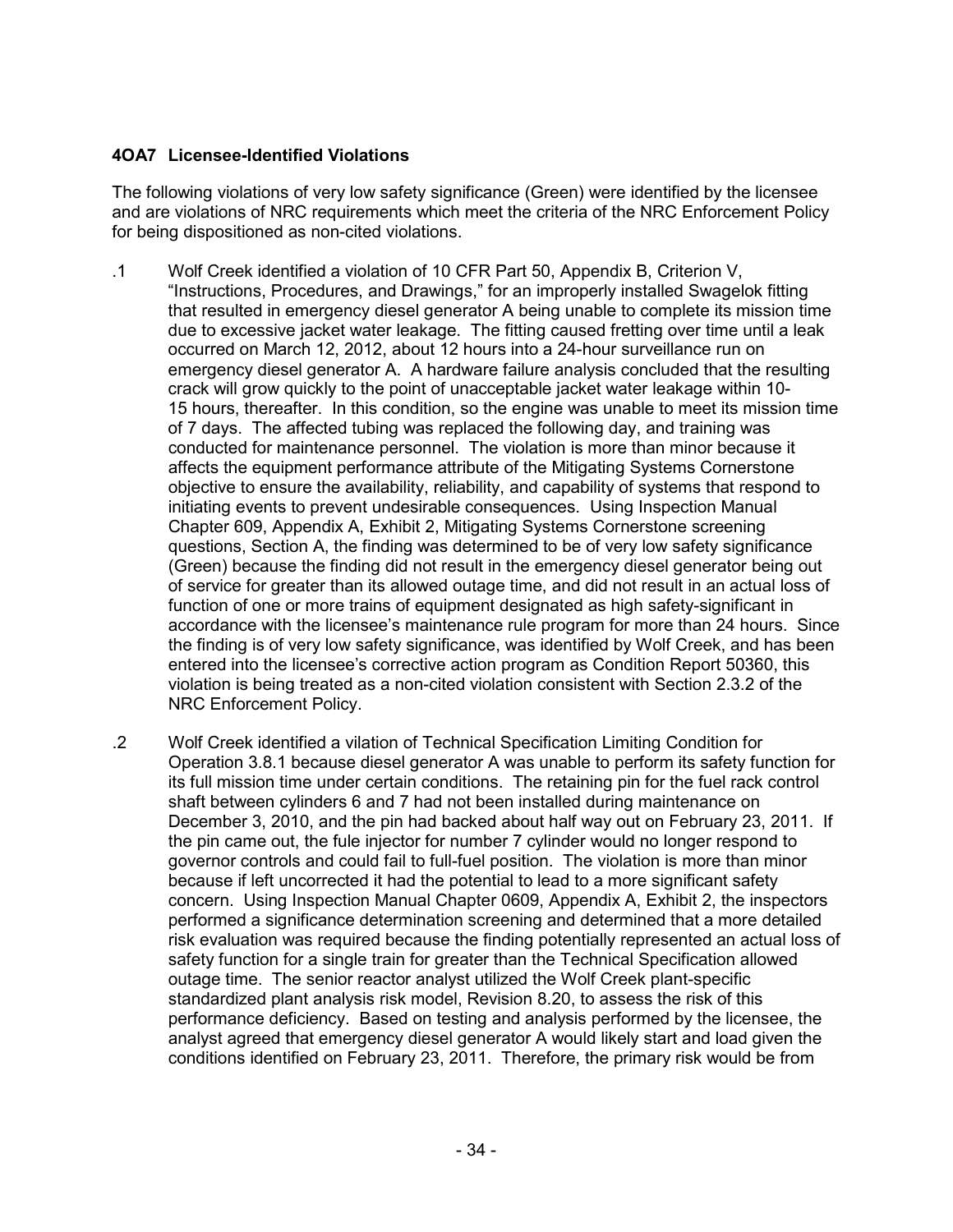the failure of the diesel upon a consequential loss of offsite power resulting from a different accident initiator. The analyst determined that the change in core damage frequency for consequential loss of offsite power events with an associated failure of emergency diesel generator A was 4.0 x 10<sup>-8</sup> over a 1-year period. This resulted in a change in core damage frequency of  $8.9 \times 10^{-9}$  for an  $81$ -day exposure, or very low safety significance (Green). Since the finding is of very low safety significance, was identified by Wolf Creek, and has been entered into the licensee's corrective action program as Condition Report s 33909 and 50360, this violation is being treated as a non-cited violation consistent with Section 2.3.2 of the NRC Enforcement Policy.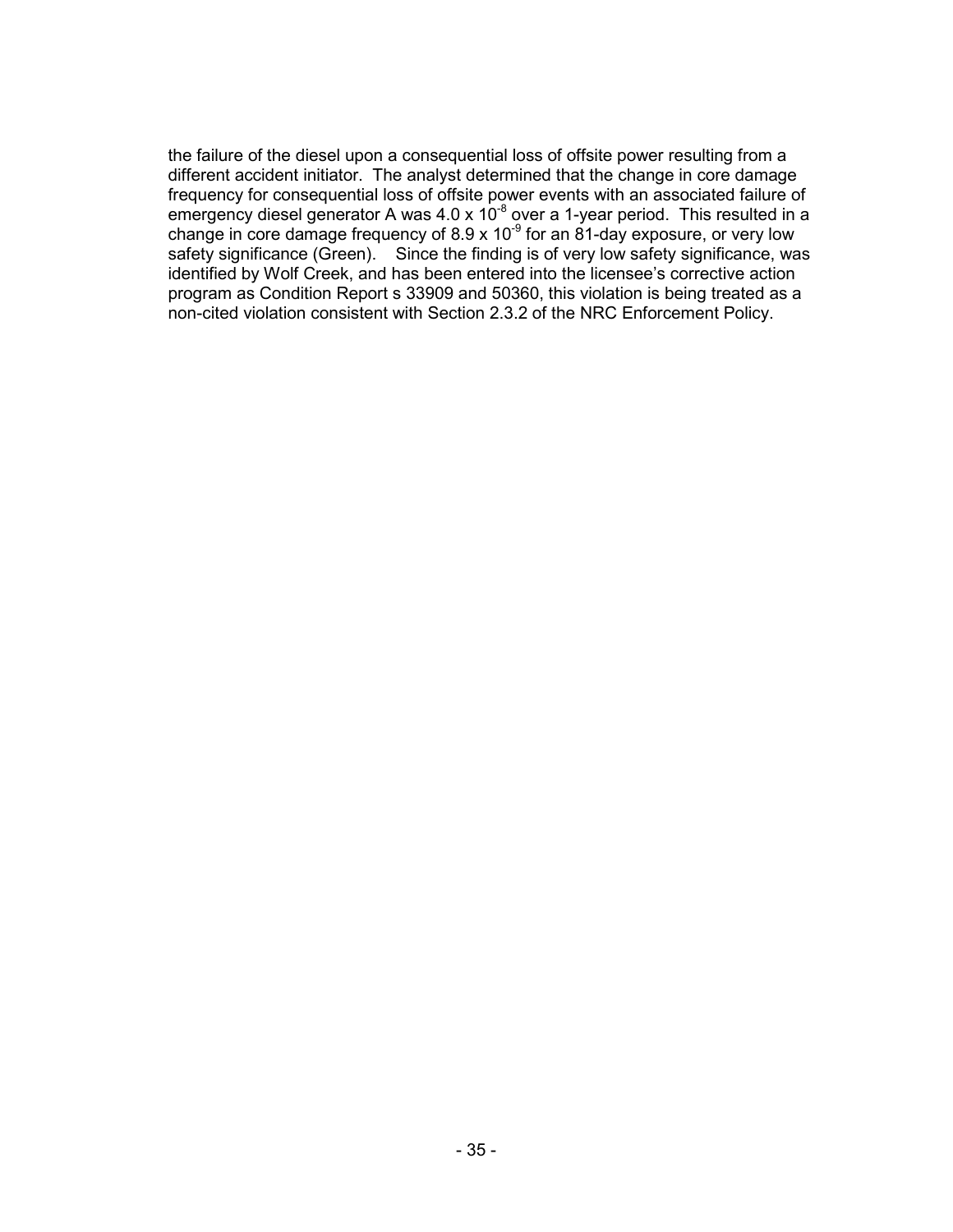#### **SUPPLEMENTAL INFORMATION**

#### **KEY POINTS OF CONTACT**

#### Licensee Personnel

- P. Bedgood, Manager, Radiation Protection
- J. Broschak, Vice President, Engineering
- R. Clemons, Vice President, Strategic Projects
- J. Cuffe, Supervisor, Radiation Protection
- D. Dees, Superintendant, Operations
- T. East, Superintendent, Emergency Planning
- R. Evenson, Requalification Program Supervisor
- R. Flannigan, Manager, Nuclear Engineering
- K. Fredrickson, Engineer, Licensing
- R. Hammond, Supervisor, Regulatory Support
- J. Harris, System Engineer
- S. Henry, Operations Manager
- R. Hobby, Licensing Engineer
- S. Hossain, Engineer, System Engineering
- J. Keim, Support Engineering Supervisor
- R. Lane, Superintendent, Operations
- M Legresley, System Engineer
- M.McMullen, Technician, Engineering
- C. Medinciy, Supervisor, Radiation Protection
- W.Muilenburg, Licensing Engineer
- M.McMullen, Design Engineer, Engineering
- K. Miller, Technician Level III, Instruments and Controls
- R. Murray, Simulator Supervisor
- E. Ray, Manager, Training
- L. Ratzlaff, Manager, Maintenance
- L. Rockers, Licensing Engineer
- R. Ruman, Manager, Quality
- D. Russell, Operations Training Superintendent
- G. Sen, Regulatory Affairs
- D. Scrogum, Systems Engineer, Engineering
- M.Skiles, Supervisor, Radiation Protection
- R. Smith, Site Vice President
- L. Solorio, Senior Engineer
- R. Stumbaugh, Health Physicist III, Radiation Protection
- M.Sunseri, President and Chief Executive Officer
- J. Truelove, Supervisor, Chemistry
- M.Westman, Assistant to Site Vice President
- J. Yunk, Manager, Corrective Actions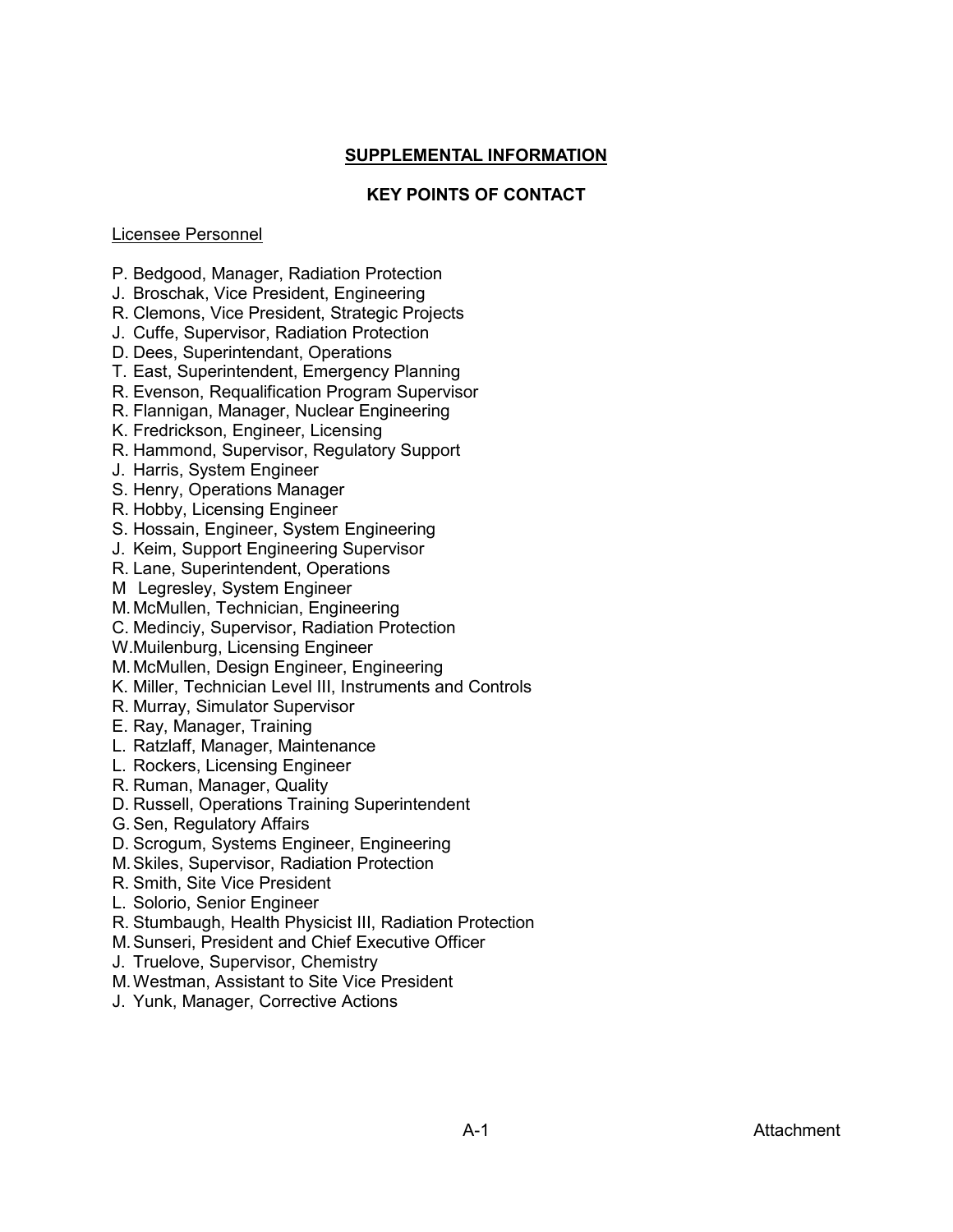### **LIST OF ITEMS OPENED, CLOSED, AND DISCUSSED**

| Opened                                   |            |                                                                                                                                                                  |
|------------------------------------------|------------|------------------------------------------------------------------------------------------------------------------------------------------------------------------|
| 05000482/2012005-03                      | <b>URI</b> | Remediation Training and Reevaluation of Two Individual<br>Performance Deficiencies (Section 1R11.3.b.1)                                                         |
| Opened and Closed                        |            |                                                                                                                                                                  |
| 05000482/2012005-01                      | <b>FIN</b> | Failure Rates Exceed Twenty Percent for Biennial Requalification<br>Exam (Section 1R11.3.b.1)                                                                    |
| 05000482/2012005-02                      | <b>NCV</b> | Failure to Ensure that All License Conditions are Met for Licensed<br>Operators (Section 1R11.3.b.1)                                                             |
| 05000482/2012005-04                      | <b>NCV</b> | Failure to Perform Sufficient Control Room Air Conditioning<br><b>Testing to Satisfy Technical Specification Surveillance</b><br>Requirements (Section 1R22.b.1) |
| 05000482/2012005-05                      | <b>NCV</b> | Inadequate Bases Change Causes Violation of Low Temperature<br><b>Overpressure Protection Technical Specification</b><br>(Section 1R22.b.2)                      |
| Closed                                   |            |                                                                                                                                                                  |
| 05000482/2011-002-00                     | <b>LER</b> | Diesel Generator Declared Inoperable Due to Inadequate<br>Installation of a Fuel Rack Control Pin (Section 4AO3.1)                                               |
| 05000483/2012-004-00                     | <b>LER</b> | Two Charging Pumps Capable of Injecting into the RCS Due to<br>Inadequate Definition of Centrifugal Charging Pump in LCO 3.4.12<br>(Section 4OA3.2)              |
| 05000482/2009002-07                      | <b>VIO</b> | Failure to Correct Component Cooling Water Valve Closures<br>(Section 4OA5.1)                                                                                    |
| <b>Temporary Instruction</b><br>2515/187 |            | Inspection of Near-Term Task Force Recommendation 2.3<br>Flooding Walkdowns (Section 4OA5.2)                                                                     |

## **LIST OF DOCUMENTS REVIEWED**

# **Section 1R01: Adverse Weather Protection**

# **PROCEDURES**

| <b>NUMBER</b>     |                            | <b>TITLE</b> | <b>REVISION</b> |
|-------------------|----------------------------|--------------|-----------------|
| <b>STN GP-001</b> | <b>Plant Winterization</b> |              | 45              |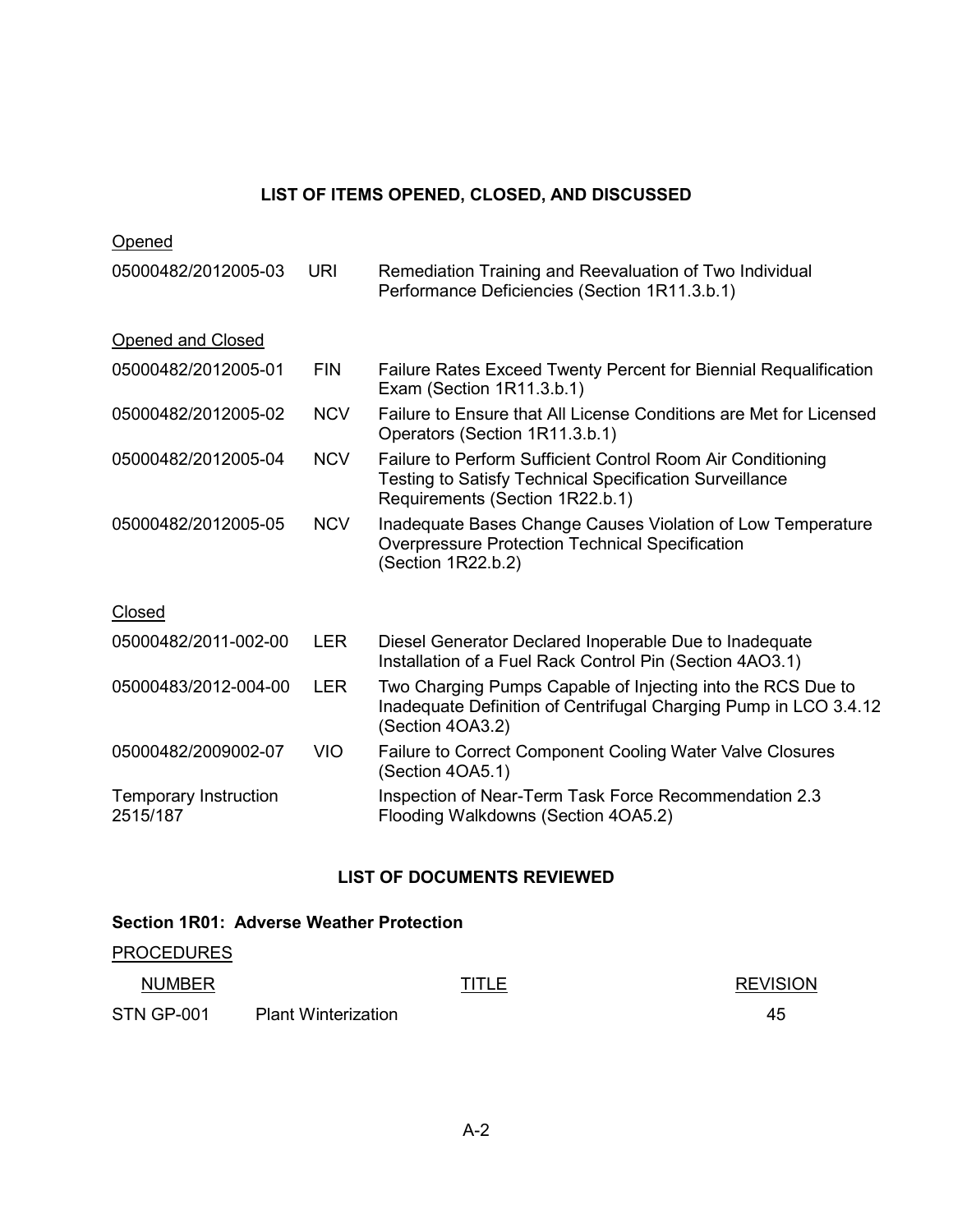### MISCELLANEOUS

| <b>NUMBER</b> | TITLE                                     | <b>REVISION</b> |
|---------------|-------------------------------------------|-----------------|
| <b>USAR</b>   | Wolf Creek Updated Safety Analysis Report |                 |

# **Section 1R04: Equipment Alignment**

# **PROCEDURES**

| <b>NUMBER</b>     | TITLE                                             | <b>REVISION</b> |
|-------------------|---------------------------------------------------|-----------------|
| <b>CKL GK-121</b> | <b>Control Building HVAC Valve Checklist</b>      | 18              |
| <b>CKL GK-131</b> | <b>Control Building HVAC Electrical Checklist</b> | 27              |
| <b>CKL GL-131</b> | <b>Auxiliary Building HVAC Electrical Lineup</b>  | 16              |
| <b>SYS GK-122</b> | Manual CRVIS Line-Up                              | 19              |

# **DRAWINGS**

| <b>NUMBER</b> | TITLE                                                                       | <b>REVISION</b> |
|---------------|-----------------------------------------------------------------------------|-----------------|
| M-12EF01      | Piping and Instrumentation Diagram Essential Service<br><b>Water System</b> | 21              |
| M-12EF02      | Piping and Instrumentation Diagram Essential Service<br>Water               | 25              |
| M-12GK01      | Piping and Instrumentation Diagram Control Building<br>H.V.A.C              | 13              |
| M-12GK01      | Piping and Instrumetation Diagram Control Building<br>H.V.A.C               | 21              |

#### **Section 1R05: Fire Protection**

**PROCEDURES** 

| <b>NUMBER</b> | TITLE                       | <b>REVISION</b> |
|---------------|-----------------------------|-----------------|
| AP 10-106     | Fire Preplans               | 12              |
| AP 10-104     | <b>Breach Authorization</b> | 26              |
| STN FP-450    | Fire Damper Testing         | 14              |

### **DRAWINGS**

| <b>NUMBER</b> | TITLE                                                  | <b>REVISION</b> |
|---------------|--------------------------------------------------------|-----------------|
| E-1F9905      | Fire Hazard Analysis, Fire Area A-1 (Reference A-1802) |                 |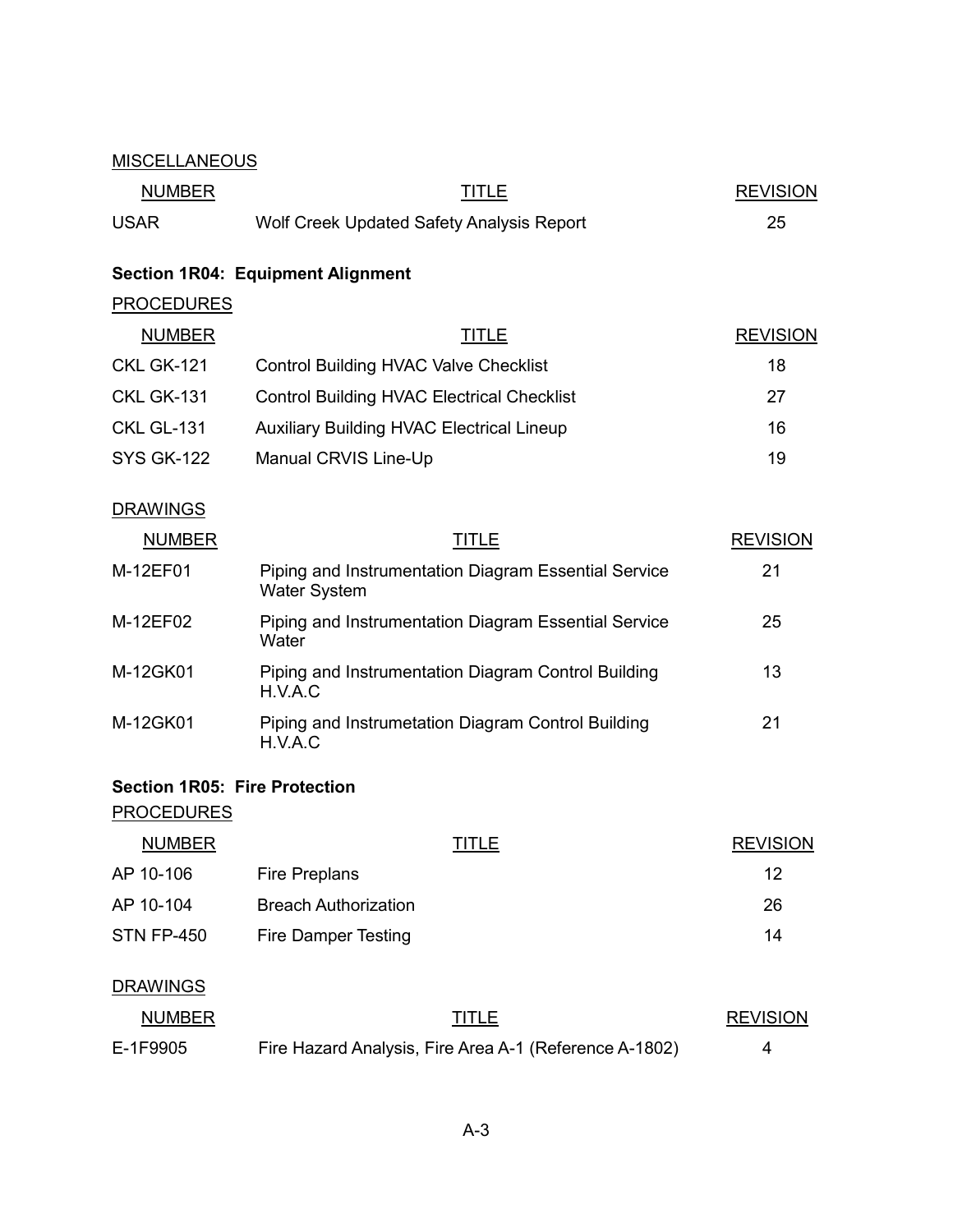## **DRAWINGS**

| <b>NUMBER</b> | TITLE                                                                                                                                | <b>REVISION</b> |
|---------------|--------------------------------------------------------------------------------------------------------------------------------------|-----------------|
| E-106-000060  | As-Built Raceway Fire Barrier Detail C, Junction Box No<br>1UJ001 & Conduit No. 1U1F2A, 1U1F2B & 1U1F2C,<br>Room 1101, Fire Area A-1 | 0               |
| M-663-00017A  | Fire Protection Evaluations for Unique or Unbounded Fire<br><b>Barrier Configurations</b>                                            | 3               |

# **MISCELLANEOUS**

| <b>NUMBER</b>  | TITLE                                                                                         | <b>REVISION/</b><br><b>DATE</b> |
|----------------|-----------------------------------------------------------------------------------------------|---------------------------------|
| 011038         | Install Fire Wrap on Raceway in Fire Areas A-1 and A-18                                       | 4                               |
| E-1F9910       | Post Fire Safe Shutdown Area Analysis                                                         | 9                               |
| 2012-291       | Fire Protection Impairment Control Permit: Detector<br>Trouble Alarm AB 2026 MG Set Rm N Wall | November 15,<br>2012            |
| XAPF 10-103-04 | Hourly Fire Watch Permit Log Night Shift 12/20-21/2012                                        | December 21,<br>2012            |

# CONDITION REPORTS

57393 59904

# **Section 1R06: Flood Protection Measures**

**MISCELLANEOUS** 

| <b>NUMBER</b>            | <b>TITLE</b>                                    |               | <b>REVISION</b> |    |
|--------------------------|-------------------------------------------------|---------------|-----------------|----|
|                          | <b>Updated Safety Analysis Report</b>           |               |                 | 25 |
| <b>FL-01</b>             | Calculation: Flooding of the Auxiliary Building |               |                 | 1  |
| <b>WORK ORDERS</b>       |                                                 |               |                 |    |
| 12-356795-009            | 12-356795-021                                   | 12-356795-005 | 12-358523-000   |    |
| <b>CONDITION REPORTS</b> |                                                 |               |                 |    |

22567 53866 58003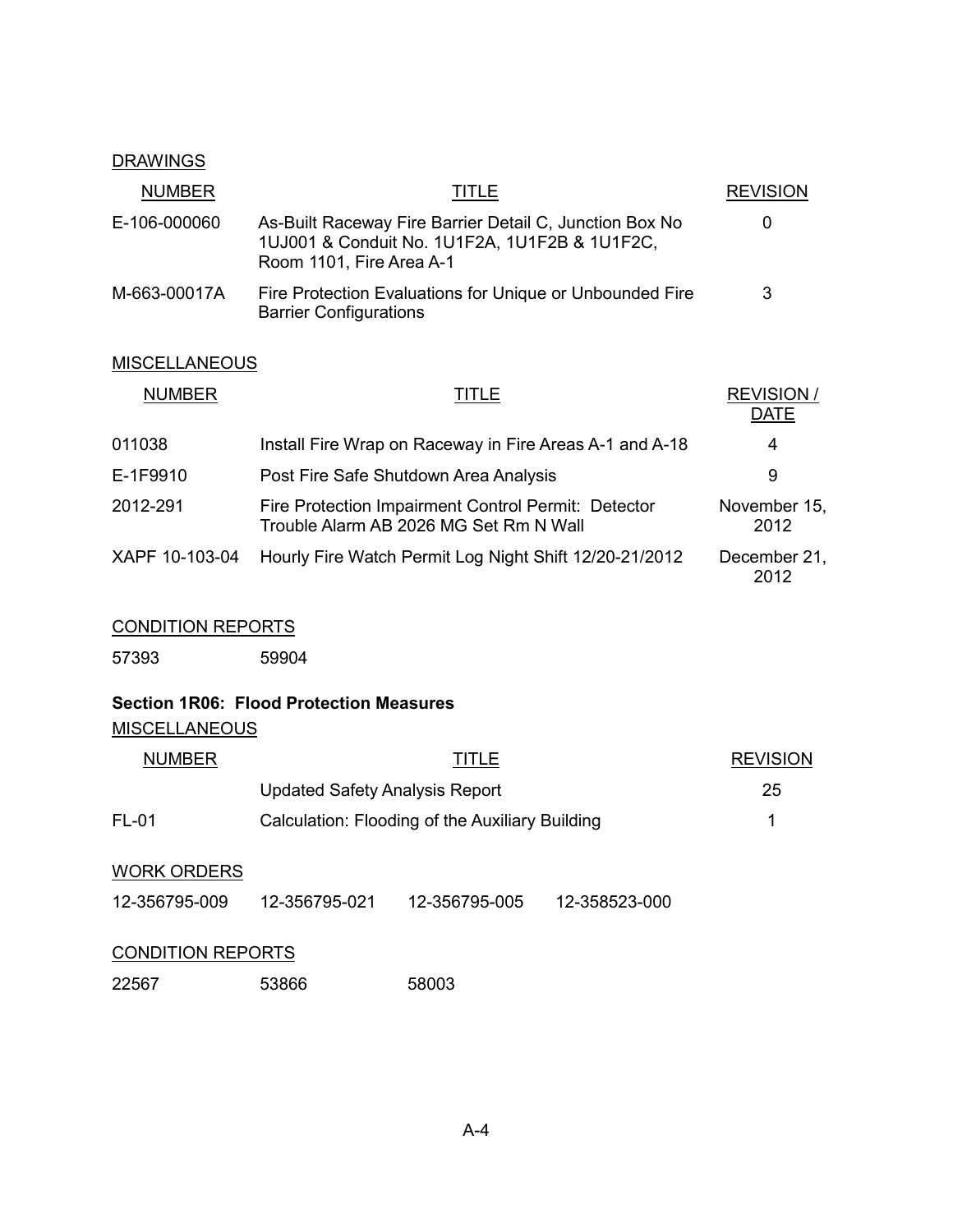|                   | Section 1R11: Licensed Operator Requalification Program |  |
|-------------------|---------------------------------------------------------|--|
| <b>PROCEDURES</b> |                                                         |  |

| <b>NUMBER</b> | <b>TITLE</b>                                                             | <b>REVISION</b> |
|---------------|--------------------------------------------------------------------------|-----------------|
| AI 26C-002    | Conditions for Maintaining Individual Licenses at Wolf<br>Creek          | 6A              |
| AI 30B-005    | <b>Conduct of Simulator Activities for Licensed Operator</b><br>Training | 20              |
| AI 13G-003    | <b>Medical Examinations for Licensed Personnel</b>                       | 13              |
| AI 30C-007    | <b>Simulator Core Testing</b>                                            | 3               |
| AI 30C-001    | <b>Continued Assurance of Simulator Fidelity</b>                         | 14              |
| AI 30C-004    | <b>Simulator Real Time Capacity Testing</b>                              | 5B              |
| AI 30C-005    | <b>Simulator Steady State Testing</b>                                    | <b>9A</b>       |
| AI 30C-006    | <b>Simulator Transient Testing</b>                                       | 11              |
| AI 30C-008    | <b>Scenario Based Testing</b>                                            | 2A              |
| AI 21-016     | <b>Operator Time Critical Actions Validation</b>                         | $\overline{7}$  |
| AP 21-001     | <b>Conduct of Operations</b>                                             | 59              |
| AP 30B-001    | Licensed Operator Requalification Training Program                       | 20              |
| EMG E-0       | Reactor Trip or Safety Injection                                         | 28A             |
| EMG ES-03     | SI Termination                                                           | 19              |
| EMG E-1       | Loss of Reactor or Secondary Coolant                                     | 20              |
| OFN SB-       | <b>Instrument Malfunctions</b>                                           | 28              |

# **MISCELLANEOUS**

| <b>NUMBER</b>        | <b>TITLE</b>                                                     | <b>DATE</b>     |
|----------------------|------------------------------------------------------------------|-----------------|
| <b>Written Exams</b> | 2012 Exam-Week 2 Biennial Exam (RO and SRO)                      | September 2012  |
| JPM's                | 2012 Exam - Weeks 1, 3, 4                                        | September 2012  |
| Scenarios            | 2012 Exam - Weeks 1-4                                            | September 2012  |
| QH-2012-0228         | NRC 71111.11 Pre-Audit                                           | August 15, 2012 |
| QH-2012-0193         | Simulator Peer Visit - NRC IP71111.11 Simulator<br><b>Review</b> | July 5, 2012    |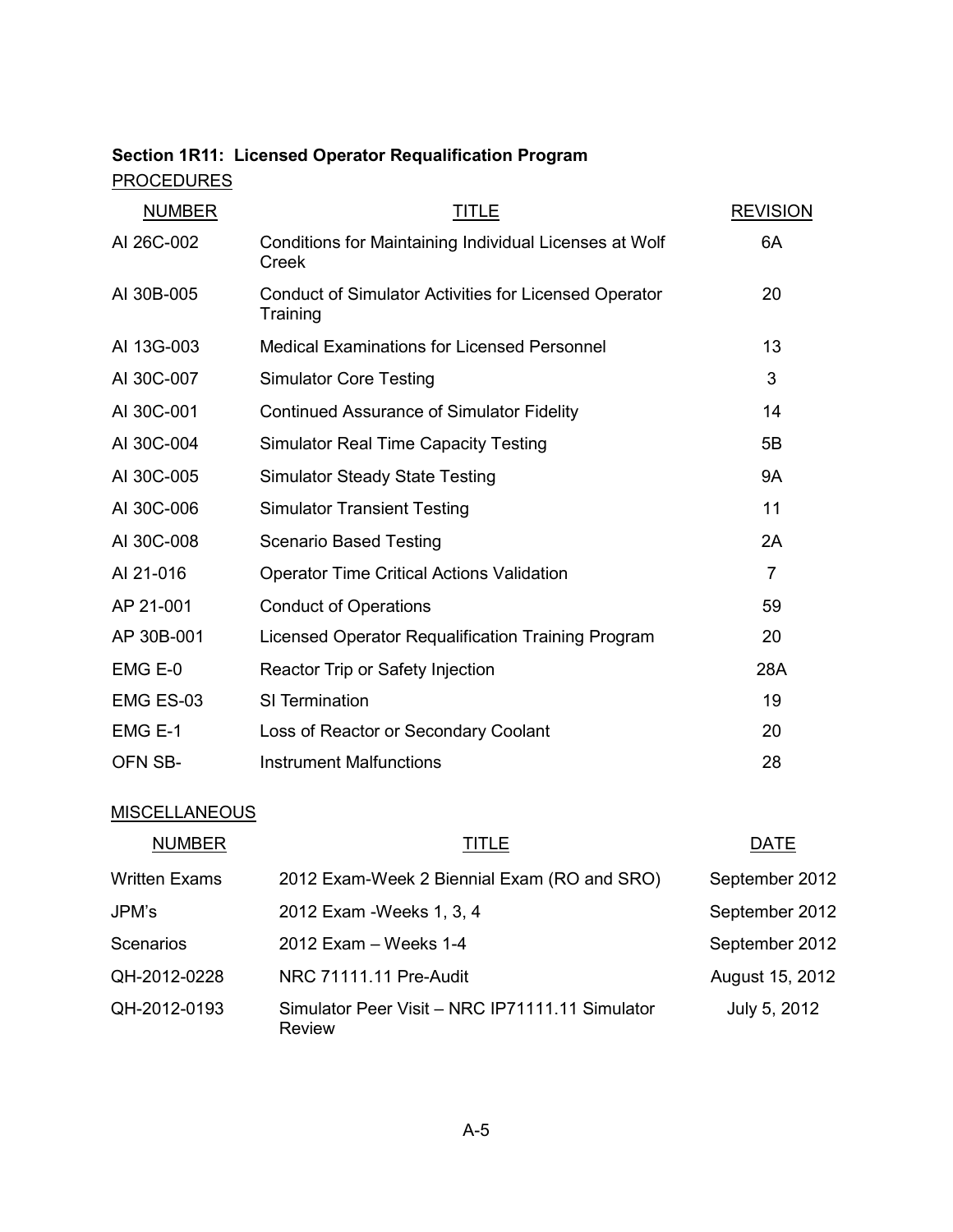| <b>Simulator Test</b>    | <b>Simulator Core Testing BOL</b>                                                                 |                                                    | February 21,<br>2012 |
|--------------------------|---------------------------------------------------------------------------------------------------|----------------------------------------------------|----------------------|
| <b>Simulator Test</b>    | <b>Simulator Core Testing EOL</b>                                                                 |                                                    | February 1, 2012     |
| <b>Simulator Test</b>    | <b>Simulator Core Testing MOL</b>                                                                 |                                                    | February 7, 2012     |
| <b>Simulator Test</b>    | Transient 9: Maximum Size Main Steam Line Break                                                   |                                                    |                      |
| <b>Simulator Test</b>    | Transient 10: Slow Primary System Depressurization                                                |                                                    |                      |
| <b>Simulator Test</b>    | Transient 11: Maximum Design Load Rejection                                                       |                                                    |                      |
| LR4106201                | H.B. Robinson Lab                                                                                 |                                                    | April 4, 2011        |
| LR1004001                | <b>Refueling Concerns</b>                                                                         |                                                    | July 3, 2012         |
| LR1432705                | <b>Tech Spec Issues</b>                                                                           |                                                    | April 13, 2011       |
| TNA 2012-1144            | <b>Training Needs Analysis</b>                                                                    |                                                    | March 30, 2012       |
| <b>SMP A11-041</b>       | FR-S1                                                                                             | Simulator Modification Package - Unexpected Orange | March 7, 2011        |
| <b>SMP A11-091</b>       | Simulator Modification Package - ARV Controller<br>Demand Versus Setpoint is Off at Low Pressures |                                                    | May 25, 2011         |
| <b>SMP A12-018</b>       | Simulator Modification Package - Emergency Pumps<br>Response Different from Plant                 |                                                    | January 30, 2012     |
| <b>SMP A12-063</b>       | Simulator Modification Package - Simulator Transient<br>Test #11 - Max Load Rejection             |                                                    | August 21, 2012      |
| <b>SMP A11-147</b>       | Simulator Modification Package – Diesel Tripped on<br><b>ESW Pump Start</b>                       |                                                    | December 13,<br>2011 |
| <b>SMP A06-109</b>       | Simulator Modification Package - Charging Pressure<br><b>Too Low</b>                              |                                                    | October 11, 2006     |
| <b>SMP A08-204</b>       | Simulator Modification Package - Add Breaks to<br>Tanks modeled in KeyMaster                      |                                                    | August 9, 2011       |
| SMP A04-068              | Simulator Modification Package – MFP Recirc and "B"<br><b>ARV Controllers Do Not Match</b>        |                                                    | August 12, 2004      |
| TNA 2012-1496            | <b>License Condition Seminar</b>                                                                  |                                                    | October 4, 2012      |
| <b>CONDITION REPORTS</b> |                                                                                                   |                                                    |                      |
| 00025896                 | 00027606                                                                                          | 00033730                                           | 00034995             |
| 00039494                 | 00040322                                                                                          | 00041997                                           | 00048466             |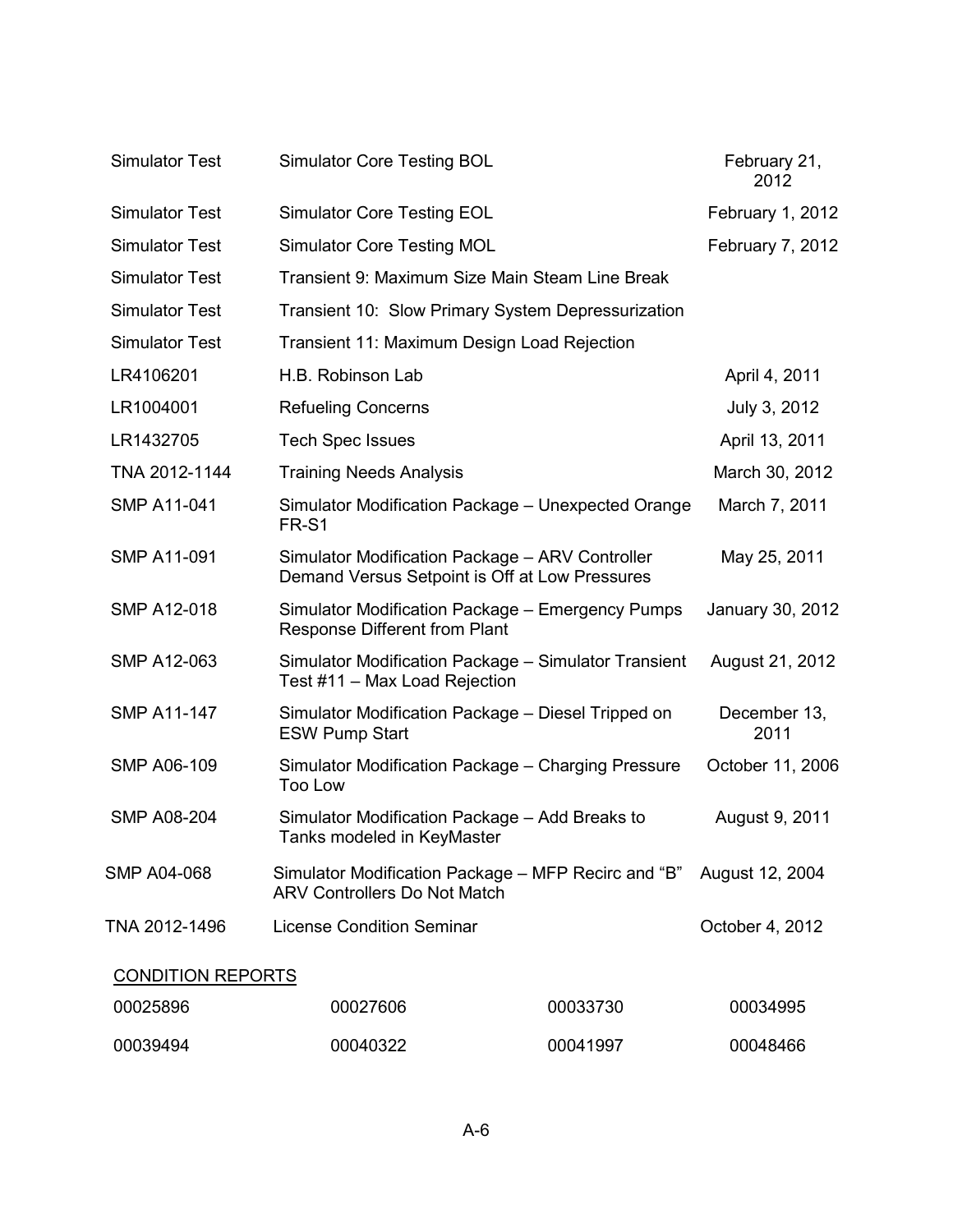| 00050708 | 00051971 | 00051983 | 00052869 |
|----------|----------|----------|----------|
| 00052870 | 00053978 | 00054011 | 00057207 |
| 00057317 | 00058190 | 00058223 | 00058225 |
| 00058230 | 00058233 |          |          |

# **Section 1R12: Maintenance Effectiveness PROCEDURES**

| <b>NUMBER</b> | TITLE                                                     | <b>REVISION</b> |
|---------------|-----------------------------------------------------------|-----------------|
| AP 05-002     | Dispositions and Change Packages                          | 20              |
| AP 23M-001    | <b>WCGS Maintenance Rule Program</b>                      | 9               |
| AI 23M-003    | Maintenance Rule Expert Panel Duties and Responsabilities | 10              |
| AI 28A-023    | Evaluation of Maintenance Rule Functional Failure CRs     | 3               |

# **DRAWINGS**

| <b>NUMBER</b> | TITLE                                                                                      | <b>REVISION</b> |
|---------------|--------------------------------------------------------------------------------------------|-----------------|
| M-13EG07      | Piping Isometric Component Cooling Water System Auxiliary<br><b>Building Common Header</b> |                 |

# CONDITION REPORTS

| 18221 | 22824 | 23135 | 47653 | 58173 |
|-------|-------|-------|-------|-------|
|       |       |       |       |       |

### WORK ORDERS

11-342592-000 11-341914-000

### **MISCELLANEOUS**

| <b>NUMBER</b> | <b>TITLE</b>                                                                                                            | <b>REVISION/</b><br><b>DATE</b> |
|---------------|-------------------------------------------------------------------------------------------------------------------------|---------------------------------|
| OF-01         | Maintenance Rule Final Scope Evaluation: Offsite Power<br>(Super System)                                                |                                 |
| PIR 47653     | Maintenance Rule Functional Failure Determination: 345-60<br>Generator Output Breaker 1/13/2012                         | February 19,<br>2012            |
| PIR 49093     | Maintenance Rule Functional Failure Determination: Startup<br>Transformer Differential Relay found dropped on 2/13/2012 | March 30,<br>2012               |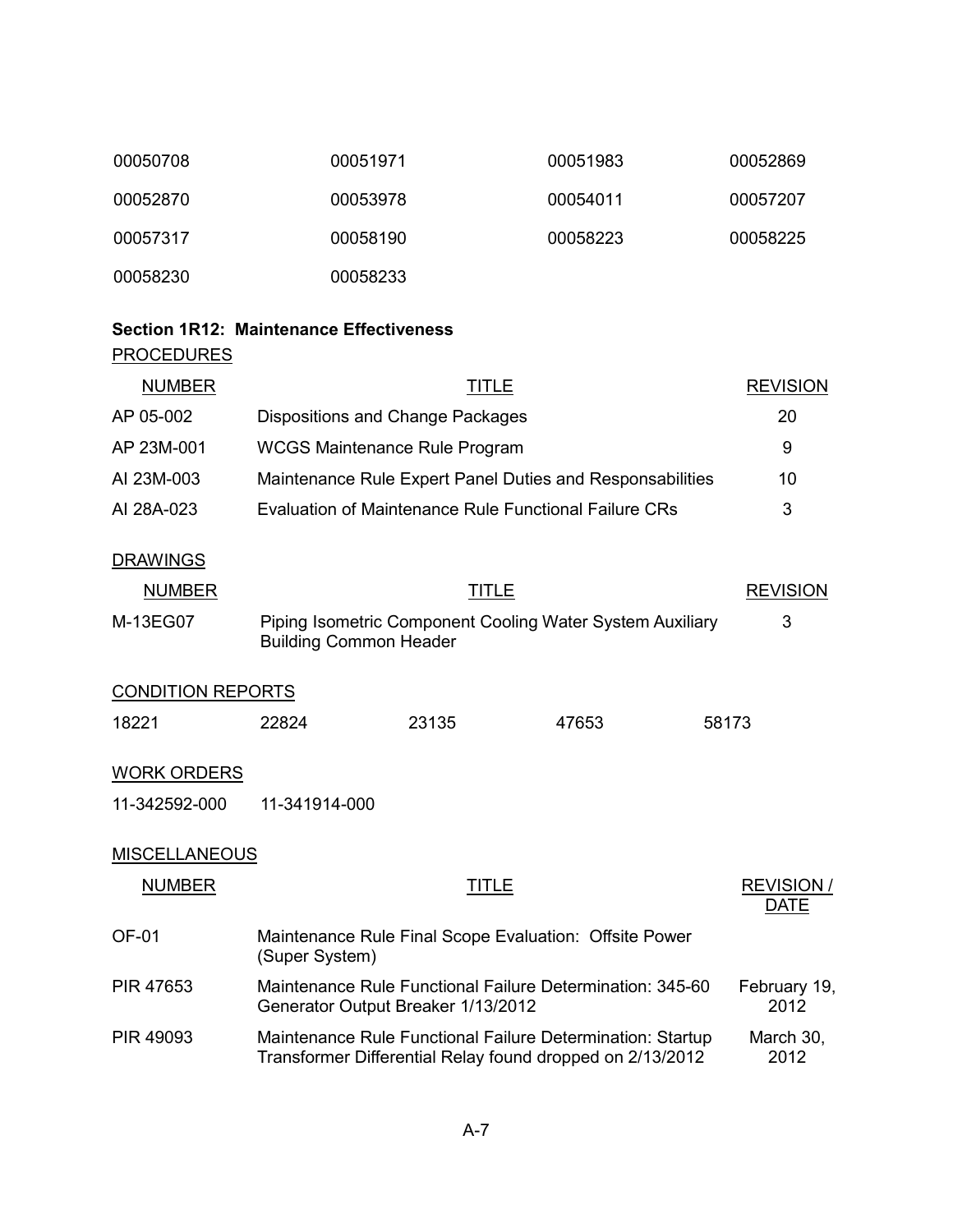# **MISCELLANEOUS**

| <b>NUMBER</b>    | TITLE                                                                                  | <b>REVISION/</b><br><b>DATE</b> |
|------------------|----------------------------------------------------------------------------------------|---------------------------------|
| <b>PIR 58713</b> | Maintenance Rule Functional Failure Determination: Startup<br>Transformer 1/13/2012    | November 7,<br>2012             |
| LTR-PMO-10-27    | Engineering Evaluation of Elevated CCW Flwo Transient to<br><b>RCP Thermal Barrier</b> | March 4,<br>2012                |
| 013096           | Instrument Setpoints for RCP Thermal Barrier Isolation and<br>EGHV0062 Valves          | 2                               |
|                  | Annual Dynamic Exam LR940241                                                           |                                 |

# **Section 1R13: Maintenance Risk Assessment and Emergent Work Controls PROCEDURES**

| <b>NUMBER</b>      | TITLE                                                                                                        | <b>REVISION/</b><br><b>DATE</b> |
|--------------------|--------------------------------------------------------------------------------------------------------------|---------------------------------|
| PSA 12-007         | PRA Assessment for Missed Technical Specification<br>Surveillances STS MT-072/073                            | $\overline{0}$                  |
| AP 22C-003         | On-line Nuclear Safety and Generation Risk Assessment<br>Program                                             | 17                              |
| AP 22C-007         | Risk Management and Contingency Planning                                                                     | 6                               |
| <b>STS GS-201B</b> | Containment H2 System Train B Inservice Valve Test                                                           | 6                               |
| <b>INC S-0020</b>  | Air Operated Valve (AOV) Testing with VOTES Infinity<br>Diagnostic System/Crane Viper 20 Diagnostic System   | 3                               |
| APF 21D-002-01     | <b>Testing Evaluation Sheet</b>                                                                              | October 22,<br>2012             |
| ALR 00-074C        | RCP THRM BAR CCW FLOW                                                                                        | 15                              |
| STS IC-500G        | Channel Calibration DT/TAVG Instrumentation Loop 4                                                           | 22A                             |
| AP 22D-002         | <b>Forced Outage Process</b>                                                                                 | 10                              |
| SY1301200          | Reactor Protection System Lesson Plan                                                                        | $\overline{2}$                  |
| APF 22C-003        | On-Line Nuclear Safety and Generation Risk Assessment<br>Week (2012) 306 (as revised)                        | July 24, 2012                   |
| APF 22C-003        | On-Line Nuclear Safety and Generation Risk Assessment<br>Week (2012) 313 (as revised)                        | September 12,<br>2012           |
| J-106D-00111       | Combined Software Requirements Specification (SRS) &<br>Software Design Description (SDD) for Leak Detection | W02                             |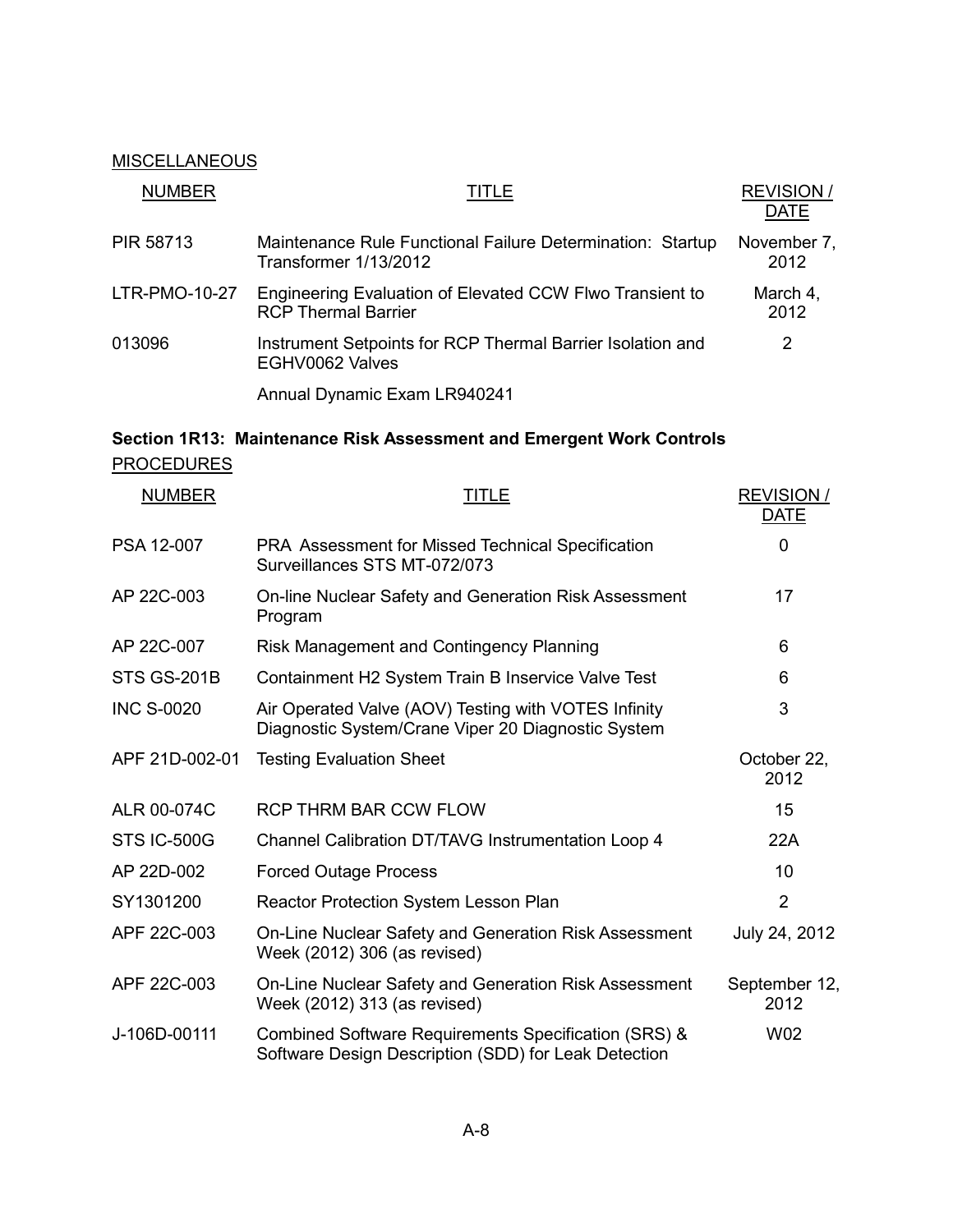# **PROCEDURES**

| <b>NUMBER</b>            | TITLE                                                 | <b>REVISION/</b><br><b>DATE</b> |
|--------------------------|-------------------------------------------------------|---------------------------------|
| <b>ODMI 2010-03</b>      | N/A                                                   | 0                               |
|                          | Work Week Manager's Log for Week 313                  | September 21,<br>2012           |
| <b>SYS LF-126</b>        | Filling the Containment Instrument Tunnel Sump        | 0                               |
| AP 22C-003               | On-Line Nuclear Safety and Generation Risk Assessment | 17                              |
| <b>CONDITION REPORTS</b> |                                                       |                                 |
| 60104                    | 60210                                                 |                                 |

# **DRAWINGS**

| <b>NUMBER</b>                     | TITLE                                                                                   | <b>REVISION/</b><br><b>DATE</b> |
|-----------------------------------|-----------------------------------------------------------------------------------------|---------------------------------|
| $5.2 - 2$                         | <b>Primary Coolant Leak Detection Response Time</b>                                     | 16                              |
| <b>USAR Figure</b><br>$6.2.4 - 1$ | <b>Containment Penetrations Page 42</b>                                                 | 13                              |
| <b>USAR Figure</b><br>$6.2.4 - 1$ | <b>Containment Penetrations Page 69</b>                                                 | 13                              |
| <b>USAR Figure</b><br>$6.2.4 - 1$ | <b>Containment Penetrations Page 70</b>                                                 | 13                              |
| M-12GS01                          | Piping & Instrumentaiton Diagram Containment Hydrogen<br><b>Control System</b>          | 8                               |
| M-12EG02                          | Piping & Instrumentaiton Diagram Component Cooling Water<br>System                      | 21                              |
| E-13EG16                          | Schematic Diagram CCW Heat Exchanger Outlet<br><b>Temperature Control Valves</b>        | 0                               |
| M-761-02208-<br>W04               | Interconnecting Wiring Diagram Cabinet 07 SNUPPS Nuclear<br><b>Power Plant Controls</b> |                                 |
| M-761-00075-<br>W08               | <b>SNUPPS Process Control Block Diag.</b>                                               |                                 |

# WORK ORDERS

11-344923-000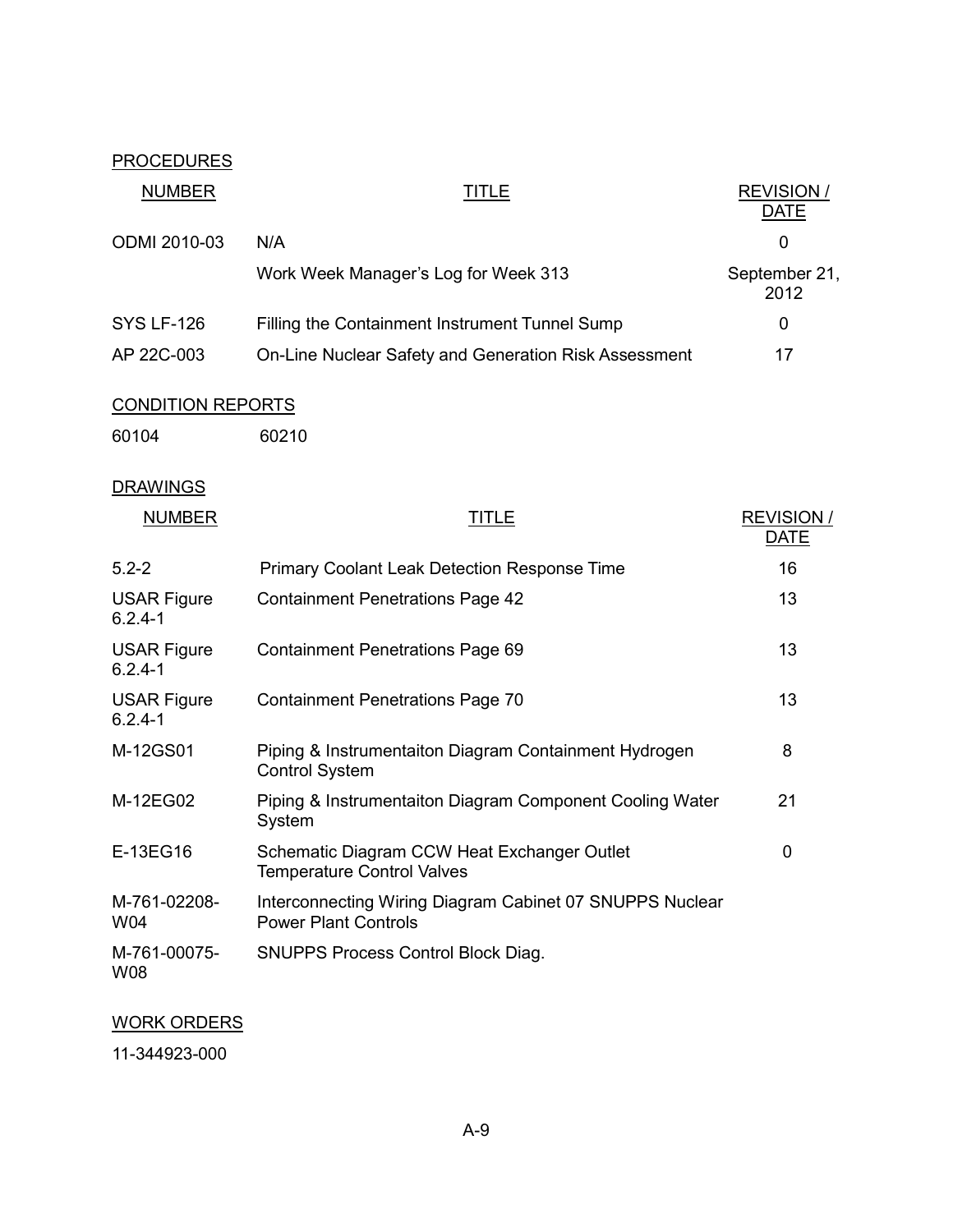# **MISCELLANEOUS**

| <b>NUMBER</b>            | <b>TITLE</b>                                                                               |               | <b>REVISION/</b><br><b>DATE</b> |                      |
|--------------------------|--------------------------------------------------------------------------------------------|---------------|---------------------------------|----------------------|
| 00078.00.0004            | Wolf Creek Nuclear Station AOV Categorization Report                                       |               |                                 | 0                    |
| WCOP-02                  | Wolf Creek Nuclear Operating Corporation Inservice<br>Valve Testing Program                |               |                                 | 14                   |
| PSA-05-0020              | <b>WCGS PRA Basic Event Data Files</b>                                                     |               |                                 | 0                    |
| Work Week 409            | Safety Monitor Profile Core Damage Frequency Versus<br>Time                                |               |                                 | 0                    |
|                          | Wolf Creek Nuclear Generating Plant - NPIS-A                                               |               |                                 | November 26,<br>2012 |
| S5A, 1                   | Class 1E AC Unit SGK05A                                                                    |               |                                 | November 23,<br>2004 |
| PSA 12-004               | PRA Assessment for Missed Technical Requirements<br>Manual Surveillances STS PE-016A/B     |               |                                 | $\mathbf 0$          |
| PSA 12-004               | PRA Assessment for Missed Technical Requirements<br>Manual Surveillances STS PE-016A/B     |               | $\overline{2}$                  |                      |
| <b>PROCEDURES</b>        | <b>Section 1R15: Operability Evaluations</b>                                               |               |                                 |                      |
| <b>NUMBER</b>            |                                                                                            | <b>TITLE</b>  |                                 | <b>REVISION</b>      |
| STS IC-203A              | Channel Operational test of Tavg, dT and Pressurizer<br><b>Pressure Protection Set One</b> |               |                                 | 17 <sub>C</sub>      |
| <b>CONDITION REPORTS</b> |                                                                                            |               |                                 |                      |
| 58416                    | 50360                                                                                      | 39674         | 45197                           | 43691                |
| 33896                    | 57391                                                                                      |               |                                 |                      |
| <b>WORK ORDERS</b>       |                                                                                            |               |                                 |                      |
| 09-314853-001            | 11-342081-000                                                                              | 11-342645-001 | 11-342645-005                   | 09-316986-000        |
| <b>DRAWINGS</b>          |                                                                                            |               |                                 |                      |
| <b>NUMBER</b>            |                                                                                            | <u>TITLE</u>  |                                 | <b>REVISION</b>      |
| M-761-00072              | SNUPPS PROCESS CONTROL BLOCK DIAG.                                                         |               |                                 | <b>W07</b>           |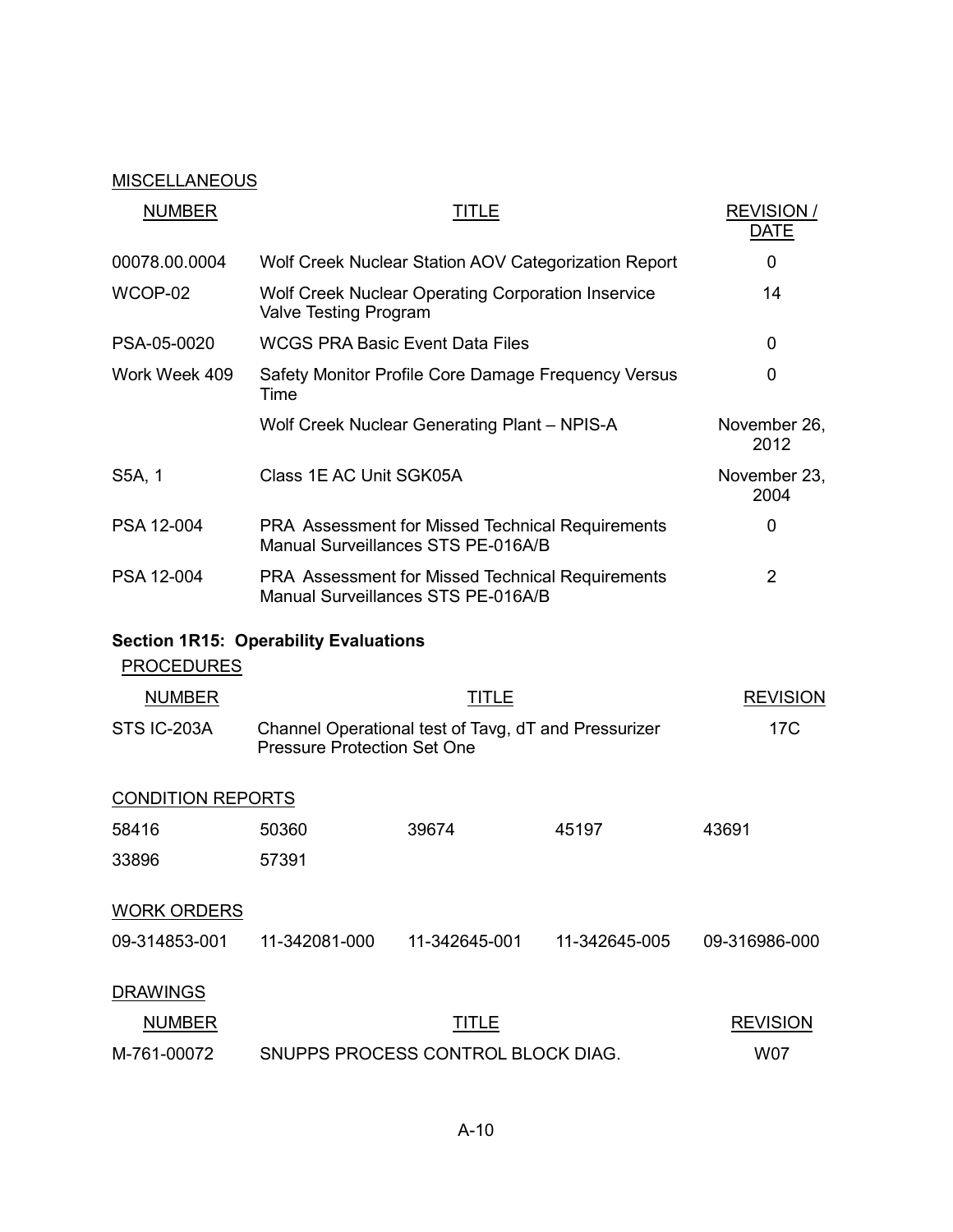# **MISCELLANEOUS**

| <b>NUMBER</b>                       | TITLE                                                                                                                                                            | <b>REVISION/</b><br><b>DATE</b> |
|-------------------------------------|------------------------------------------------------------------------------------------------------------------------------------------------------------------|---------------------------------|
|                                     | Wolf Creek Main Control Room Operator Logs                                                                                                                       |                                 |
| WCRE-01                             | Wolf Creek Total Plant Setpoint Document                                                                                                                         | 22                              |
| 12-1278-TR-001                      | Technical Report: Emergency Diesel Generator Jacket<br>Water Tubing Leak Rate Projection                                                                         | 0                               |
|                                     | LER 2011-002-00 Licensee Event Report                                                                                                                            | April 25, 2011                  |
| LER 2011-002-00                     | Engineering Disposition: A-EDG Fuel Rack Missing<br><b>Cotter Pin and Washer</b>                                                                                 | 0                               |
| OE-KJ-12-015                        | <b>B EDG Foundation Stud Thread Engagement</b>                                                                                                                   | 0                               |
| PSA-12-005                          | Risk Significance of "A" Emergency Diesel Generator<br>Missing Cotter Pin                                                                                        | 0                               |
| R-5.67-6822                         | Fairbanks Morse Engine Engineering Report: Wolf<br>Creek (700001) Impact Evaluation Removing the A-Bank<br>P411118 Pin                                           | August 15, 2011                 |
| <b>MPR DRN LTR-</b><br>0405-0008-01 | MPR Associates Incorporated Letter to Wolf Creek EDG<br>System Engineer, Re: Wolf Creek EDG Fuel Injection<br>Pump Linkage Pin Evaluation                        | July 8, 2011                    |
| <b>MPR DRN LTR-</b><br>0405-0008-02 | MPR Associates Incorporated Letter to Wolf Creek EDG<br>System Engineer, Re: Assessment of Wolf Creek EDG<br>Fuel Injection Pump Linkage Pin After Disengagement | August 5, 2011                  |
| <b>MPR DRN LTR-</b><br>0405-0008-03 | MPR Associates Incorporated Letter to Wolf Creek EDG<br>System Engineer, Re: Wolf Creek EDG Over-Fuel<br><b>Condition Operability Determination</b>              | November 4,<br>2011             |
| R-5.67-6822                         | <b>Fairbanks Morse Engine Engineering Report:</b><br>Comments to MPR / Ricardo Reports Provided to Wolf<br><b>Creek</b>                                          | January 23, 2012                |
|                                     |                                                                                                                                                                  |                                 |

# **Section 1R18: Plant Modifications**

CHANGE PACKAGE

| <b>NUMBER</b> | TITLE                                                 | <b>REVISION</b> |
|---------------|-------------------------------------------------------|-----------------|
| 013894        | Security Upgrade – ESW Pumphouse Protected Area Fence |                 |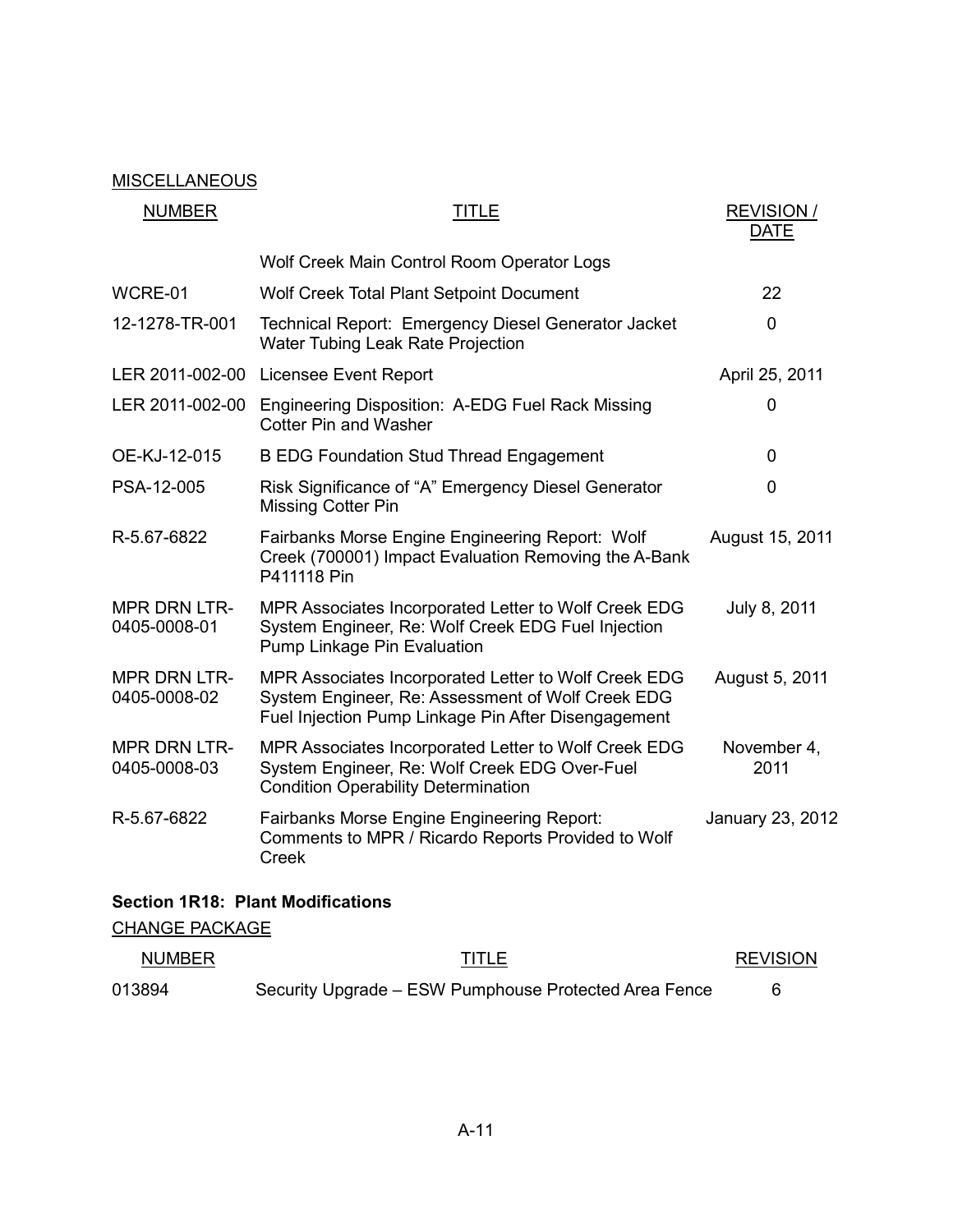### WORK ORDER

11-347169-003

# CONDITION REPORTS

48027

# **Section 1R19: Post-Maintenance Testing**

**PROCEDURES** 

| <b>NUMBER</b>      |                                                                    | TITLE         |               | <b>REVISION/</b><br><b>DATE</b> |
|--------------------|--------------------------------------------------------------------|---------------|---------------|---------------------------------|
| <b>STN FP-211</b>  | Diesel Fire Pump 1FP01PB Monthly Operation and Fuel<br>Level Check |               |               | 27                              |
| VTM A-3824-06      | Fairbanks Morse Pentair Water                                      |               |               | May 15, 2012                    |
| TMP 12-017         | Diesel Fire Pump Installation Test                                 |               |               | August 3,<br>2012               |
| <b>STN FP-209</b>  | Fire Pump Performance Test                                         |               |               | August 3,<br>2012               |
| <b>STN FP-440</b>  | Fire Door Visual Inspection                                        |               |               | 9                               |
| <b>WORK ORDERS</b> |                                                                    |               |               |                                 |
| 12-353043-000      | 12-353043-002                                                      | 12-353030-000 | 12-353043-005 | 12-353043-006                   |

12-353043-008 12-353528-000

# **Section 1R22: Surveillance Testing**

# **PROCEDURES**

| <b>NUMBER</b>     | TITLE                                                                     | <b>REVISION/</b><br><b>DATE</b> |
|-------------------|---------------------------------------------------------------------------|---------------------------------|
| MGE EOOP-11       | Molded Case Circuit Breaker and Ground Fault Sensor<br>Testing            | 28                              |
| STS MT-024A       | Functional Test of 480 and 120 Volt Molded Case Circuit<br><b>Breaker</b> | 12                              |
| GEN 00-006        | Hot Standby to Cold Shutdown                                              | 82                              |
| GEN 00-006        | Hot Standby to Cold Shutdown                                              | 81                              |
| GEN 00-006        | Hot Standby to Cold Shutdown                                              | 83                              |
| <b>STS BG-001</b> | Boron Injection Flow Path Verification                                    | 18                              |
| STS GK-002A       | Control Room A/C Unit Operability Test                                    | 2                               |
|                   |                                                                           |                                 |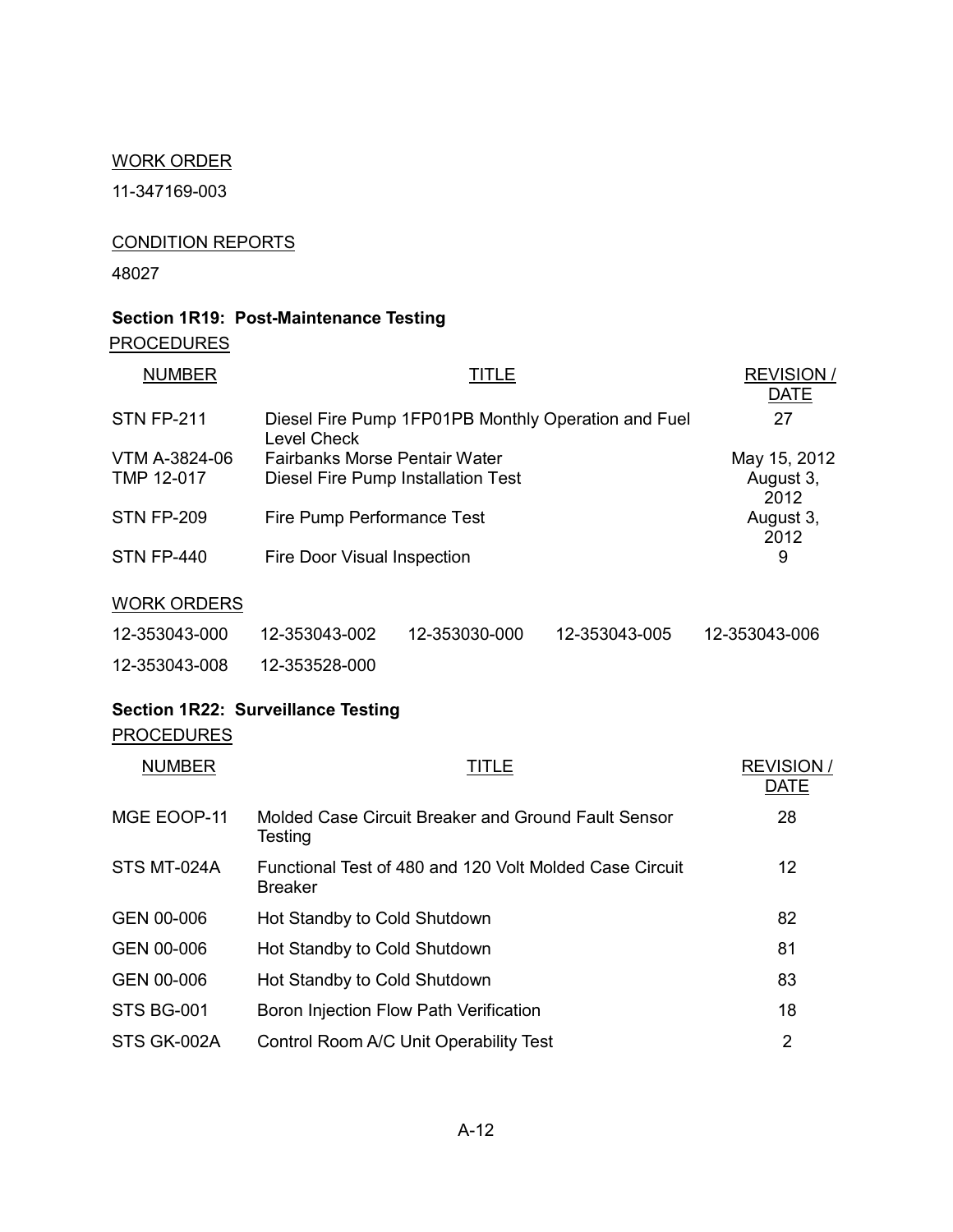# **PROCEDURES**

| <b>NUMBER</b>            | TITLE                                                                                                              | <b>REVISION/</b><br><b>DATE</b> |
|--------------------------|--------------------------------------------------------------------------------------------------------------------|---------------------------------|
| STS GK-002B              | Control Room A/C Unit Operability Test                                                                             | $\overline{2}$                  |
| <b>STS MT-072</b>        | SGK04A Condenser Heat Exchanger Tube Inspection                                                                    | $\overline{2}$                  |
| <b>STS MT-073</b>        | SGK04B Condenser Heat Exchanger Tube Inspection                                                                    | $\overline{2}$                  |
| <b>MISCELLANEOUS</b>     |                                                                                                                    |                                 |
| <b>NUMBER</b>            | <b>TITLE</b>                                                                                                       | <b>REVISION/</b><br><b>DATE</b> |
| AN-93-031                | Revision of the COMS PORV Setpoints and Setpoint<br>Limit Curve Based on Test Results of Surveillance<br>Capsule Y | 1                               |
| ET 94-0012               | Updated Response to Generic Letter 89-13                                                                           | February 18,<br>1994            |
| OE GK-12-017             | SGK04A/B Control Room Air Conditioning System                                                                      | 0                               |
| <b>CONDITION REPORTS</b> |                                                                                                                    |                                 |
| 53012                    | 59406<br>59519                                                                                                     |                                 |
| <b>WORK ORDERS</b>       |                                                                                                                    |                                 |
| 11-343330-034            | 11-347283-005<br>11-347099-005                                                                                     |                                 |
| <b>MISCELLANEOUS</b>     |                                                                                                                    |                                 |
| <b>NUMBER</b>            | TITLE                                                                                                              | <b>REVISION/</b><br><b>DATE</b> |
| 99-0007                  | Regulatory Screening No. 59                                                                                        | 1                               |
| F-OP-S-002               | Gen 6 Over Pressure Clearance (LTOP) Step 6.33.5                                                                   | February 22,<br>2012            |
| <b>PROCEDURES</b>        | Section 1EP4: Emergency Action Level and Emergency Plan Changes                                                    |                                 |
| <b>NUMBER</b>            | <b>TITLE</b>                                                                                                       | <b>REVISION</b>                 |
| EPP 06-001               | <b>Control Room Operations</b>                                                                                     | 16                              |

EPP 06-002 Technical Support Center Operations 33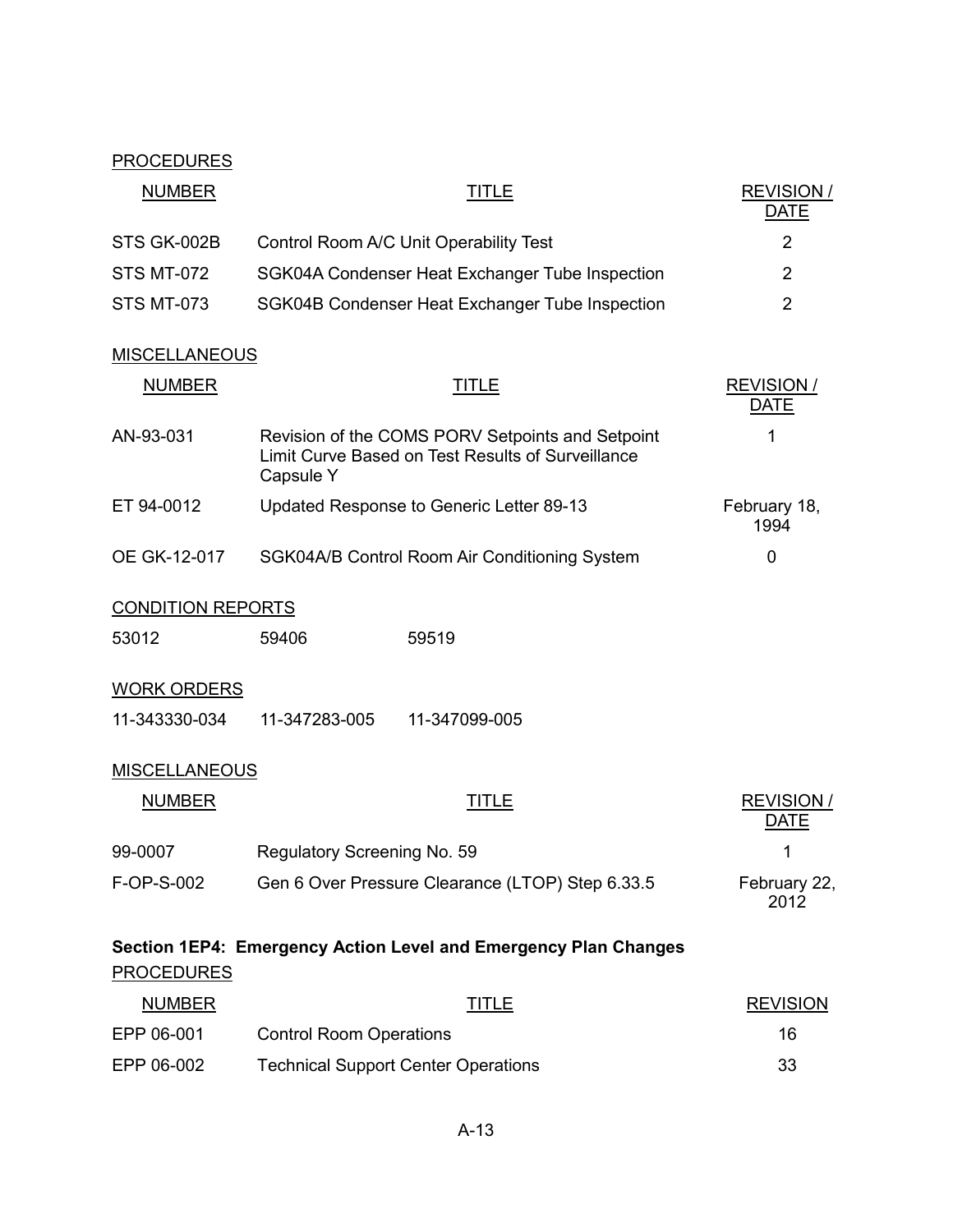## **PROCEDURES**

| <b>NUMBER</b>                                              | TITLE                                           | <b>REVISION</b> |
|------------------------------------------------------------|-------------------------------------------------|-----------------|
| EPP 06-003                                                 | <b>Emergency Operations Facility Operations</b> | 20              |
| EPP 06-005                                                 | <b>Emergency Classification</b>                 | 5Α              |
| <b>Section 1EP6: Drill Evaluation</b><br><b>PROCEDURES</b> |                                                 |                 |

| <b>NUMBER</b> | <u>TITLE</u>                                                    | <b>REVISION</b> |
|---------------|-----------------------------------------------------------------|-----------------|
| AP 06-002     | Radiological Emergency Response Plan                            | 12              |
| EPP 06-002    | <b>Technical Support Center Operations</b>                      | 32              |
| EPP 06-003    | <b>Emergency Operations Facility Operations</b>                 | 19              |
| EPP 06-005    | <b>Emergency Classification</b>                                 | 5               |
| EPF 06-007-01 | Wolf Creek Generating Station Emergency Notification            | 11              |
| EPP 06-018    | Maintenance of Emergency Facilities and Communication<br>Checks | 10              |
|               |                                                                 |                 |

# CONDITION REPORTS

| 59811 | 59812 | 59813 | 59814 | 59815 |
|-------|-------|-------|-------|-------|
|       |       |       |       |       |

# **MISCELLANEOUS**

| <b>NUMBER</b> | TITLE                           | DATE             |
|---------------|---------------------------------|------------------|
| 12-SA-02      | <b>Emergency Planning Drill</b> | October 10, 2012 |

# **Section 4OA1: Performance Indicator Verification**

# MISCELLANEOUS DOCUMENTS

| <b>NUMBER</b>    | TITLE                                                   | <b>REVISION/</b><br><b>DATE</b> |
|------------------|---------------------------------------------------------|---------------------------------|
|                  | Control Room Operators Equipment Out of Service Logs    | 2009-2012                       |
| Wolf Creek 1     | MSPI Indicator Marging Remaining in Green               | September<br>30, 2012           |
| WCNOC-163        | Mitigating Systems Performance Indicator Basis Document | 8                               |
| <b>NEI 99-02</b> | Regulatory Assessment Performance Indicator Guideline   | 6                               |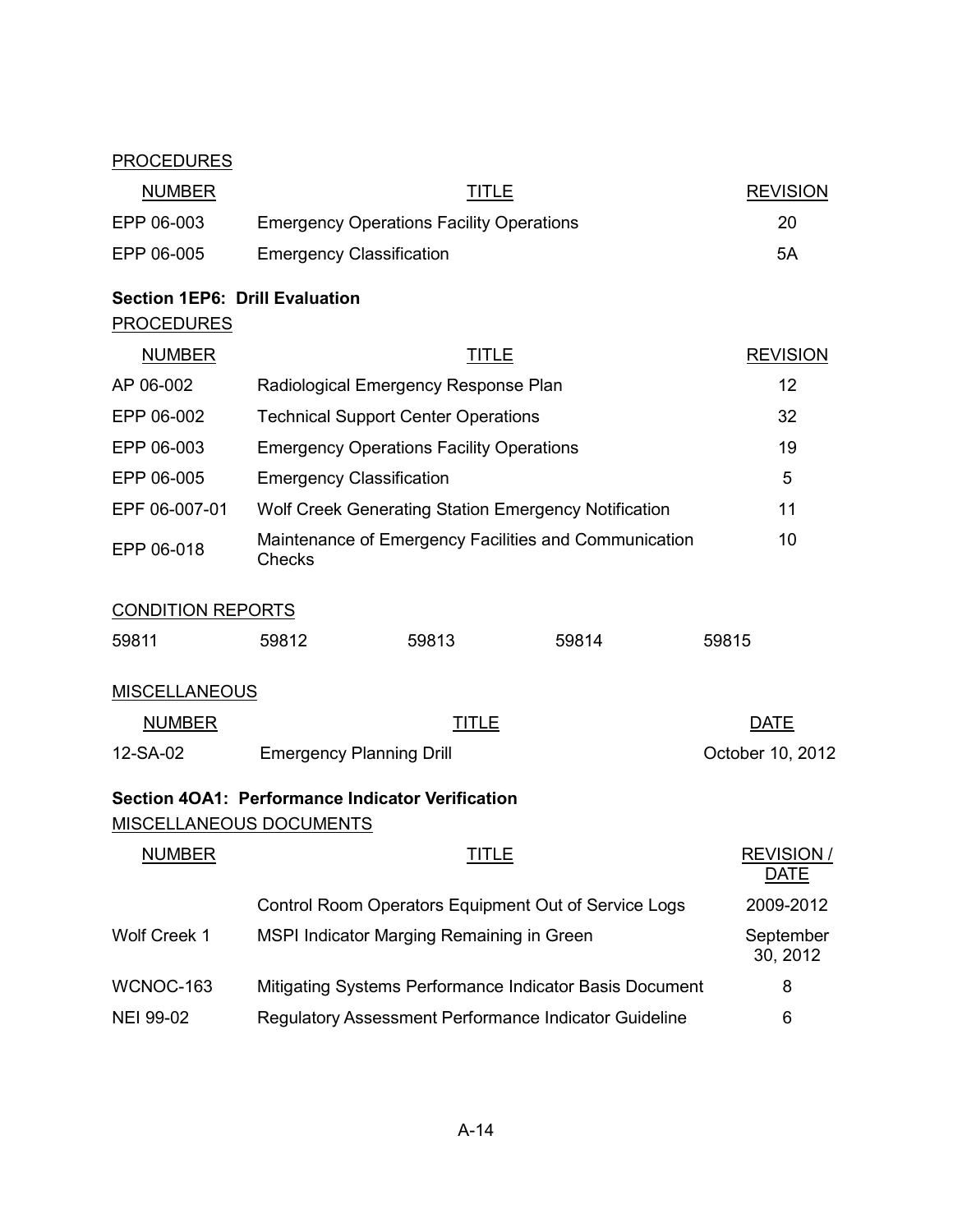### CONDITION REPORTS

| 34472 | 52024 | 52202 | 57510 |
|-------|-------|-------|-------|
|       |       |       |       |

# WORK ORDERS

10-330576-000 12-350081-008

# **Section 4OA2: Identification and Resolution of Problems PROCEDURES**

| <b>NUMBER</b>                                                 |                                                                                                                                                             | <b>TITLE</b>         |           | <b>REVISION/</b><br><b>DATE</b> |  |  |  |
|---------------------------------------------------------------|-------------------------------------------------------------------------------------------------------------------------------------------------------------|----------------------|-----------|---------------------------------|--|--|--|
| Al-22A-001                                                    | Operator Work Arounds / Operator Burdens / Control Room<br><b>Deficiencies</b>                                                                              | 10B                  |           |                                 |  |  |  |
| <b>SYS EJ-323</b>                                             | <b>RHR System Depressurization</b>                                                                                                                          | 14A                  |           |                                 |  |  |  |
| <b>MPM OS-001</b>                                             | Preventative Maintenance Lubricant Sampling and<br>Replacement                                                                                              | 20                   |           |                                 |  |  |  |
| <b>MISCELLANEOUS</b>                                          |                                                                                                                                                             |                      |           |                                 |  |  |  |
|                                                               | Wolf Creek Operational Issues Database                                                                                                                      |                      |           |                                 |  |  |  |
| <b>WORK ORDERS</b>                                            |                                                                                                                                                             |                      |           |                                 |  |  |  |
| 10-331641                                                     | 10-331640                                                                                                                                                   | 10-331666            | 09-319083 | 11-338713                       |  |  |  |
| <b>CONDITION REPORTS</b>                                      |                                                                                                                                                             |                      |           |                                 |  |  |  |
| 60408                                                         | 60406                                                                                                                                                       | 60389                | 60370     | 60371                           |  |  |  |
| <b>Section 4OA5: Other Activities</b><br><b>MISCELLANEOUS</b> |                                                                                                                                                             |                      |           |                                 |  |  |  |
| <b>NUMBER</b>                                                 |                                                                                                                                                             | <b>DATE</b>          |           |                                 |  |  |  |
| <b>ADAMS</b><br>ML11245A158                                   | SECY-11-0124, "Recommended Actions to be taken without<br>Delay from the Near-Term Task Force Report," Agencywide<br>Documents Access and Management System | September 9,<br>2011 |           |                                 |  |  |  |
| <b>ADAMS</b><br>ML11245A158                                   | SECY-11-0124, "Recommended Actions to be taken without<br>Delay from the Near-Term Task Force Report," Agencywide                                           | September 9,<br>2011 |           |                                 |  |  |  |